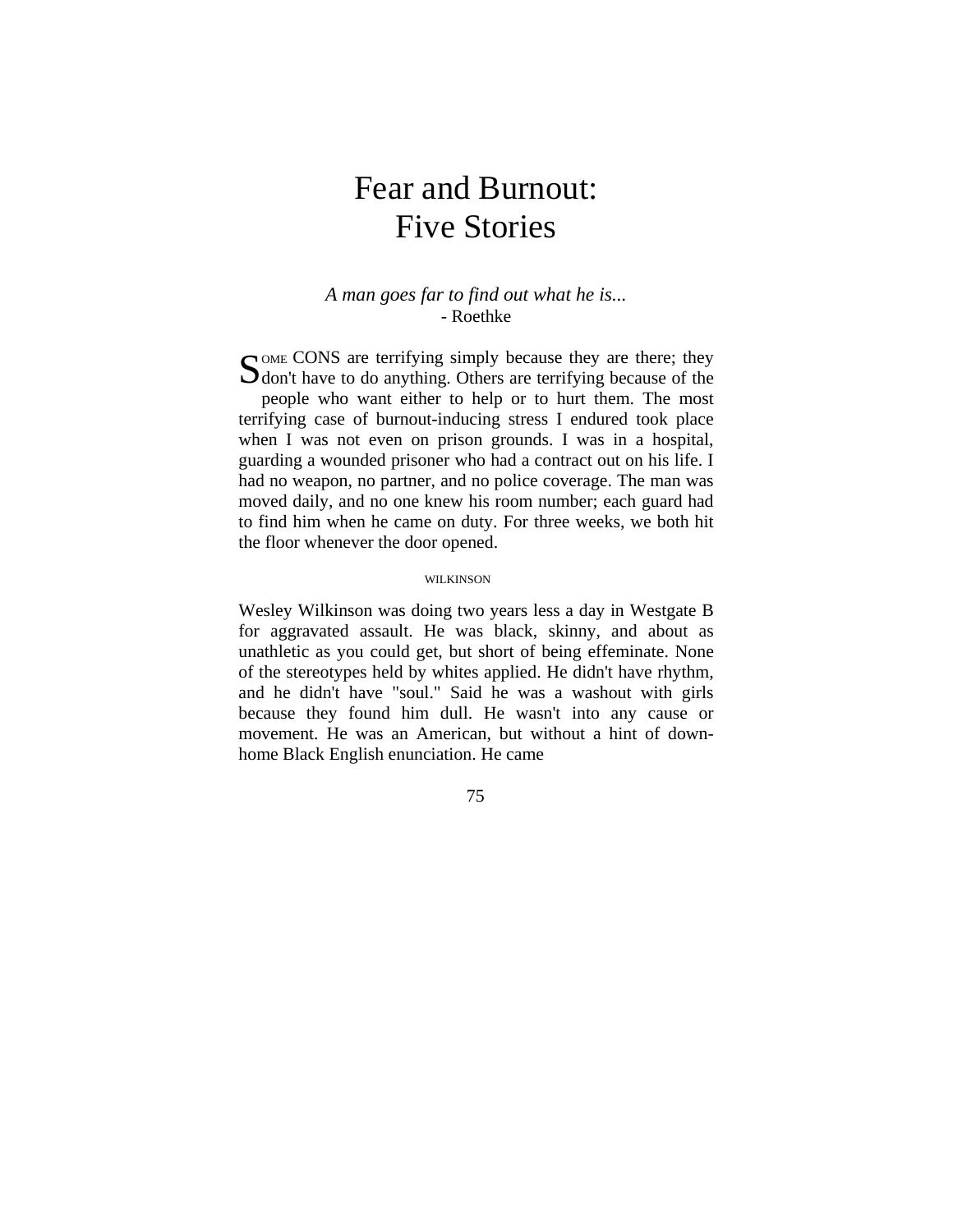from a family of educated people, most of whom were educators. Black was no more beautiful than any other colour of biped. To Wesley, human beings were pretty much human beings. What he did have was an M.A. in math and he was a teacher in the Seattle school system. A career interrupted and quite possibly ruined by his conviction in Canada. I was his case manager.

Wesley had met a single white female teacher at a math conference in the States, and she had indicated an interest in him. So he drove up to Vancouver one Friday night, screwing up the courage to call her once he got to town. After he checked into a good hotel, he found her number. He went to dinner alone, and when he returned to his hotel, he finally phoned her. They arranged that he call her back the next day around noon and perhaps then they would make plans for Saturday night. Wesley read for the rest of the evening, then went to sleep.

However, Friday night, in front of a nightclub dive in North Vancouver, an assault occurred and the black perpetrator drove away in a car of a certain colour.

Wesley awoke much too early to call the lady, so he had breakfast and went for a drive around Stanley Park and the West End.

He was pulled over in Stanley Park by the Vancouver police because he was the right colour and the car was more or less the right colour; he wound up in the city tank. On Monday, he was remanded in custody at Oakalla's West Wing. At that point, the hospital wasn't sure whether the victim of the Friday-night assault was going to pull through. Not wishing to involve his family or the lady he scarcely knew, Wesley looked in the phone book for a criminal lawyer.

The criminal lawyer wanted a huge amount of cash up-front to represent him. Wilkinson called his family. They raised the money. His bail was set so high that he hadn't a prayer of raising it. He would have to remain in jail through preliminary hearing and trial. The high-priced lawyer showed at the bail hearing, but Wesley never saw him again. Wesley kept calling but could never reach the lawyer and the lawyer never called him back. (The trick here is to annoy the client so much that the client will fire the lawyer, who is home-free with the retainer without having had to do anything.) So Wesley went to trial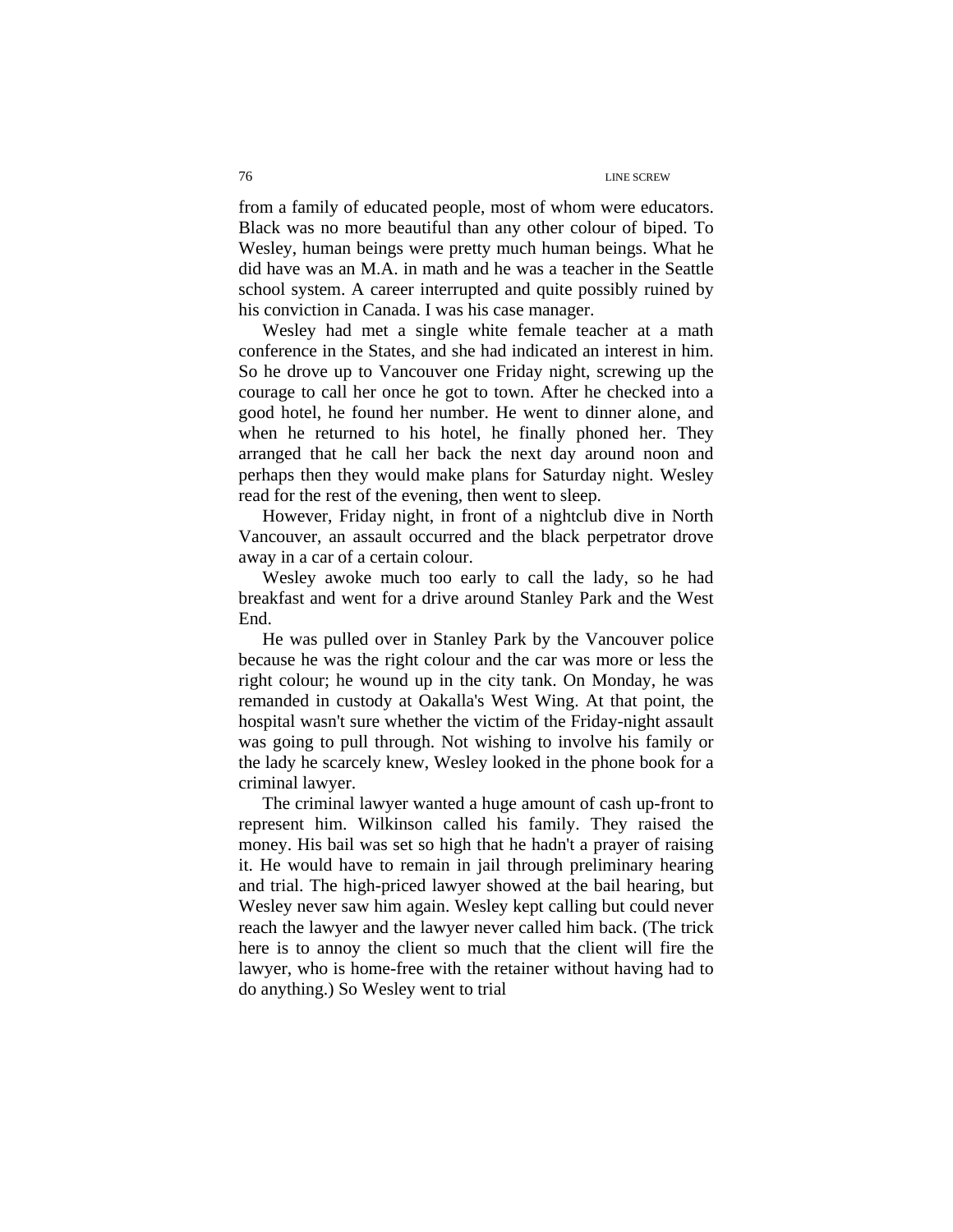with a lawyer who was ill-tempered because he had been stuck at the last moment with a legal-aid case.

To Wesley, the evidence against him seemed ridiculous. The legal-aid lawyer recommended that he stick with provincial court and a judge without jury. (It is the accused's prerogative to elect the court up to county- or supreme-court level, where it is harder for the Crown to prove its case, but where the penalties are stiffer if the Crown succeeds.) Wilkinson was convicted, not on the basis that he committed the crime and was seen doing it, but that he had no one to provide an alibi for him at the time of the crime. The legal-aid wizard advised against appealing either conviction or sentence; Wesley could keep his nose clean and be paroled in eight months.

I've seen some bad judicial calls in my day, and this was one of the worst. But Wesley wasn't the sort of person to raise hell or scream foul. He didn't like troubling people. He hadn't so much as a single parking ticket on his record. He didn't drink, smoke, or do drugs. Probably the first time he ever saw pot was in Oakalla.

At Westgate, he got along well enough with the cons. He was on a decent tier and he was cordial to everyone and did as bidden. After he had been around long enough for the tier to decide he wasn't a fink, he and I conversed through long evening shifts about every subject imaginable. (At Westgate, guards are locked on the tier with the cons.) We were dismissed as a couple of eggheads talking about academic bullshit. The cons knew Wesley was green as grass and without jail-wisdom, but he was solid enough not to rat out anything to a guard. I always made it a point to sit with him within earshot of the guys playing cards to minimize their suspicion.

I thought I knew Wesley Wilkinson pretty well. Every now and then in mid-conversation about the States or teaching, a kind of distance would come over him, but I dismissed it as homesickness. Homesickness is not unusual. He quickly worked his way up through the gangs. With good behaviour, prisoners move up to levels of less and less supervision. He was sentenced around the first of the year and by the time of early summer, he was allowed out alone to mow grass. He reported back to the unit only at shift-change. Wesley was pulling his time like a champion.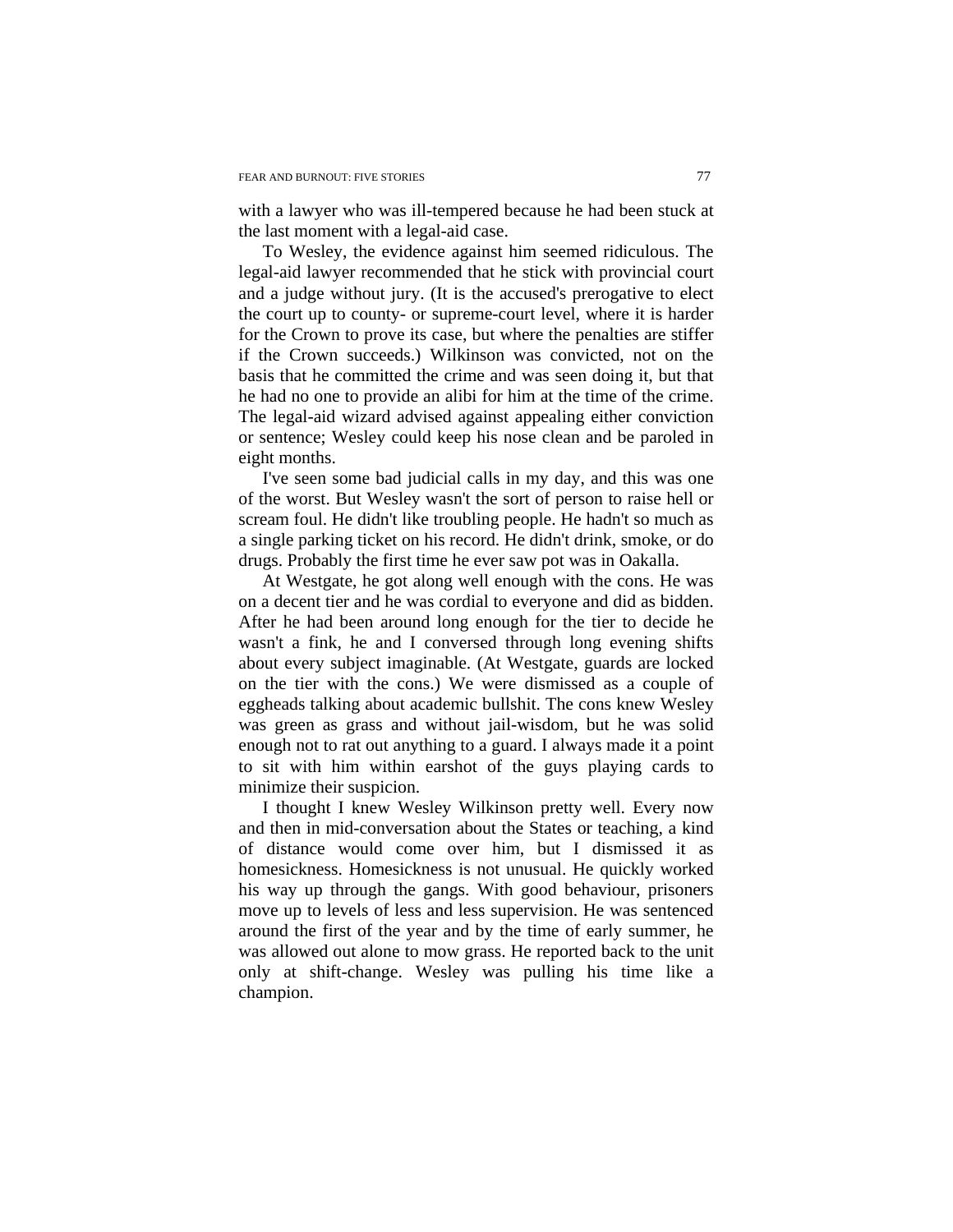During yard, which on the weekends began before shiftchange and ended at dinner time, the cons could play baseball, run the track, or simply sit on the bleachers and enjoy the sun. Wesley usually took a book and sat on the bleachers and read, looking up now and then to check out the ball game.

One day, I came on shift and went out to relieve Tower Five. I took the shotgun and radio and sat down in the tower. When I looked over the yard, I could hardly believe my eyes. There was gangly Wesley humping around the track. Skinny as he was, he couldn't even make a single lap without pausing to rest and puff and blow. But he persisted. He kept it up day after day, and soon everybody got used to Wesley out there on the track alone running lap after lap, faster and faster.

On the tier we talked about his running. He said the usual things: he felt better, it was the first time in his life he had actually been fit, it was interesting to discover what your body can do.

I was on patrol up near the gym looking down on the yard one day while Wesley was running. It was a warm afternoon. I turned for a minute to give a light to a handcuffed con who was being escorted to segregation. I was just about to light a smoke of my own when I heard a brouhaha behind me, then a warning shot.

Wesley had left the track and was running up the asphalt drive toward the fence around the gym. This made no sense whatsoever. No one was chasing him. He was going in exactly the wrong direction for an escape-south, up the hill, toward the fence which surrounds the gym. I started running to cut him off. If he intended to come left, he'd run right into my shotgun, or the one east of me, or the West Wing patrol, or the patrol truck, or all the guns at the gate.

The parts of the scene simply didn't fit together. No one in his right mind would attempt to escape wearing a tank-top and shorts. The fences were heavy hurricane mesh topped by barbed wire slanted inward, topped by concertina wire, which never rusts, retains its razor sharpness seemingly forever, and catches the light like bits of mirror.

There were certain traditions and rules about escapes from Westgate B, the source of most of the many escapes at Oakie. First, you didn't go alone; you escaped in pairs because most of the time the local RCMP detachment only had one mutt on duty. The dog, unable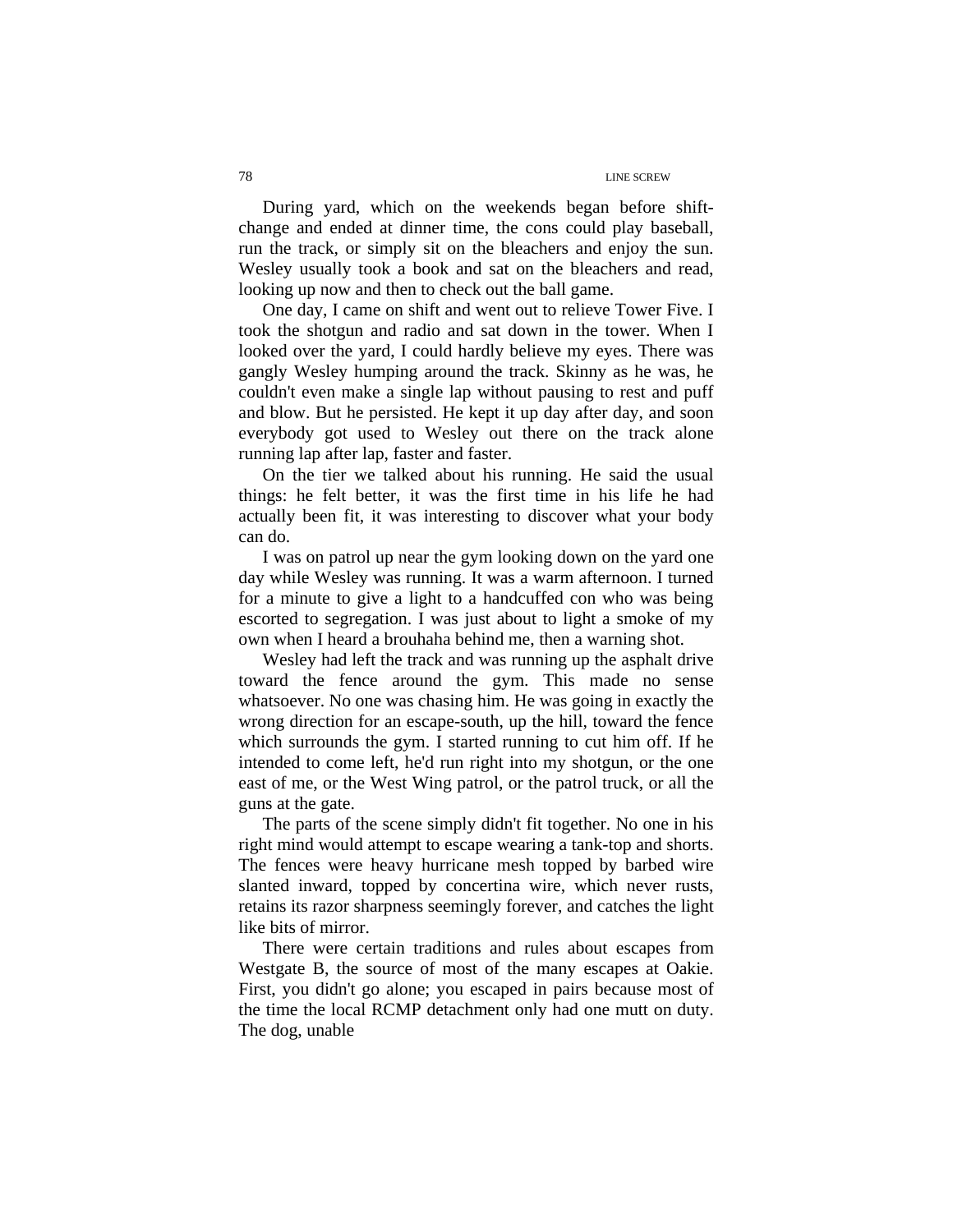to track both cons at once, would be forced to pause and make a decision. Second, you would get everyone at yard to agree in advance to charge over to the easternmost fence and sit down for forty-five minutes to an hour, so no one could tell which of the 150 to 200 bodies had escaped. That delayed the Mounties, as they couldn't give an article of clothing to the dog to put it on the correct scent. Third, you smuggled out to the yard two chequered mackinaws and two pairs of gloves per escapee, and wore as much clothing as you could under the two coats as armour against the razor wire. And finally, you made sure the guard in Tower Five was not paying attention to anything but the inside of his eyelids; then you ducked around the work-shops to the fence bordering Royal Oak because the fence was lowest there. An athletic type could be over that fence in no time. The Tower Five screw would radio for help and might fire a warning shot, but he wouldn't aim at the escapees because of the likelihood of blowing a few cars off the street just the other side of the fence. It was then a race to make it across the fence and between the houses before the prowl car roared down the hill or the horsemen cut you off on their way up the hill.

When I saw Wesley I yelled, "Stop!" and fired a warning shot into the air. I pulled down my aim on him with the vague thought that a shotgun pointed at him might change his mind. I don't think he saw it or me. He hit the hurricane fence and started climbing. Then I was right under him screaming at him to come down. He reached up with his bare hands and grabbed the barbed wire and kept climbing. He hit the razor wire and gave a final thrust to get himself over. Either the pain hit him or he ran out of gas. For a few seconds he held onto the hurricane wire on the far side of the fence to minimize the pain, then he let go. He was hanging with his full body-weight from the razor wire. Johnston, the other shotgun guard, was beside me by now and the patrol truck was roaring down the lane.

When Wesley let go, the razor wire really did its work on his chest, under his arms, his wrists. It literally flayed him. His black, black skin fluttered in tatters from the deep pink gouges as though someone had gone at his upper limbs with a chisel. It seemed as though every major artery and vessel in his arms had been severed. Blood rained all over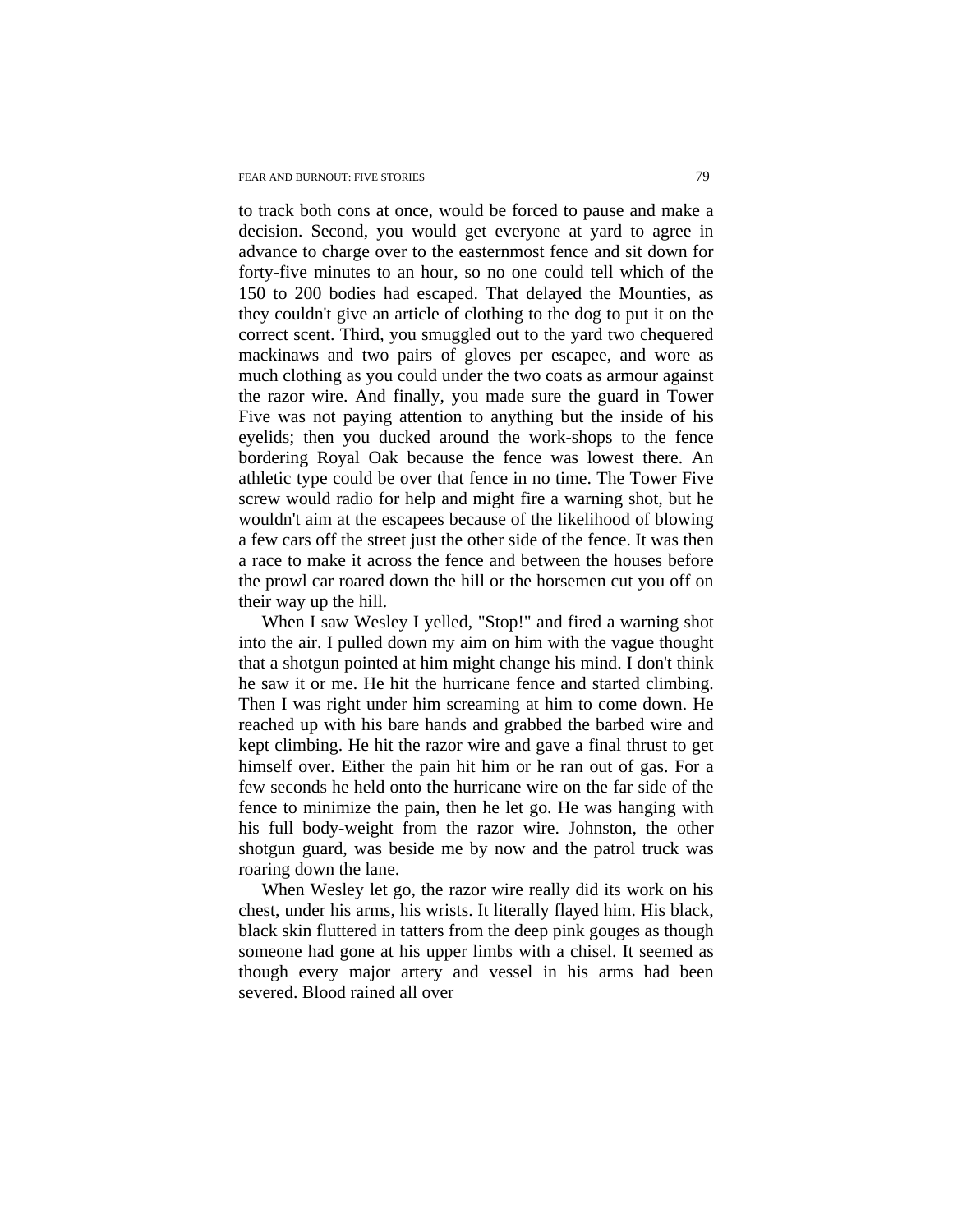#### HO LINE SCREW

the ground and on me as I tried to climb the wire and grab him and lift to lessen the weight. The width of my feet and the damned leather soles of my joint shoes prevented my making any climbing headway. Johnston was also trying to scramble up, but it was useless. We could reach his feet and push up but we couldn't unhook him. I'm not sure Wesley was fully conscious at this point.

I slid down the fence and started to take another run at it, when Johnston got the driver of the patrol truck to pull up under Wesley. We jumped up on the hood. We were joined by a guard who was a fraction of an inch under seven feet tall, and we got Wesley unsnarled, into the prowl, and down the road to the hospital. Wesley was unconscious.

The unit had sent out a couple of guys to cover our positions. As we backed down the road I saw the cons and guards in freezeframe. No one had made a move for the usual sit-down against the east fence. Wesley hadn't put out the word that he was going to try.

It was a weekend and there was no doctor on at the Oakie hospital. Staff minimized the bleeding and fired Wesley off by ambulance to Vancouver General Hospital, where they transfused and sewed and patched for a week.

I pulled one morning shift at the hospital as his security. He greeted me with a smile, "Mr. Yates, thanks for helping get me down. I don't know anything about what you and everybody want to ask me. I have no idea why I . . . "

His eyes underscored the truth of what he had said.

Shit happens.

Shit happens especially when a man can't pull time and isn't even consciously aware that he can't.

After the stitches were finally out and the bandages gone, the scarring on his arms was beyond description.

#### PETOWSKI

When guards burned out, they sometimes did so in spectacular fashion, but none so spectacularly as line screw Peter Patrick Petowski. He was proof of the adage that bad things come in threes.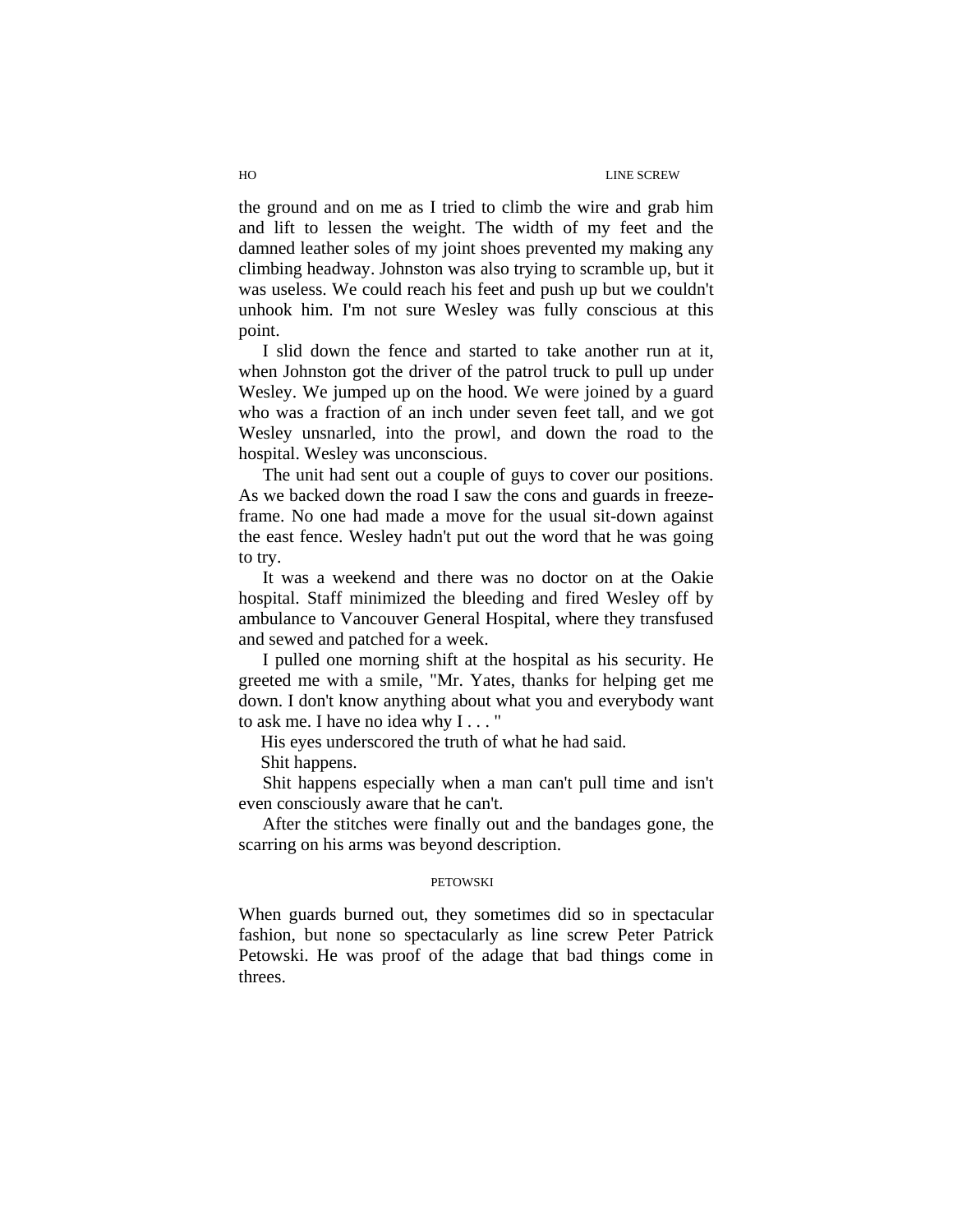Pat was huge - over six-feet-six. He had kinky hair which was always too long even for the sloppy dress code at Oakie. His front teeth had been knocked out in a prison scuffle a few years before, so he wore a bridge of which he was extremely careful. Whenever heading into action, Pat first removed the bridge, which gave him a menacing Dracula mien. He had an enormous flock of kids at home to which he was devoted, but he confessed it was nice to come to work and get away from the throng. For years he got great evaluations, but then things began to go sour for him.

First, there was a nickel-and-dime escape artist who uncuffed himself on the steps of the Main Gaol and took off toward Deer Lake. The West Wing patrol man nailed him with a .38 wadcutter slug through the leg without touching bone or artery. Pat got the duty of escorting the young punk to Vancouver General Hospital emergency. He feigned being in such pain that he sucked Pat in. While everyone's back was turned, the kid rolled off the bed and around a corner, found himself a doctor's smock and was out the door.

This was during one of the budget cutback periods. There should have been two guards on duty. The beds in emergency have nothing to cuff the con to. If you turn your back for a moment, goodbye.

Pat pulled a three-day suspension.

Next time up was big-money and big-media time. The Coordinated Law Enforcement Unit had spent five years and a great many tax dollars collecting evidence on the Gallo gang. The unit's crowning achievement was catching Gallo himself. Gallo was godpapa of the most powerful Mafia family on the coast.

For reasons I'll explain in a chapter to come, this extravaganza probably cost the taxpayer somewhere between 50 and 150 million dollars. This for perspective.

It is fairly difficult to spring an inmate from a maximumsecurity institution, but it is much easier from a hospital, or while in transit to or from hospital. At Oakie, the easy way to get to hospital was to inflict yourself with some medical condition which the primitive jail couldn't handle, or to describe symptoms that required expensive toys to run tests. For example, if you were really talented at faking a seizure, chances were you'd be sent downtown for an EEG. Gallo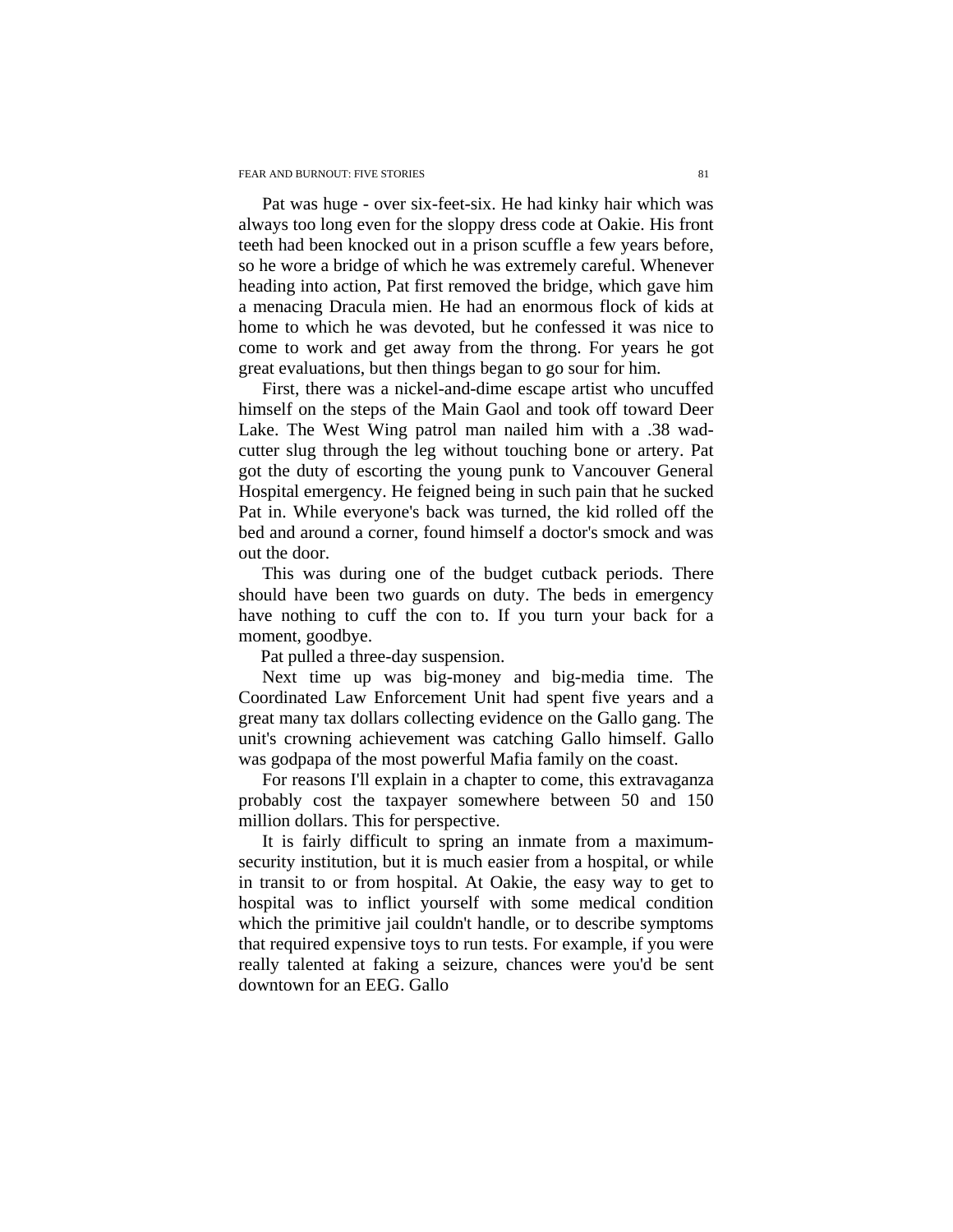wasn't that talented. So he had to resort to one of the traditional methods of getting medical attention while in prison: a subcutaneous injection of sputum. In a couple of days it looks like early gangrene. Gallo was sent down to Vancouver General.

The higher-profile the inmate, the more comprehensive the medical care and - theoretically - security. However, still in budget cutback gear, Oakie was sending out one measly screw per shift to guard a man it had taken years and millions to put in jail. And guess which lone unarmed screw was assigned to Gallo on the first shift? Petowski the Luckless.

It was a very slick operation. While in hospital our inmates were put in private rooms, because it freaked civilians to share a room with someone handcuffed and leg-ironed to the bed. Gallo was no exception. It was later discovered that he had six *soldati* in the stairwell nearest to his room, and members of his biological family dressed in nurse and orderly uniforms running around on the ward.

A couple of ersatz orderlies wheeled a mobile X-ray unit down the hall until it blocked Gallo's door. They had a white uniform his size ready for him. Doubtless they had a cuff-key. (Smith and Wesson and Peerless cuffs and leg-irons all use the same key for lock and doublelock.) Devices like handcuffs are called "restraints" and that's about the size of it. They slow folks down, but they don't stop them from doing what they truly wish to do. Those who don't have their own cuff-keys can fangle one from a ballpoint-pen filler in a matter of minutes.

Gallo joined his friends in white and pushed the mobile unit down the hall to the stairwell where the heavy fire-power was waiting. Goodbye, Gallo.

And he was gone for a couple of years - until Mafia Multinational informed him that Interpol had cranked up the heat and his absence was fucking up operations. Likely after deals were struck, Gallo took the moral high road and gave himself up. He's probably out of federal by now.

Pat's story was that he baby-sat Gallo until his bladder was about to burst. Private rooms have private johns. He went for a leak and when he came out, gee whiz, Gallo was plumb gone. And that's the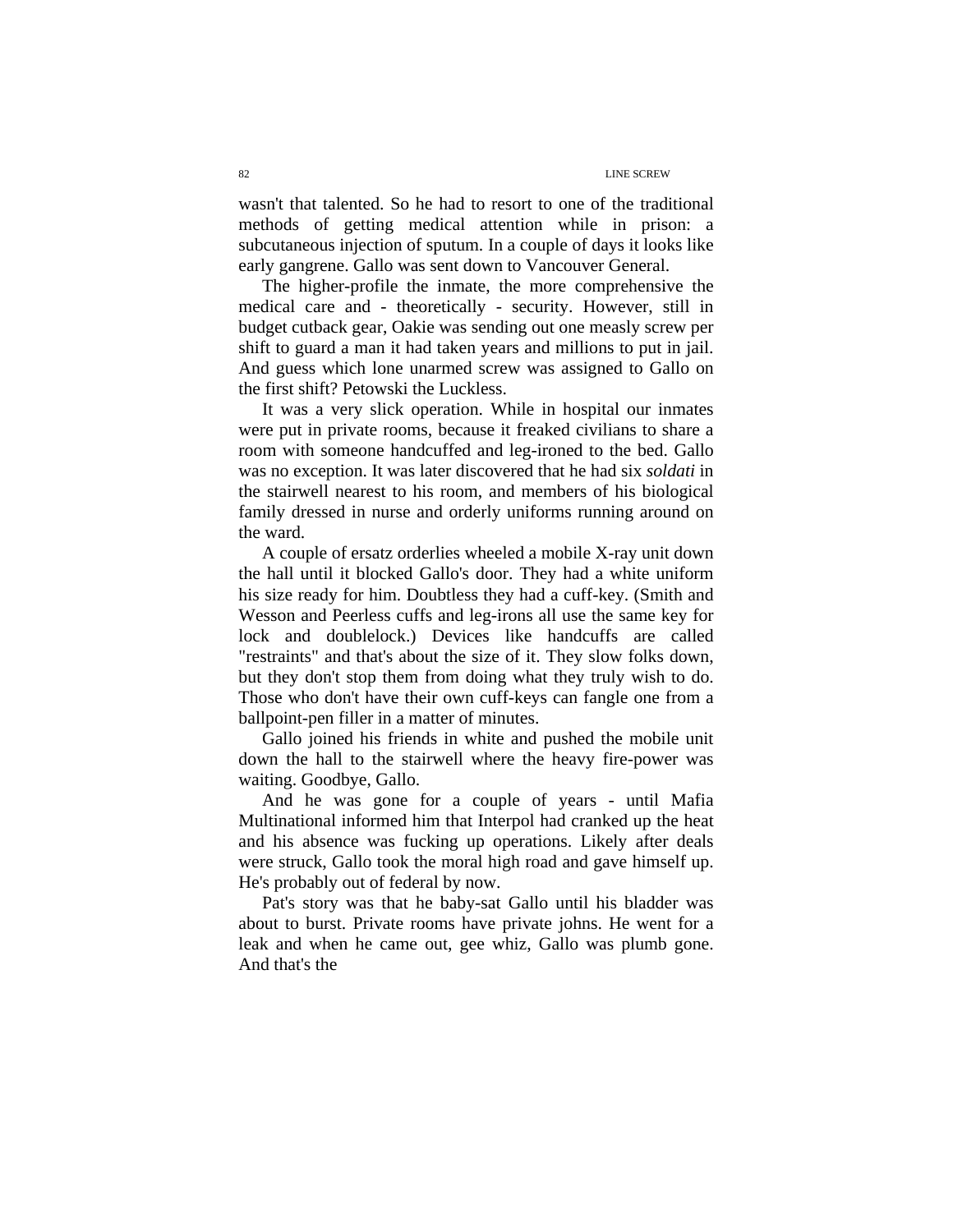way it was. He stuck by the story and he was fired. Then the line screws threatened to lock down the cons and go out on a wildcat. By the time the dust settled and the media circus was over, the union and the politicians agreed on a three-month suspension and Pat was back. He stuck to his story, even to staff. This was a frightened man. He knew nothing. Saw nothing. Solid as an oldtime con.

A more likely scenario is that a quiet-spoken gent of Mediterranean extraction waved a sawed-off shotgun under his nose and told Pat that whether he knew it or not he desperately needed to take a leak and that it would take him a specific number of minutes to do so. After that, he could follow *Manual of Operations* escape procedure.

For Petowski, things were going downhill. The three-month suspension hurt him financially and, to make things worse, his wife was pregnant again. By the time he and I were assigned to be present at the hospital as security while serial child-killer Clifford Olson was administered sodium pentathol by a UBC psychiatrist, Pat was getting a little spinny, and his appearance and demeanour spoke volumes about his state of mind. Half the time, he forgot to put in his bridge, and everyone was calling him Dracula. He stank and his pointy little goatee was ratty as hell. It looked as though he hadn't changed his uniform in weeks.

Olson was being given pentathol as a last-ditch effort for grounds to raise the common-law "insanity at the time of the crime" defence. After the injection, Olson was asked to focus on one of the more bizarre of his murders. In astounding, lucid detail he recalled every step of his actions, state of mind, time of day, right down to the length of the spike he drove through the skull of his victim. We and a veritable battalion of guards escorted Olson back to Main Gaol, the defence's experiment having failed. Olson had recalled far, far too much for an insanity defence to stick.

It was dinner time. They had saved a couple of meals for us in South Wing. Pat was a big man and he loved to eat. This night he sat there in the staff room and ate nothing. Stared and smoked and stared. I wasn't really in the mood to take on a heavy Oakie meal myself, but I poked at my tray and tried to get a few words out of the usually very voluble Pat. I tried wing gossip. I tried a couple of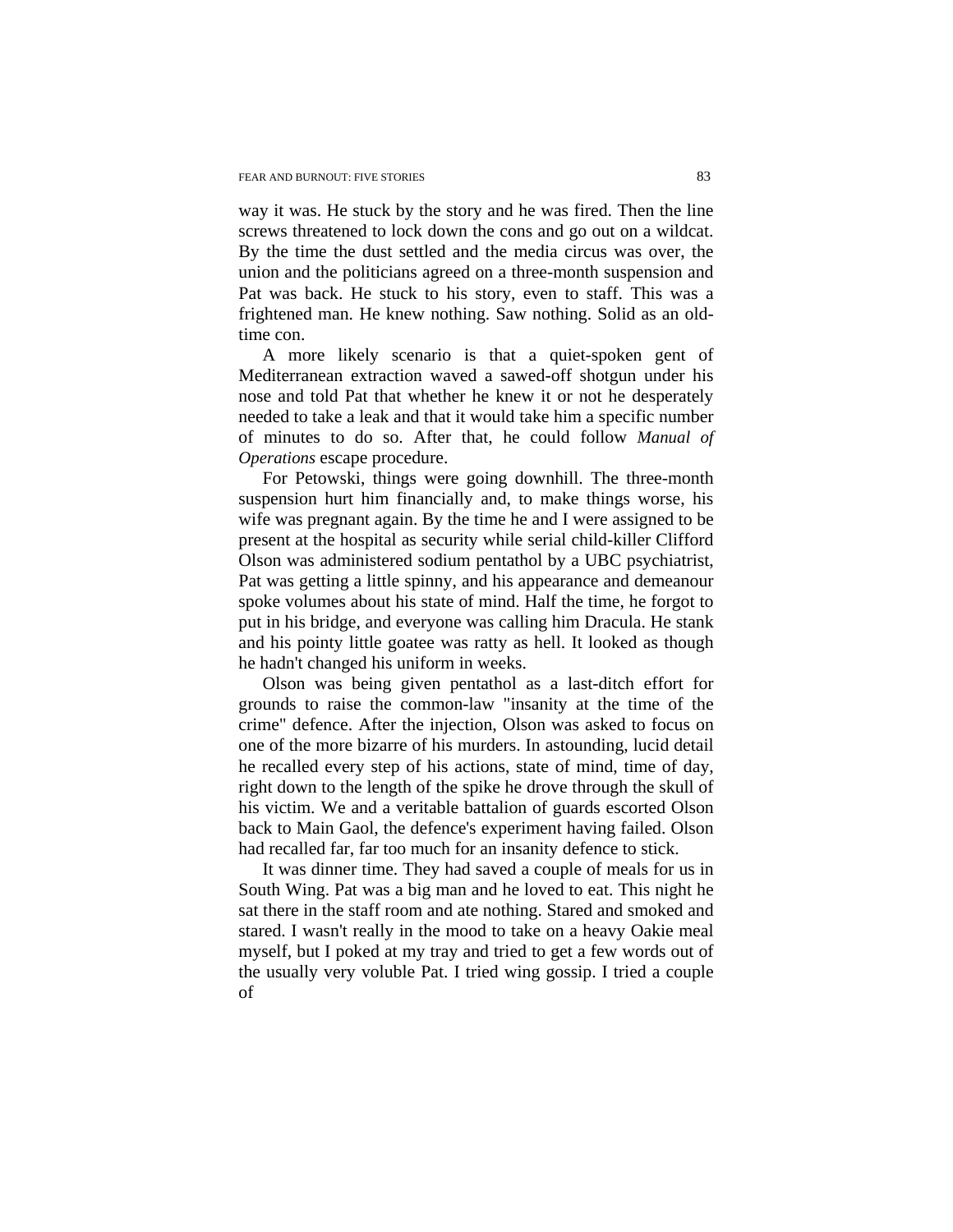raunchy jokes. I even half-heartedly tried a little black humour about what we had just heard at the hospital.

At this, Pat turned to me: "You know, Yates, I'm religious and not religious. I only go to church when the wife blackmails me and reminds me I need to be an example for the kids. I don't take communion or go to confession or any of that bullshit. Tonight, I feel like going to confession. I don't know what to confess, but I feel as though I ought to unload something. All my life I have listened with one ear to all the cock about good and evil. Good is obvious enough. But I could never really get the hang of evil. Satan was never really anything to me. I think that tonight I have really been in the same room with evil. Olson isn't crazy. For the first time in my life, I have experienced evil. Real evil. Church evil. I need to get to confession."

 I tossed my tray on the cart and headed back to West Wing. I heard

 later that Pat had asked to be relieved because he wasn't feeling well.

 You don't tell your P .O. you need to go to church and talk to a priest.

A few days later during a lazy afternoon shift I heard sirens blasting up from the bottom of the ridge and assumed there was an escape from B-side. But I didn't hear any rushing about to get staff from the wings down for back-up and sounds of rookie warning shots in the air. Something else was amiss.

Pat was in one of South Wing's shotgun towers. Without saying anything on radio to the other towers, much less to Central Control, he stood in the tower aiming the 12-gauge at the bunched-up cons in the yard without saying a word. They froze and pointed toward his tower. Then he raised the barrel and aimed first at one then at the other of the other two towers. The other two shotgun guards instantly tried to radio him.

Pat had clicked off his radio. He was unreachable by the towers and by Control which, by this time, had been alerted that something was going down. The barrel of Pat's shotgun moved back toward the gathered cons as though he was going to gun down the bunch. The moment he moved the gun, the other two guards flattened themselves in their towers and called Control to ask for orders.

Mike Adler, the most respected officer in admin, raced to South Wing and came out at the count position. Pat was still moving the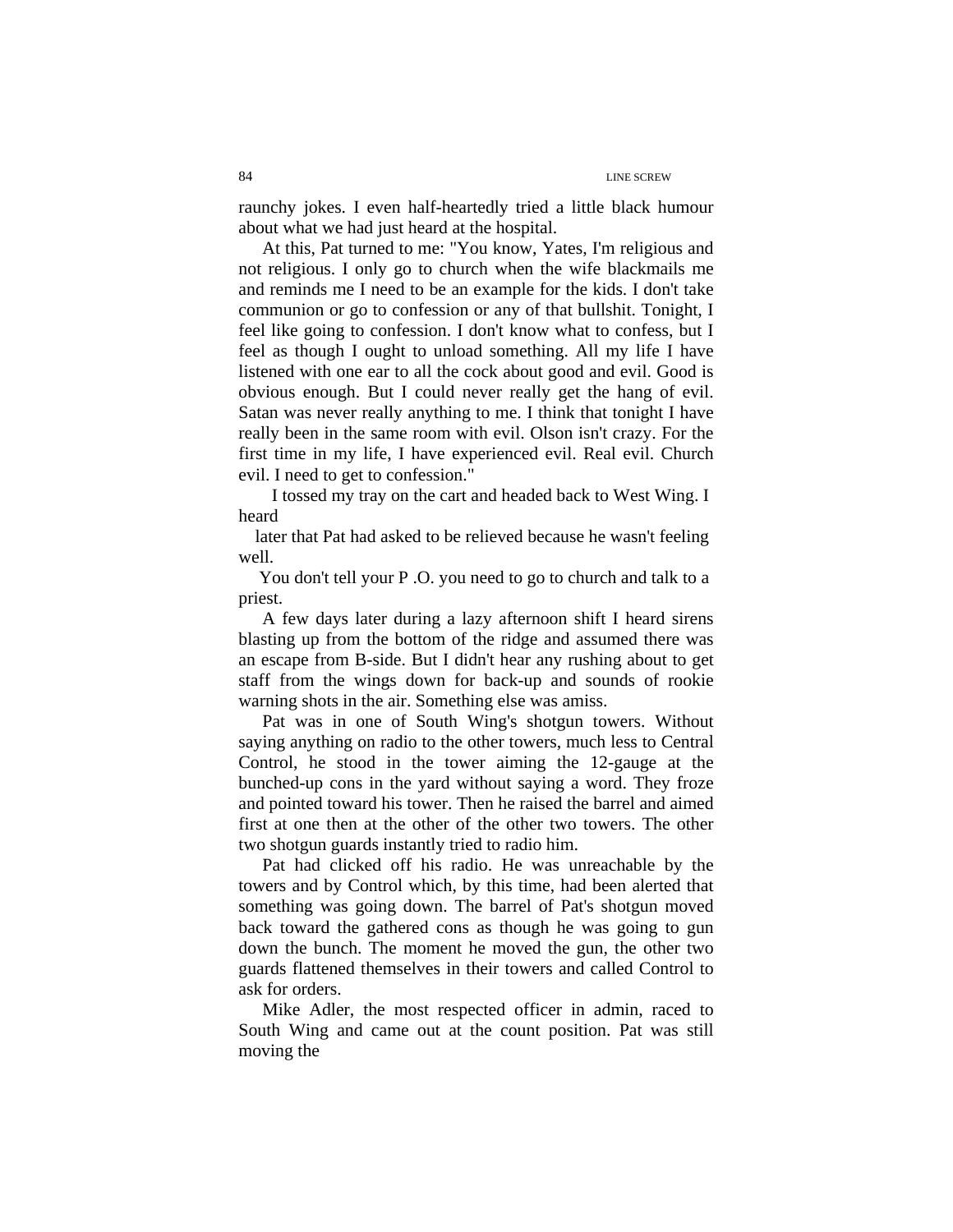barrel from the yard to the towers. Mike shouted and asked whether Pat had a situation. Pat, lost in his funk, didn't answer. For half an hour, Mike talked and Pat moved his aim from cons to screws. Pat even swung the barrel dead on Mike, who continued to talk as though a man in a tower wasn't giving every indication that he was about to pull the trigger.

As inexplicably as it began, it ended. Pat propped the shotgun in a corner of the tower and climbed down. He later said he had been overcome with an impulse to wipe out the yard and the towers. It didn't make any sense even to him, but he couldn't help himself.

The local wing director is allowed to send any staff member to occupational health, not to return to work until cleared by psychiatric staff. There was no clearance for Pat. He went off on long-term disability and that was the end of it.

I heard later that he had been placed as a weigh-master on a highway somewhere up-country in B.C. Later, his family situation blew to hell.

#### KAZIZ

Ben Kaziz was wanted in Egypt for a capital offence. He maintained that he was a political refugee and had committed no crime in Egypt, and if extradited he would be put to death. In order to avoid this and to stay in Canada - even in jail - he attempted to put someone else to death. The incident has become a classroom staple in teaching guards the risks inherent in lowering your defences even for a moment.

Whatever the truth about the extradition for which he was being held, the man could not do his time in population. He looked more East Indian than Semitic, and was so thin and spidery that he annoyed the population cons just to look at him. Every time we tried him in population - including the hospital he got thumped around. Someone finally suggested the option of signing himself into protective custody. He wound up in the South Wing Observation unit. South Wing was the place where only those who can't handle population were put. South Obs was where you put those who can't even handle time with the other misfits. Obs was also the place where the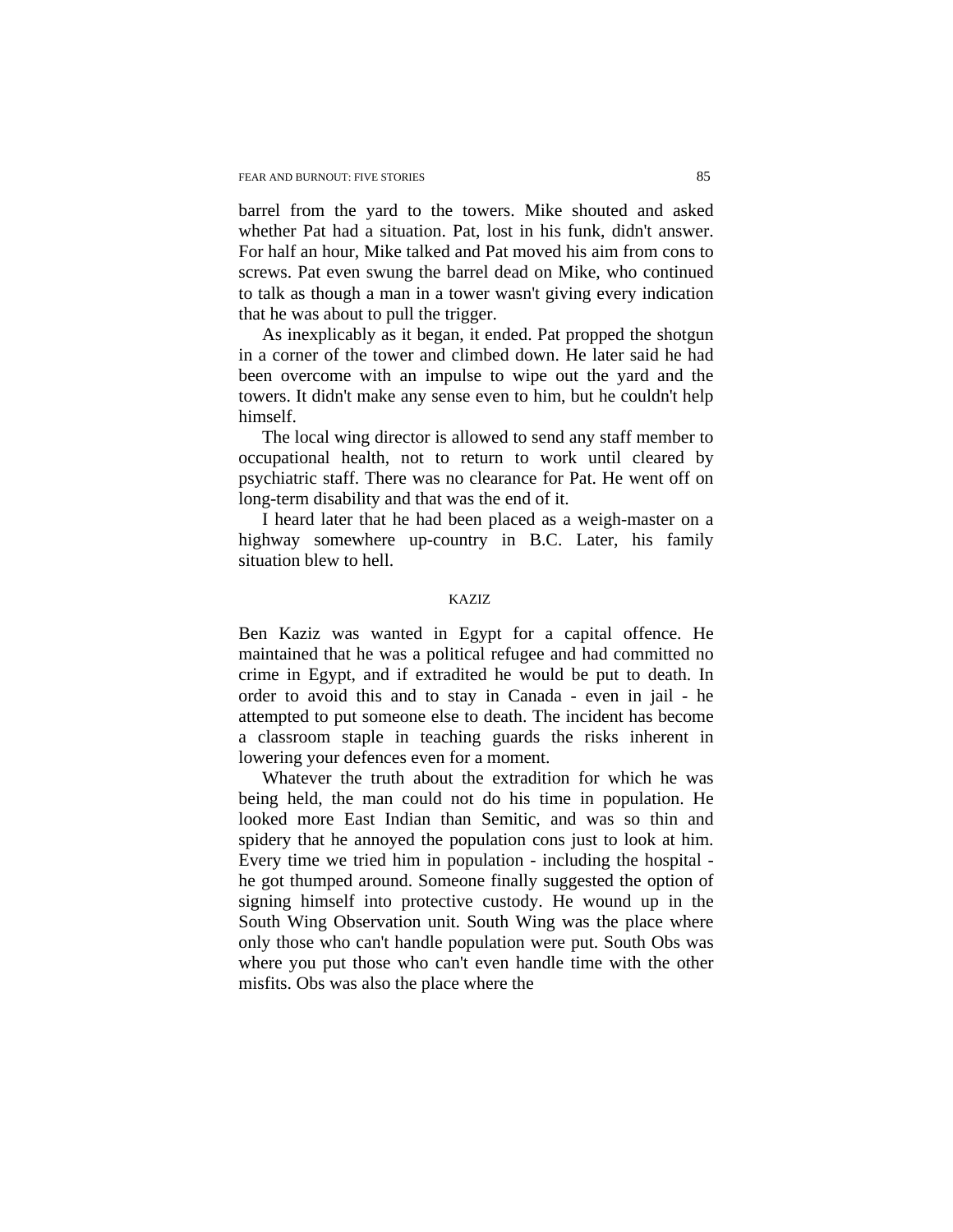high-profile media types like Olson resided - those whom everyone wants to kill and those who want to kill everybody. A door locked from the other side separated the unit from the rest of the wing.

The Obs unit had only twelve cells. Six and six back to back, with big department-store mirrors so the desk screw could see every movement in every cell. Observation meant observation - a guard staring at you twenty-four hours a day, seven days a week. Chiefly, his focus would be on the devout wackos who were awaiting forensic psychiatric profile and those committed to suicide. The worst of all was the high-profile inmate who just might in a moment of despair do himself. Oakalla had weathered numberless media hurricanes.

Kaziz was pleasant enough one to one. Before long he had the South Wing Obs cleaner job. In any prison, cleaners are trustees who carry out day-to-day tasks without close supervision and have the run of the landings. They earn the position through good behaviour and popularity. In South Obs, the cleaner was let out to mop the range. If addressed by other cons, he was not to answer.

It was a shitty winter's day and the heat was on too high. A younger guard was sitting at the observation position, his eyes fixed on the mirrors and the cells he could see straight-on. He had taken his tie off and unbuttoned a couple of buttons of his shirt. Most of the cons had their shirts off.

Kaziz was mopping in desultory patterns on the floor. He stuck his head through the door between the range and the office and asked that a couple of windows be opened. The kid at the desk started to get up, but his partner, Jack Denyk, was already pacing around and so went to the corner to get the stick to reach the window lock fastener.

Jack Denyk was an ex-military exercise freak in his midforties. He had been a boot-camp instructor and still believed all the "temple of the body" doctrine he fed his recruits. Jack encouraged inmates to do calisthenics and sometimes joined them. He was not crazy about working Obs. The space was too close.

The kid sat down again and stared. Denyk had his arms up above his head when Kaziz jumped on him from behind like a monkey, his left arm around Denyk's throat, a shank (homemade knife) in his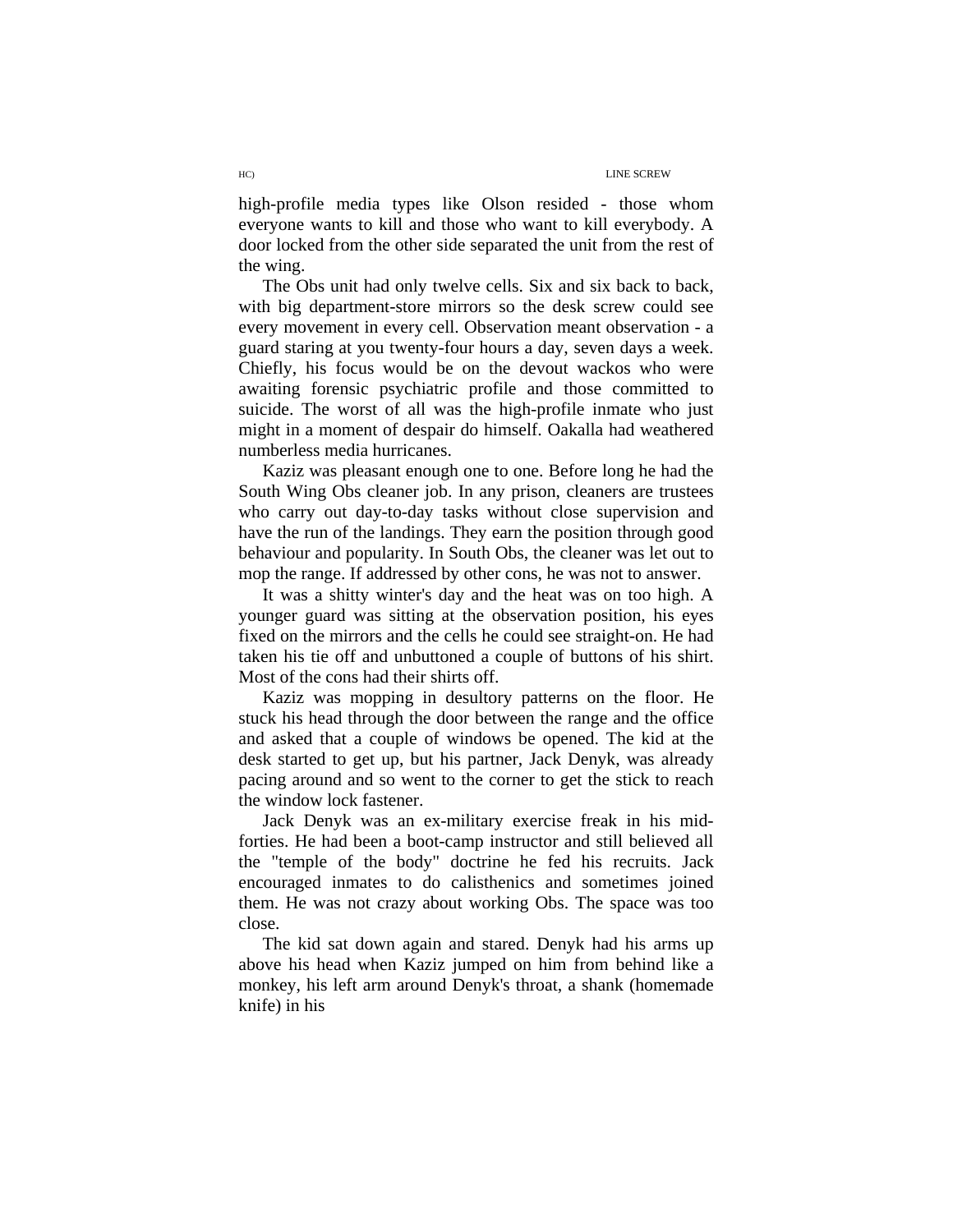right hand. He managed to plunge it into the back of Denyk's neck three times before the kid (violating procedure here) bolted through the door, disarmed the Egyptian, and nearly killed him throwing him into his cell. The kid then ran to the box and hit the button. "Staff up to Obs! Staff up to Obs! Denyk is down . . . Aw, fuck, I think the cocksucker killed Denyk!"

By the time the herd got up the stairs, the hysterical young guard was rocketing around the unit. Kaziz was at the bars of his cell screaming, "Now I not go Egypt! . . . No go! . . . No go! . . . No Egypt!"

Eventually they stretchered Denyk to the Oakie hospital and did what they could while awaiting the ambulance downtown. No one was making book on whether Denyk would make it.

He did and didn't make it. Amazingly, the Egyptian had missed Denyk's carotid, jugular, and spine. It was never clear in the stories that came back whether any of the ganglia at the base of the skull had been damaged. But Denyk never worked another day. At anything. He was a bachelor with only two or three exmilitary types close enough to him to qualify as friends. Once out of hospital, his whole body seemed to twitch all the time. Doctors assumed the twitch would go away but it didn't, and life just seemed to leak out of him day by day.

After the incident I saw him at the Safeway a couple of times, but he never spoke or nodded, and then I didn't see him any more. He cut off contact with everyone in the jail and his name was never mentioned again at Oakie, except when the incident was brought up in training as an example of what can happen to those who lower defences just for a moment.

As for Kaziz, he swore that his lawyer had counselled him that there was a surefire way out of extradition. It was to kill someone in Canada. He would be tried in Canada and the lawyer had a whole briefcase full of defences. He could claim that he had gone "stircrazy" at the time of the crime and could not "appreciate the nature and quality" of his act.

A quick huddle was held involving Corrections, Justice, Immigration, and Egyptian officials. Either the charges were dropped on the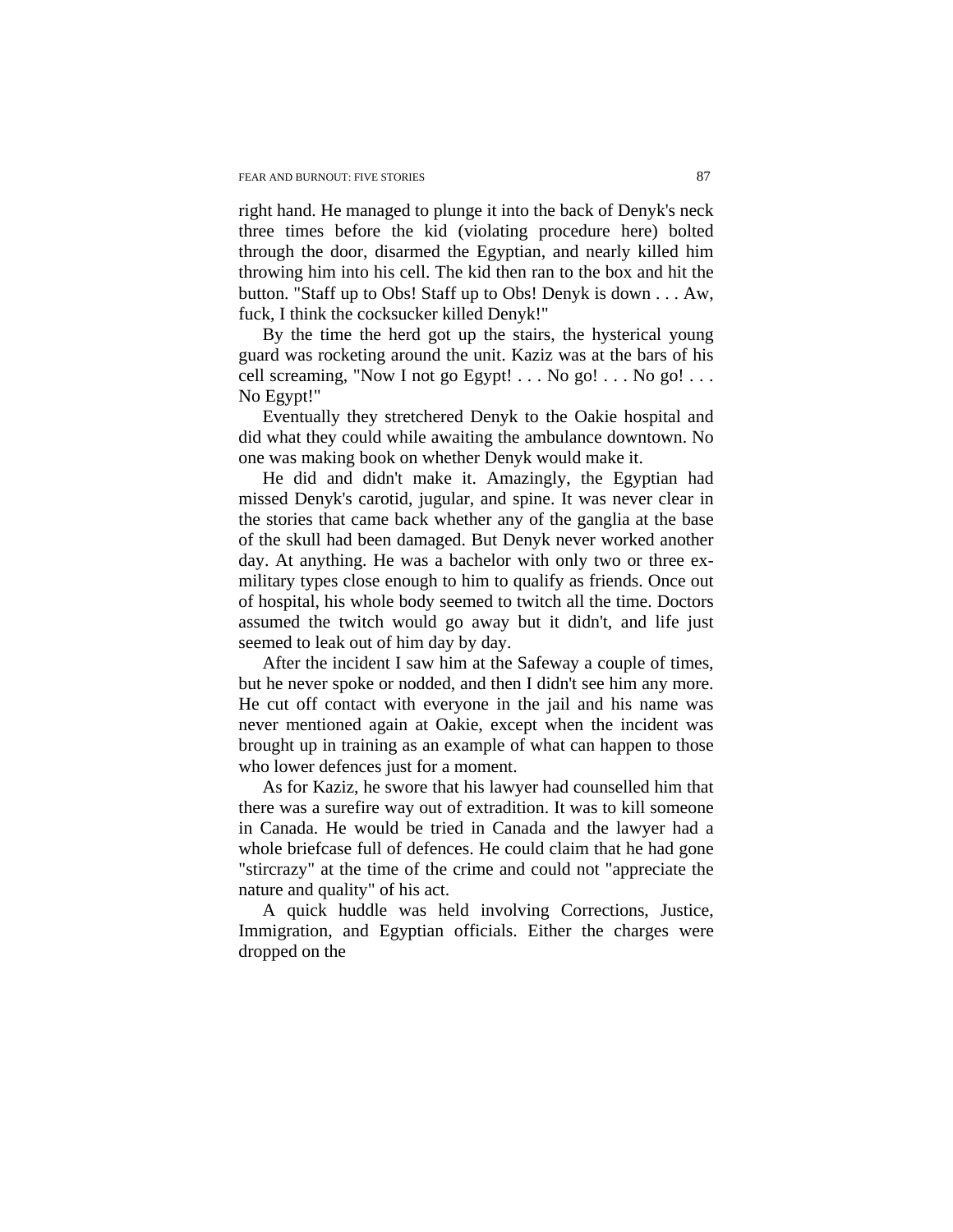Canadian incident or the proceedings were stayed to expedite extradition to Egypt, where it was assumed Kaziz would meet his maker. But he beat all charges in Egypt and an Arab acquaintance told me that Kaziz was back in Vancouver and, having been diverted from the system, couldn't be prosecuted.

Denyk is alive or not alive. No one I know has heard from him in years now.

#### DUMARAIS

There was a Belgian executive named Monel Dumarais who lived in the West Wing for some time because of a complicated whitecollar case. He claimed to be true-blue Belgian, but I once lived for four years in Germany - the Belgian spoke German flawlessly. He was a very cheerful man of about sixty who, because of his age, was not pushed around. He minded his own business and quickly earned a job as a cleaner and moved into the "country club" of Two Right. The tier had an area, much like the common area of the living-unit concept in newer jails, where they could play cards at a real table, get extra desserts, and other privileges.

The crimes of the accused on the cleaners' tier ran the spectrum from fraud (the Belgian) to murder. Eligibility for a cleaner's job was based solely on institutional record. I watched who got the cleaner appointments fairly closely for reasons of self-preservation. Trouble came when a Murder One was appointed to the cleaners' tier. He had been no problem before his arrival, but as soon as he moved in, the cons in the protectivecustody (P. C.) tier were at the gate bitching and roaring. They contended that he took every occasion to threaten them and abuse them by throwing things down the tier. I told them I would keep an eye on him.

I saw him slip up the stairs one morning from Two to Three. I went up the other stairwell and listened. He wasn't shouting but he was indeed harassing them. I reamed him out and then threw him out. The very next day, I caught him baiting the P.C.s again. I couldn't believe anyone could be that stupid. Being a cleaner is a big deal and, once fired, you don't get rehired. I gave him the bum's rush down to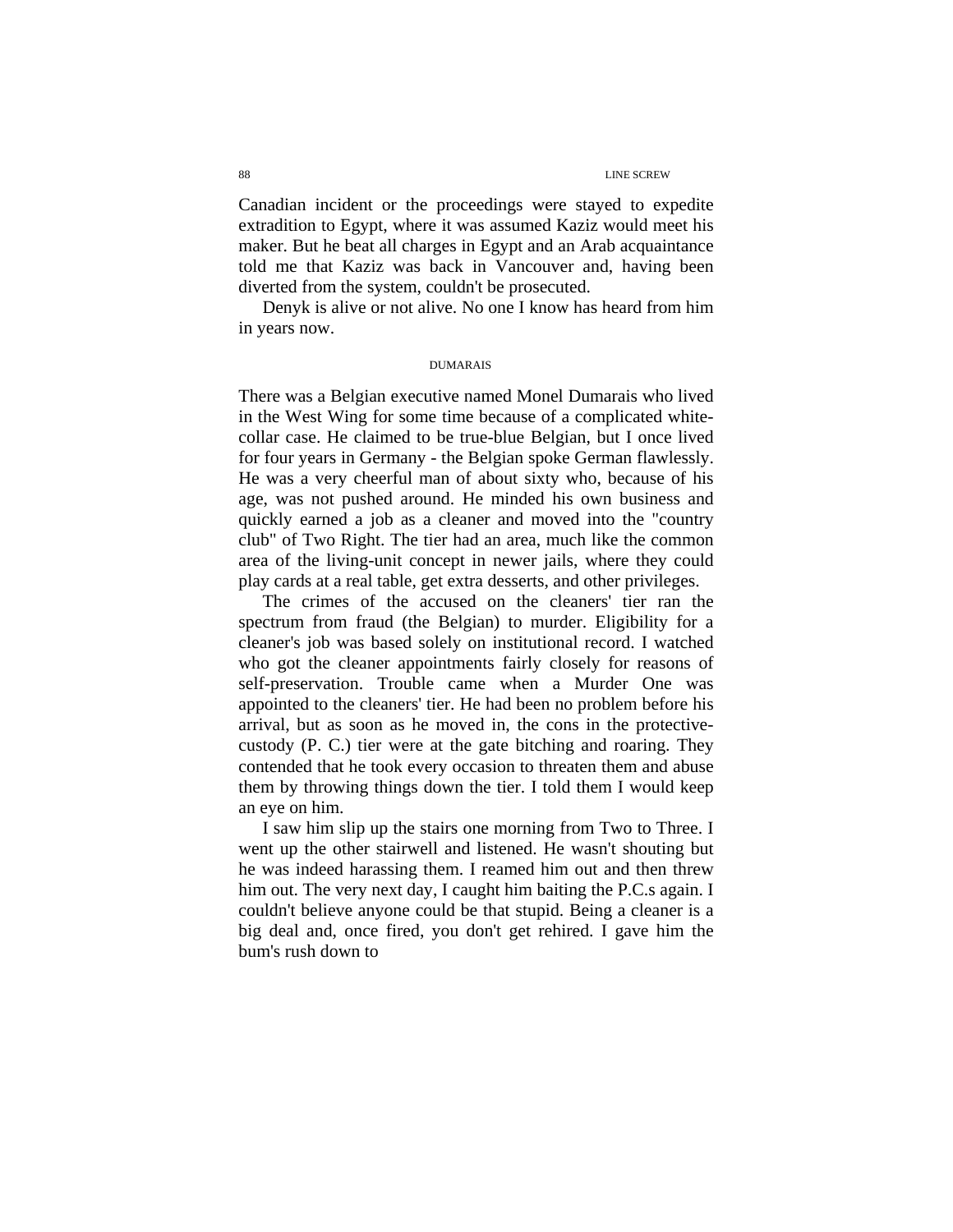Two and told him he was fired and charged, then locked him on the cleaners' tier until I could get someone to take him to another tier.

As it happened, we had some electricians in and I had to do security for them up on Five most of the morning. I'd had a couple of cups of coffee and had to piss like a racehorse. I dashed down to the makeshift john on Two after calling the desk for someone to take over.

As I came down the stairs, I found my Belgian buddy glued to the cleaners' tier endgate with a big smile on his face (which was usual), but what he was saying in German was not amusing. *"Hoffentlich, Sie kommen nicht herein.* [I hope you aren't planning to come on this tier.]" In German, I explained that I had to take a leak. The Belgian was cool. He kept a bantering tone as he told me that the cleaner I had fired was waiting in number 14 for me to come on the tier (I saw him stick his head out and peer up the range) to take a piss and he was going to shank me. He added that I might perhaps prefer to piss my pants than die avoiding the embarrassment. I told him to scamper on down the tier. I would wait a while and then handle it. I then went over to Two Left and asked a con if I could use his john. No problem. I needed to kill some time to keep the heat off the Belgian.

 I told the P.O. We quietly got some cuffs and clued in two or three staff and waited until one of the cleaners asked to have the gate cracked so he could make a call. When the gate swung open, I flew through the opening with the others on my heels, down to 14 and through the cell door. The ex-cleaner was sitting on his bunk, and I threw a body-check into him that would have made an NHL scout take notice, then tossed him on the floor face down with an arm-lock. The P.O. frisked him and turned up not one but two razor-sharp shanks. The con started screaming at me, "You fucking pig . . . you fucking pig . . . who ratted me out? I'm looking at twenty-five years, and taking you out wouldn't mean shit. I'll get your ass yet." Then he was hauled off to seg.

I made it a point of staying clear of the Belgian for a few days to make sure no one made the connection. Then we went back to German jokes as usual.

Without the Belgian or German or whatever he was . . .

I've had some nasty day and nightmares about that one. The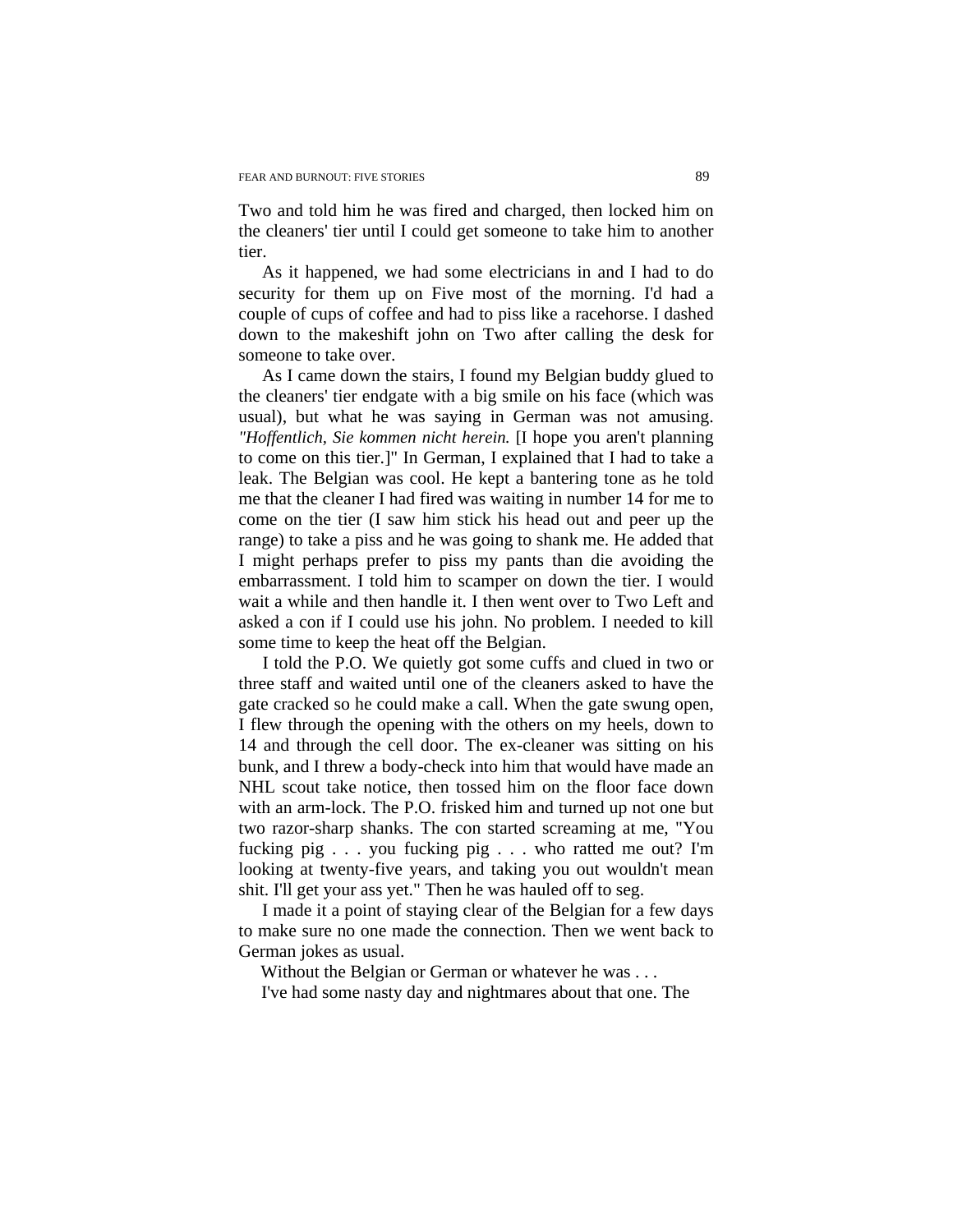randomness of it all. The fact that both of us spoke German, that the Belgian was even on the tier at the time I came down the stairs. What if it had been a different guard? The "what-ifs" roll on and on.

I still have the shanks in my little bag of memorabilia.

#### PAULSEN

I have yet another shank which has special meaning for me. Like most of them, it is the handle of a soup spoon with the dipper broken off, egregiously stamped PROVINCE OF B.C. (there has to be something symbolic in that; one is sure of it around contract time) and honed sharp on a cement floor, which makes an excellent whetstone.

Oakie was dark on graveyard shift, and darker the deeper you ventured on a tier. I was on the third or fourth of my hourly rounds and at Four Right 12. Without the flashlight, I couldn't have seen my shoes.

The range one walked down was between three and four feet wide. Enough room to jump right or left if a con was crazy enough to make a grab for you from the line of cells. Or so I thought.

As I was moving the light from the ceiling of number 11 to number 12, I picked up in my lower peripheral vision an arm flashing quick as a fish out between the bars. The light was in my left hand. With my right I grabbed the wrist and rolled forward with it. I was so startled, terrified, and enraged, I had visions of ripping the arm out of its shoulder socket. The shank clattered on the cement, but I hung on and kept turning the arm. A god-awful cry of pain flew out of the mouth of the owner of the arm and shank - so loud and so piercing that it awakened both sides of the wing.

I pocketed the shank, finished my count of the tier, walked back and called Central Control. They hauled the shanker off to the hospital where I was sure they would find that he had to be sent to a specialized unit for microsurgery to repair the massive damage I had done to the arm.

When they came back with the news (after depositing the would-be slayer in the digger) that his arm wasn't even sprained, I listened in disbelief. I had had his arm across the steel cross-strut.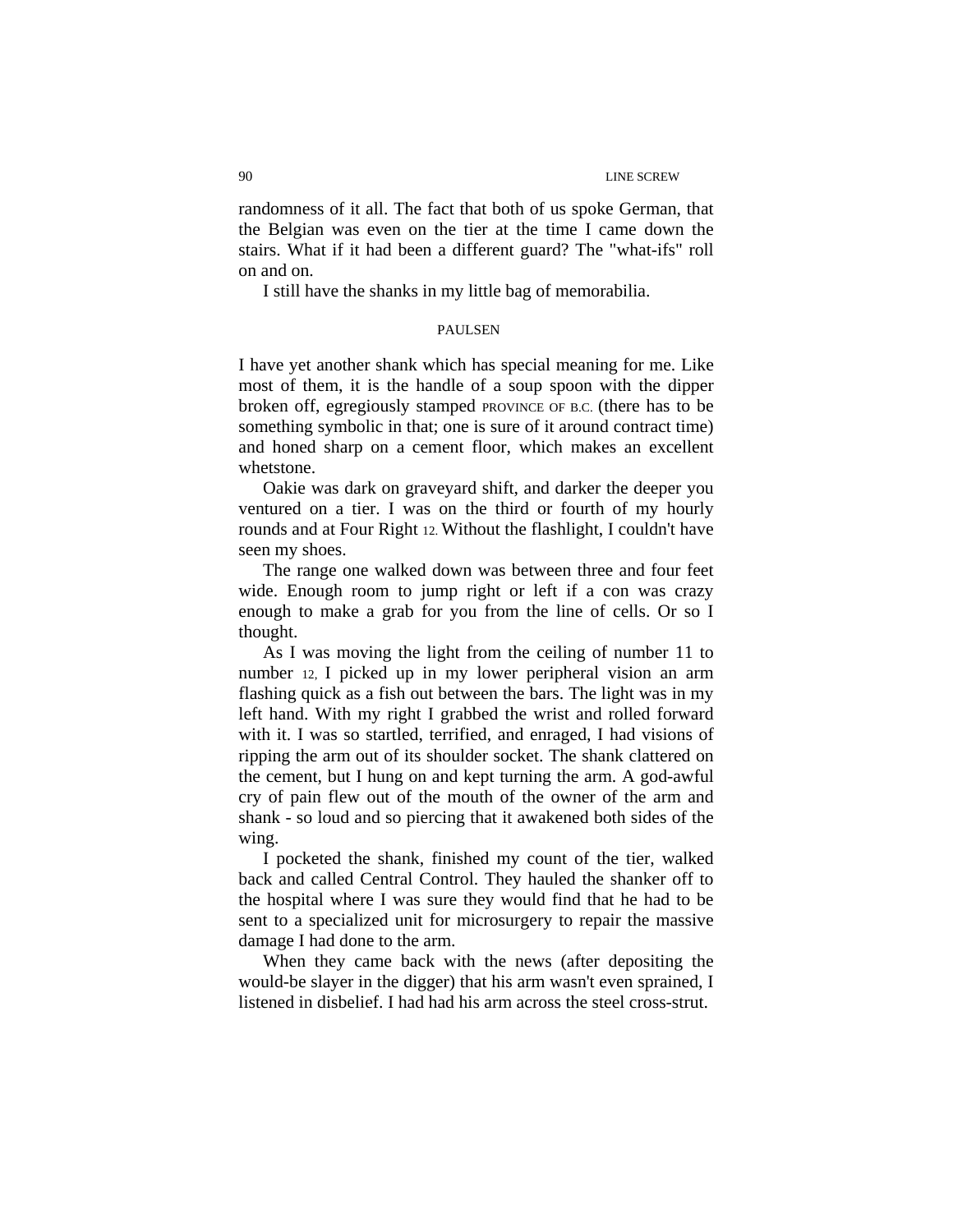My rolling with the arm had the effect of causing him to drop the shank, but it also saved his arm, allowing it to bend in its natural directions. Very much at odds with my intentions.

When the con came back into population I went down the tier to talk to him.

"Hey, what the fuck did I do to earn a shank?"

"Nothin, man. You just happened to be the first uniform down the tier."

"Were you at court that day?"

"Yeah."

"What did they lay on you?"

"Fifteen, and they didn't give me any dead-time" (time off the sentence for time already served in remand).

"They usually don't except for Murder Ones. Gonna appeal?"

"Yeah. Conviction and sentence. Looks like I'll be here for a while. Thanks for not charging me in outside court."

"I never do. Nice job on making the shank. I'll display it proudly at home."

"Right on. Are we cool, boss . . . I mean, between us?"

"I thought I was gonna shit myself when your arm shot out . . . but I didn't. You nicked the shirt, but stores replaced it. We'll be cool, as long as you ask whether it's Uncle Mikey before you shank anyone."

"You're on."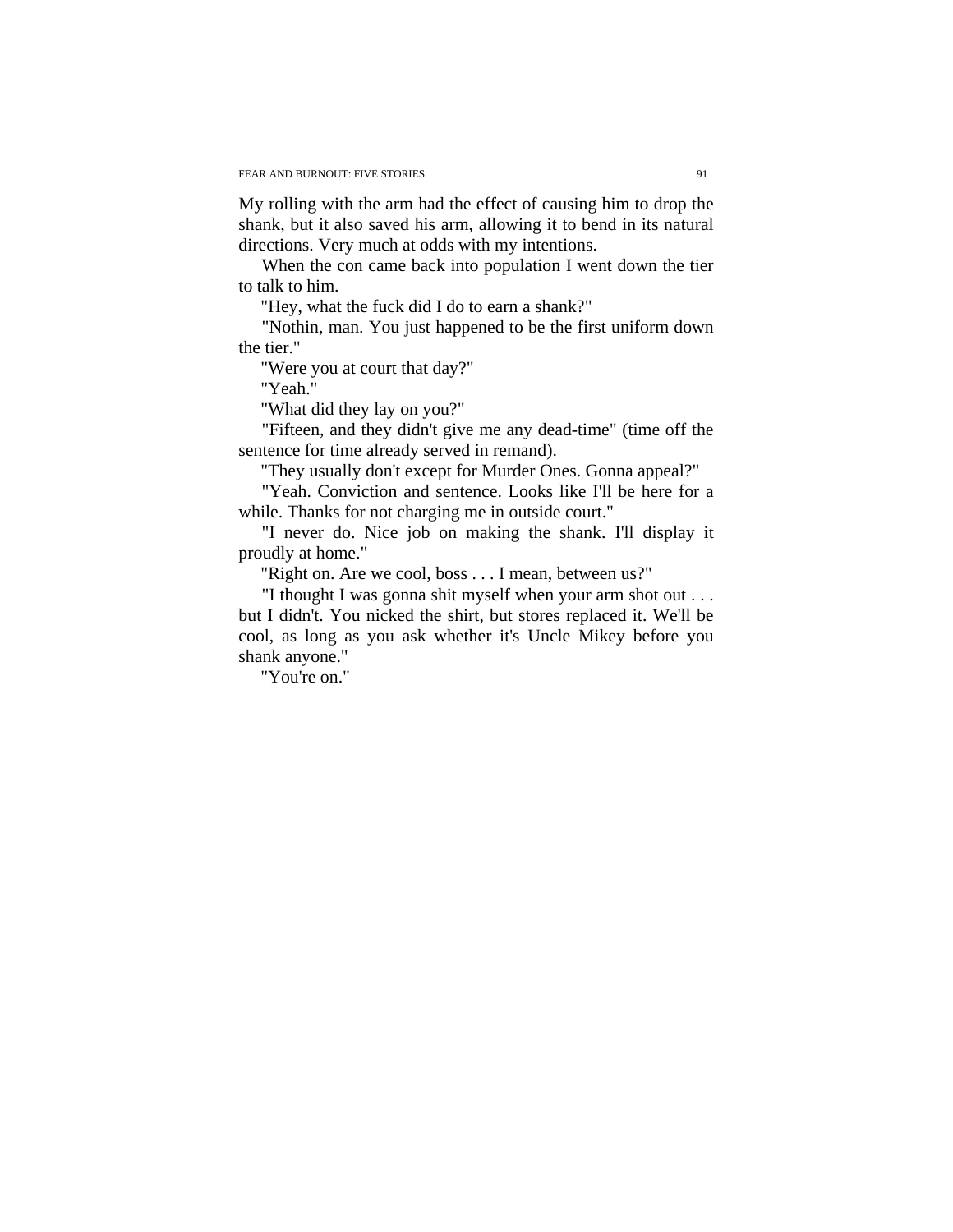# **Celebrities**

*A cynic is a blackguard whose faulty vision sees things as they are, and not as they ought to be.* -Ambrose Bierce

### *Dear Sister:*

*Yes, you're right. The punkers are going to save us. They will fill the streets of Vancouver. We will be five people with one message. All the media will be at the trial. The whole world will hear us. There will be riots in the streets of Vancouver and the exploitation of women will be over forever . . .* 

*Love and Solidarity, Bill* 

THE ABOVE is an approximation of a typical letter that passed among the Squamish Five, an infamous gang of three male and two female "revolutionaries" who blew up pornographic video stores, among other things, across Canada in the early 1980s. The letter differs from the real thing in that the spelling, grammar, and punctuation are correct and it is not long enough to contradict itself several times. But all the elements are there.

What elements, you may well ask? Exactly.

Night after night I read mail like this as it passed between the men's and women's units. We read mail to determine whether in the

92

## 6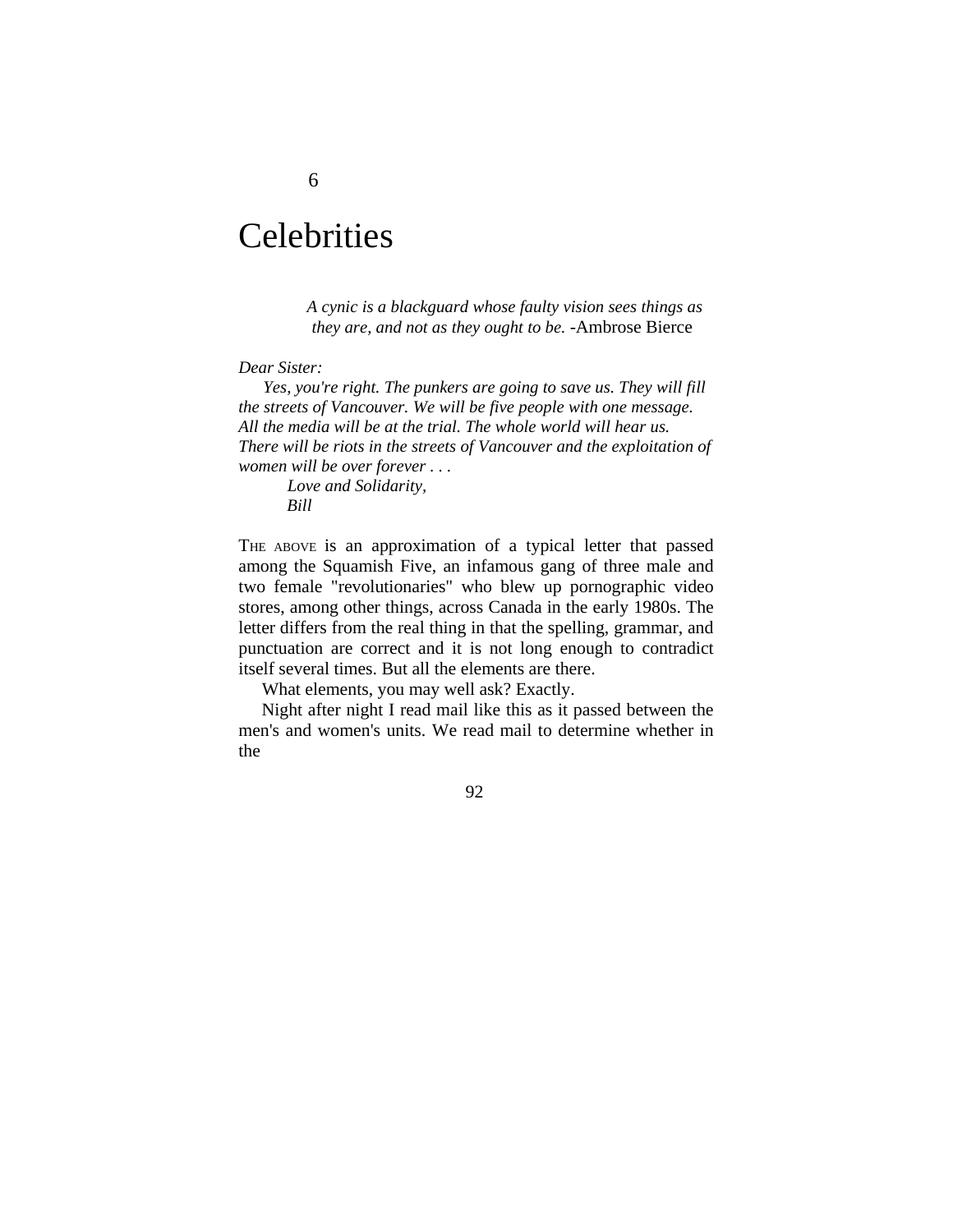#### CELEBRITIES 93

outgoing pieces there was any reference to guards or their vehicles, and in the incoming, any hint of an implicit or explicit drug deal. Inmate mail, every word of which guards are *supposed*  to read, is an amazing body of communication.

I hadn't paid much attention to the Squamish Five as they went on their dynamiting spree from Ontario to B.C., so when they came through the door I wasn't prepared for their celebrity status. And what I really was not prepared for was the kind of twist their presence threw into the whole dynamic of the wing.

One day as I passed through the visits cage to go on shift, I saw seven people in a glass conference room. The two Squamish Five women had been brought down from the Women's Unit (three or four hundred yards away) and the three men from West Wing. They had a female lawyer and a male lawyer and, God help me, they were sitting there all holding hands around the table. I couldn't hear what was going on, but the sympathetic look on the faces of the lawyers was a sight to behold. Every now and then I could hear a muffled shout of "Right on!" or "Solidarity!" come through the soundproofing.

The case was very much in the press and very high-profile. The only thing that Squamish had to do with it was that Squamish was the place they were holed up when the Mounties apprehended them. I learned that the Five had come into Oakie that morning, and that their lawyers needed to meet with all of them together. Lawyers' visits are high-priority and considered sacrosanct.

I went on into the wing and got ready for afternoon shift. Eventually the three men filed back into the wing, heads held high, and aloof from cons and guards alike. They were looking at charges of conspiracy, possession of illegal weapons, stolen explosives, all kinds of property crimes. But in their own eyes they were better than the rest of the prison population.

We put the three men on the same tier. I could see them conversing among themselves but they wouldn't even speak to any of the other cons. None of them smoked, so pure were their ideals. One con offered one of them a tailor-made cigarette and the jerk simply turned his back on the con and snubbed him as though he were an insect.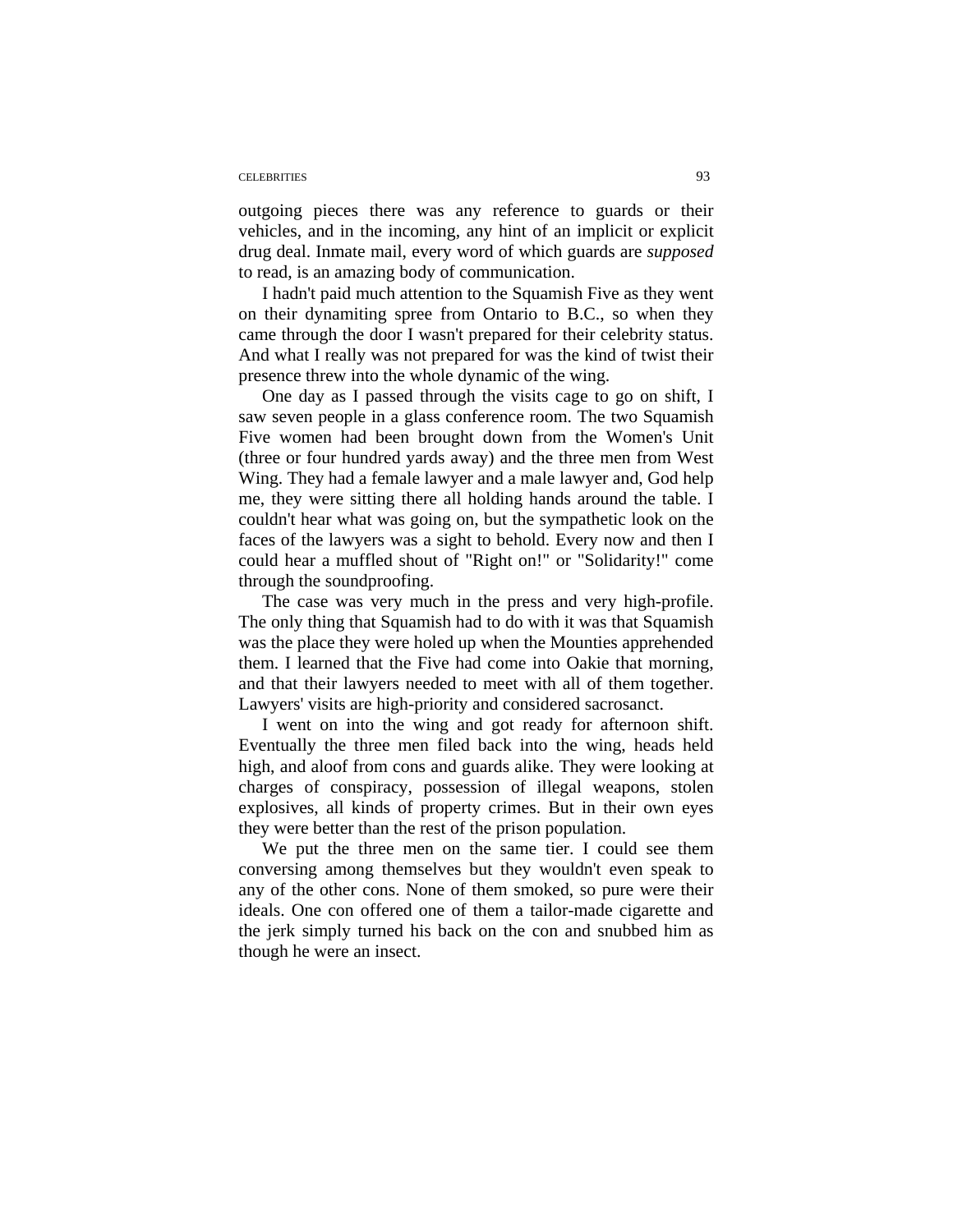This didn't look good. My heart was not gladdened to observe such behaviour. This was a fairly heavy tier, and I could see cons I had known for a long time looking at them as though they were Martians who had just stepped off a saucer. The three of them were spouting their caca about being political prisoners who had committed no crime.

Later that day an old-time con who was in and out of Oakalla like a yo-yo saw me at the endgate and came up and asked, "Jesus Christ, where did you get these assholes?"

"I dunno. I've been on days off. I have no idea."

"What is this `political prisoner' shit?"

"I don't know anything about that either. I wasn't aware they were involved with politics. Are they Communists or Progressive Conservatives?"

"Well, it's not going down well on the tier."

I learned later that when they first went on the tier, one of them made a moral high-road comment about the decor of the cell he was put into. All the cells at Oakalla were plastered, walls and ceiling, with the raunchiest photographs of women in every spread-eagle position imaginable, some of them even committing amazing acts of contortion with animals and objects. Each guy who came in tried to add to the graphics. Otherwise all you would have to look at was the yellow lead-base paint. These pictures served the very practical purpose of assisting fantasies when the cons were attending to sexual relief.

The guard who installed the Squamish Three in their cells hadn't a clue what they were objecting to. You get to the point that - after you've seen thousands of these pictures - you can't even see them anymore. What would be surprising would be a cell without them. The three had dutifully gone in and removed every single picture from the walls and destroyed them. This really pissed the cons off because they never knew when they were going to be moved from one cell to another, and it's always nice to have some different wallpaper in the next cell.

For sexual relief, masturbation is always available, requires the least amount of equipment and the fewest number of people (and/or other animals). And you quickly learn in jail that human beings are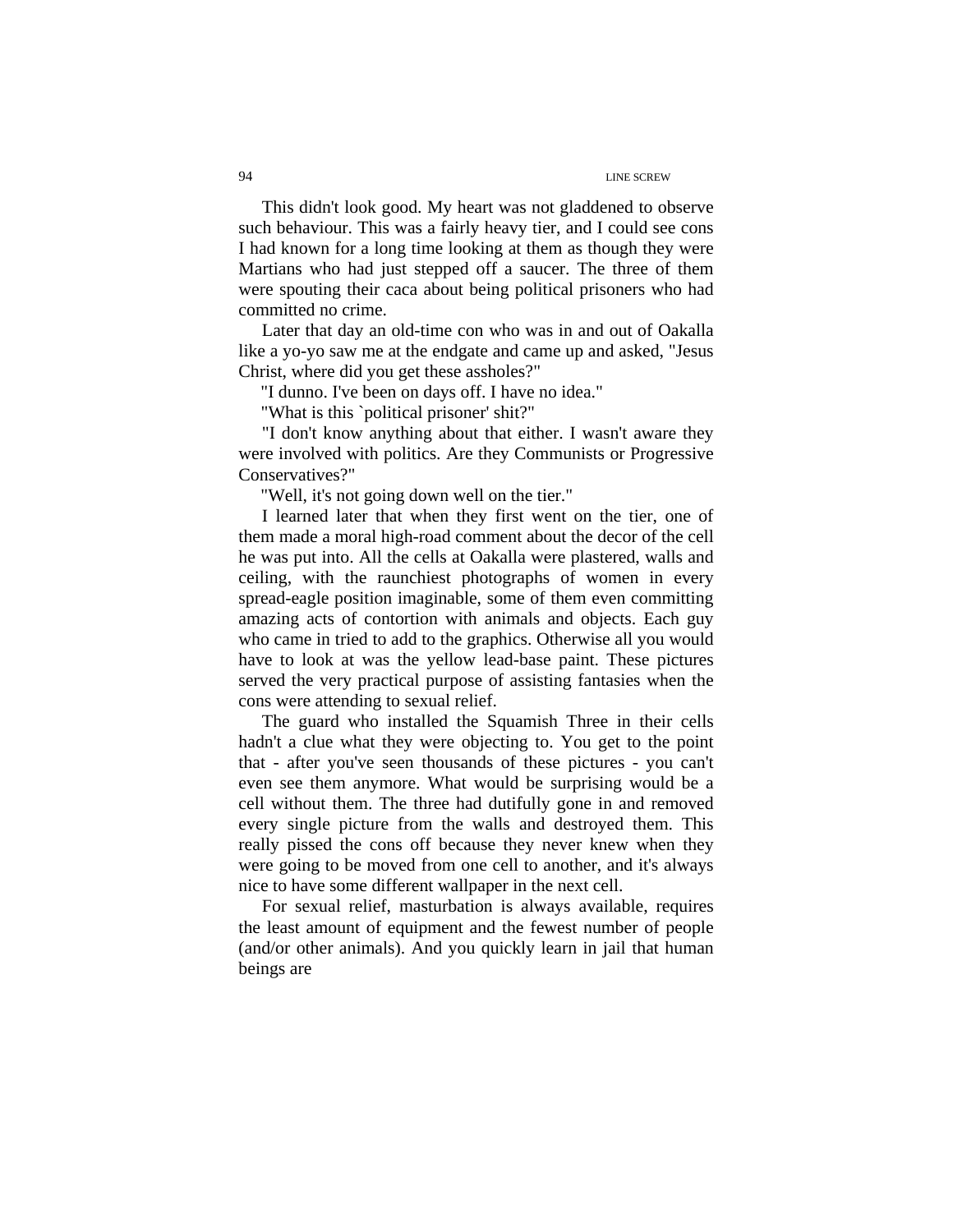#### CELEBRITIES 95

infinitely resourceful in obtaining sexual gratification under the heading of what I call "guerilla sex." Top of the list of choices was to have a drag queen on the tier. Next, although not treated as grandly as the transsexuals (or sometimes transsexuals-inprogress), homosexuals were teased about being "gearboxes" but were still respected for their valuable service. The gearboxes were known to use long-necked shampoo bottles for insertion in orifices in the privacy of their cells but sometimes gave the whole landing a view in the reflection in the window. Those who worked in the kitchen were revered for certain raw items of food which could be smuggled back to the tier. Like liver. I'm told by the old-time cons that when Oakalla was Oakalla Prison Farms and the fields abounded with ducks, chickens, pigs, cows, and horses that no imaginable form of what the law would call bestiality went untried. If it moved, it was fair game.

The prison rapes which television so loves to showcase do occasionally occur, usually when a rookie is sufficiently clueless to put a young, unmarked, untattooed, smallish person on a tier. An experienced guard wouldn't think of doing such a thing without seeing how many favours he had on the tier which he could call in - preferably from the heaviest con on the tier. If the heavy owes the guard, one of two things will happen. Either the heavy will take the kid under his wing and make him his mascot and go-fer, or he will give the kid one black eye and send him up to request being taken off the tier. The latter is a message that the heavy hasn't sufficient control of the tier at that time to guarantee the kid's safety. In either case: no rape.

The misconception is general that heavy-time cons love trouble, and rape of a "new fish" is their idea of a good time regardless of how much trouble it stirs up. The fact is, the rape is probably not worth the trouble because if the kid comes off the tier traumatized and beaten up (and it takes very little to get them to name all the perpetrators), the trouble is Big Time. The entire tier is likely to go off to segregation for starters. This is a serious disruption of tier routine. Next, all of them could be labelled "skinners" and wind up asking for protective custody. Next would come an exhaustive internal institutional investigation. Then another by the Corrections police force, Inspection and Standards. Finally, the kid's lawyer would demand that the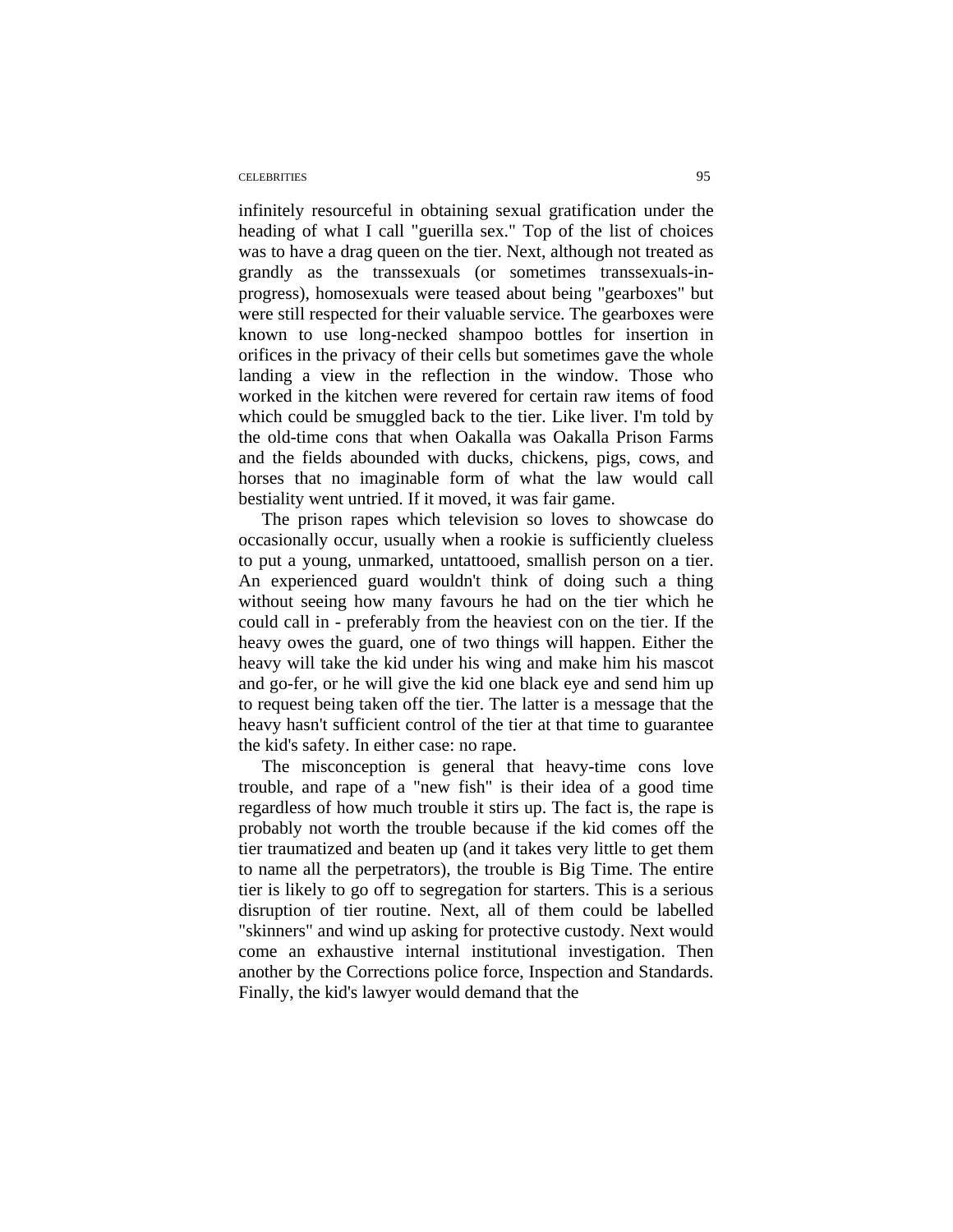Crown lay charges in outside court (sexual assault is sexual assault wherever it happens) as well as crank up a case to sue Corrections branch. If you were a con attempting to do your time quietly, the rape of the kid is likely to cause you very, very serious forethought.

This is notable. I think I have seen about as many sexual shenanigans as any guard over the years, but if a man comes to jail a heterosexual, regardless of the number of encounters he has with drag queens or homosexuals, he resumes his heterosexuality on the street. And I don't know of any homosexuals or queens who changed sexual orientation while in the joint.

Perhaps these three Squamish stooges thought someone was going to begin treating them like Solzhenitsyn or Koestler or Faludy just because they had blown up parts of certain institutions they thought were emblematic of society's ills. They came in with such high media profile that everyone assumed that these people were extremely dangerous, extremely organized, and perhaps a cell of who-knew-what seditious and insurrectionist and possibly terrorist group. In their fantasies, they had sacrificed themselves to this visionary idealism.

After seeing their on-tier behaviour and the seance they were having behind the glass, I was quite sure that anyone who would behave as they did was either a cretin or a fanatic. When the cops had nabbed them in Squamish, they were in possession of an arsenal of illegal weapons. One of them looked like a cross between a Mediterranean basketball player and Bjorn Borg. I kept looking at this guy and wondering whether this was the new Che Guevara or a black belt in some esoteric martial art. By the time the whole show was over, I wondered whether any of the Five had mastered use of any of the guns the cops found.

 One of them was sent as an emissary down to the shift P .O. to explain they were political prisoners and sorely resented being kept with criminals. The P .O. responded that the place was bursting at the seams. He might be able to split the group up and put them on other tiers if they so desired, but, until he had grounds, other than their claim to be political prisoners, they would stay in the cells assigned to them on the tier assigned to them. Unless, of course, they felt they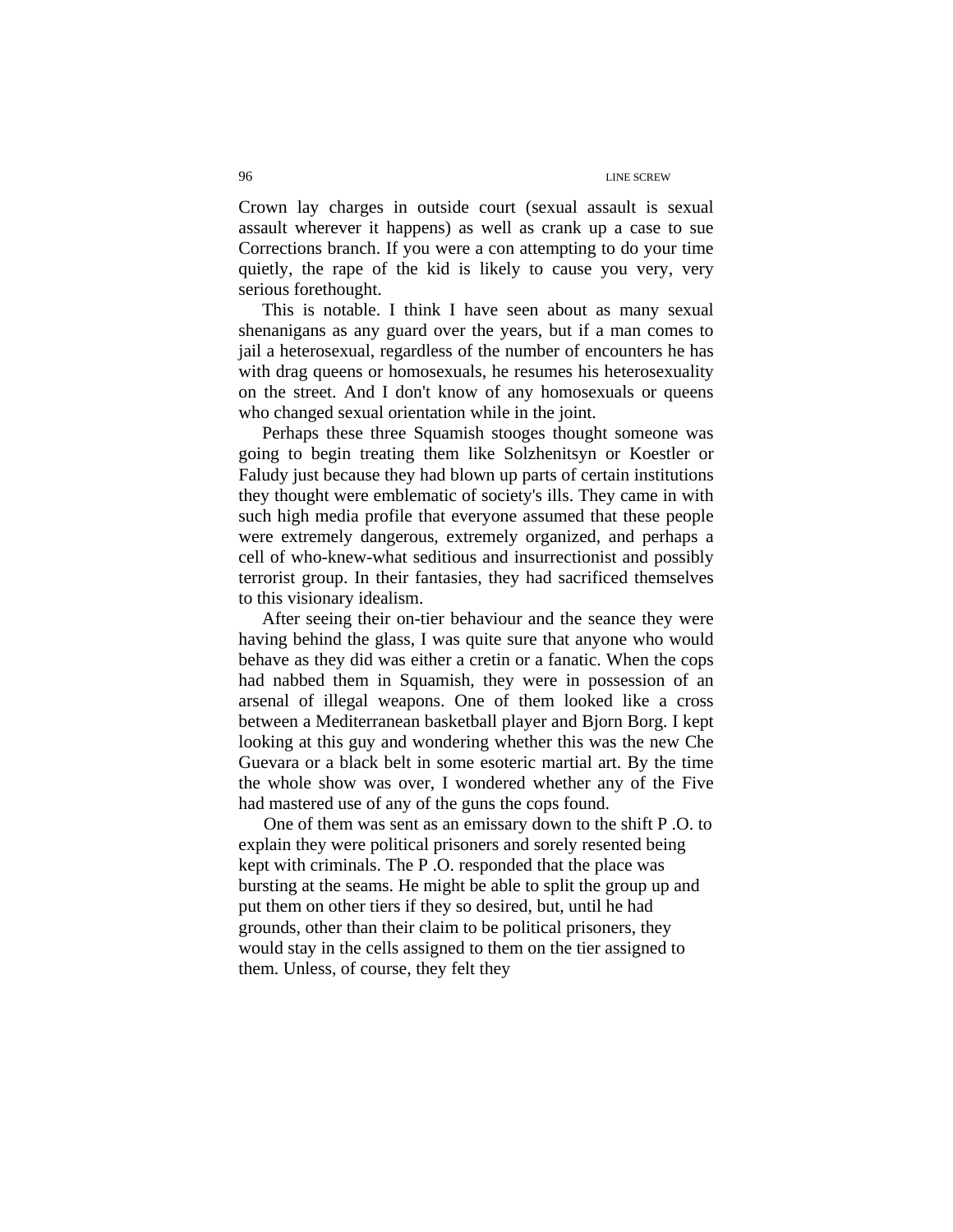#### CELEBRITIES 97

couldn't handle it in population and wished to sign themselves into protective custody.

What was that?

"Protective custody is the place for rapists, snitches, child molesters, and all others who for one reason or another will not be tolerated by population inmates."

Weighing the options, perhaps that was a possibility as a temporary measure.

 "But then, there is a saying that you pull one day of P .C. and you

pull P .C. for the rest of your life."

What did that mean?

"That means that once you've done time in protective custody, anywhere else you go in jail someone is going to recognize you and it'll be open season to relieve you of life and/or limb."

Suddenly protective custody didn't sound so good.

The P .O. then offered him the drill on an inmate's options to write his M.L.A., his M.P., the Ombudsman, he could even contact our own internal police force, Inspection and Standards, if he felt that he wasn't receiving treatment consonant with his status.

The Squamish One left assuring the principal officer that he had every intention of doing all the above. I think he actually expected that there would be a special place in a maximum security prison for those mercilessly incarcerated because of their high ideals. Maybe they thought they were going to get the kind of cushy treatment that the Watergaters got. Maybe they had been watching too many Hollywood movies.

There was quite a bright, affable guy on the same tier who was in for a computer crime. His charge was complex and he bragged to me, "You don't have an expert witness in Canada who is intelligent or well-educated enough to testify conclusively against me, so I'll beat it." He was right, and several millions wealthier.

I asked him what was going down on the tier with the Squamish dildos. He had no idea. He had tried to relate to them as an educated, first-time inmate and had failed. When he had first gone on the tier himself, he had been bright enough to adapt very quickly. It had taken him about half an hour to learn how to speak "Him 'n' I" (prison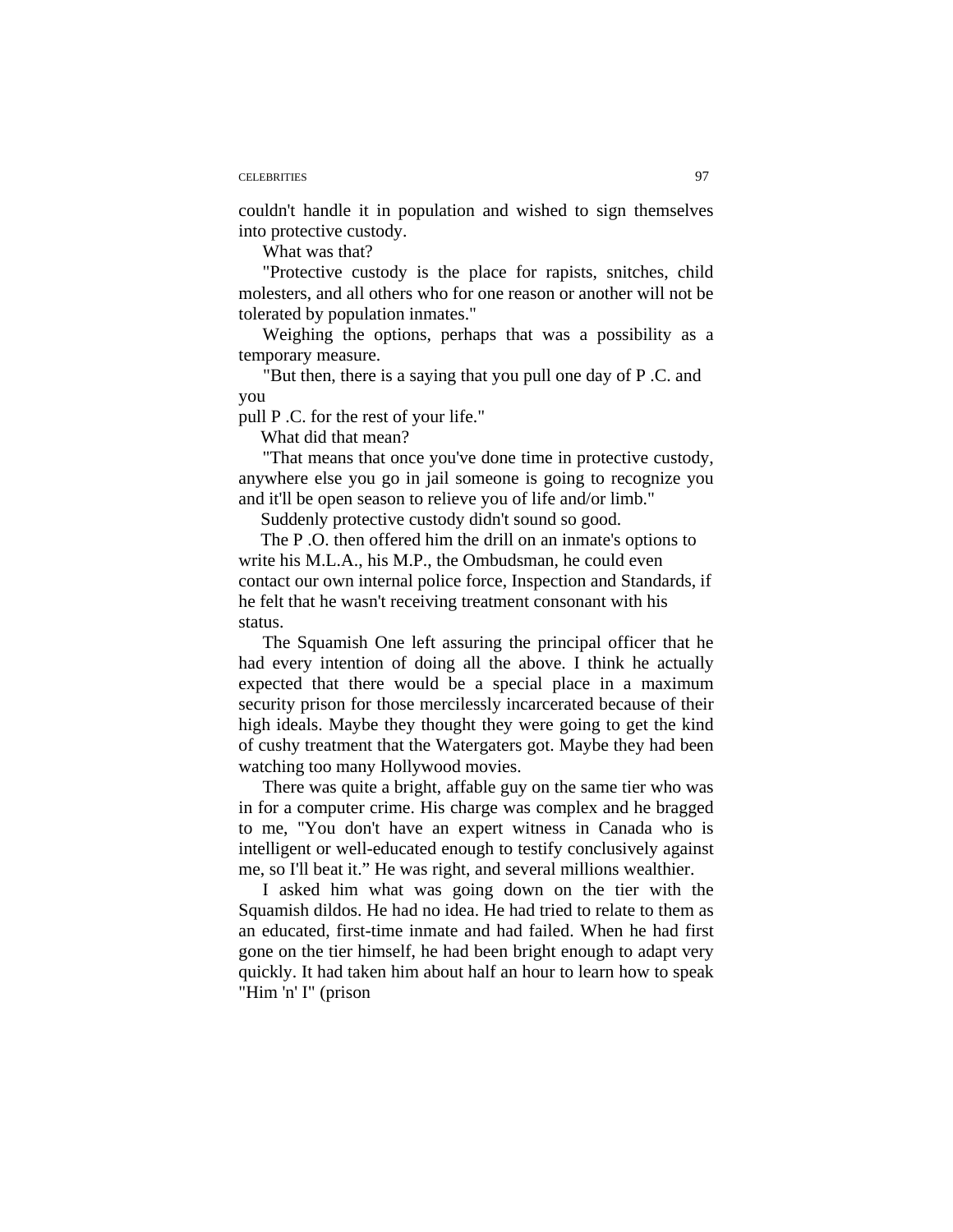grammar) and to begin picking up prison argot. He said he'd never seen anything like the Squamish Three in the few months he'd been there. Either these guys were stupid beyond belief or they had an ace up their collective sleeve that he couldn't detect. I asked him where they were coming from in their *raison d'organisation.* Damned if he knew. No information there.

They wrote and received copious letters, most to and from the Women's Unit. I kept expecting to see long passages of Marx, Engels, Che Guevara, the Russian anarchists. No one was ever quoted. There was no philosophy. Then I thought they must be writing in some sort of code. But, if there was any plan to their blasting things off the planet, I certainly never discerned it in the letters. Whatever they blew up deserved it and that was about as far as their collective intelligence and insight carried them. In short, what they had done made about as much sense as a bunch of kids walking down the street and scraping a key along the paint of a brand-new car just for the hell of it. Except that these people's ages ranged from nineteen to twenty-nine. That was the only difference. The Squamish Five was a group of fuckfumbles. What really amazed me was that they actually got it together enough to set off the explosives without blowing themselves to bits.

At first, the cons on the tier were much more patient with the three of them than they normally would have been, probably because they were baffled by them. Tiers have their ways of taking care of people who fit into certain categories. Eventually, the new cons will be made to fit in on the tier one way or another. It is quite literally a do-or-die situation. But with the Squamish Three I think that initially the cons were looking for something that really wasn't there, just as I was. None of us had ever seen anything like this.

However, the cons do not suffer idiots gladly, and it was time to bring this disruption to a cease.

*A blanket-party is* called this because a blanket is affixed over the head of the victim so he can't identify his assailants.

*A sock-hop* derives its name from the ready and practical weapon of a bar of soap in a provincial-issue sock. It has several advantages. Staff cannot keep soap and socks off the tier. The weapon rarely leaves marks. Like nunchuks, the bar of soap strikes with several thousand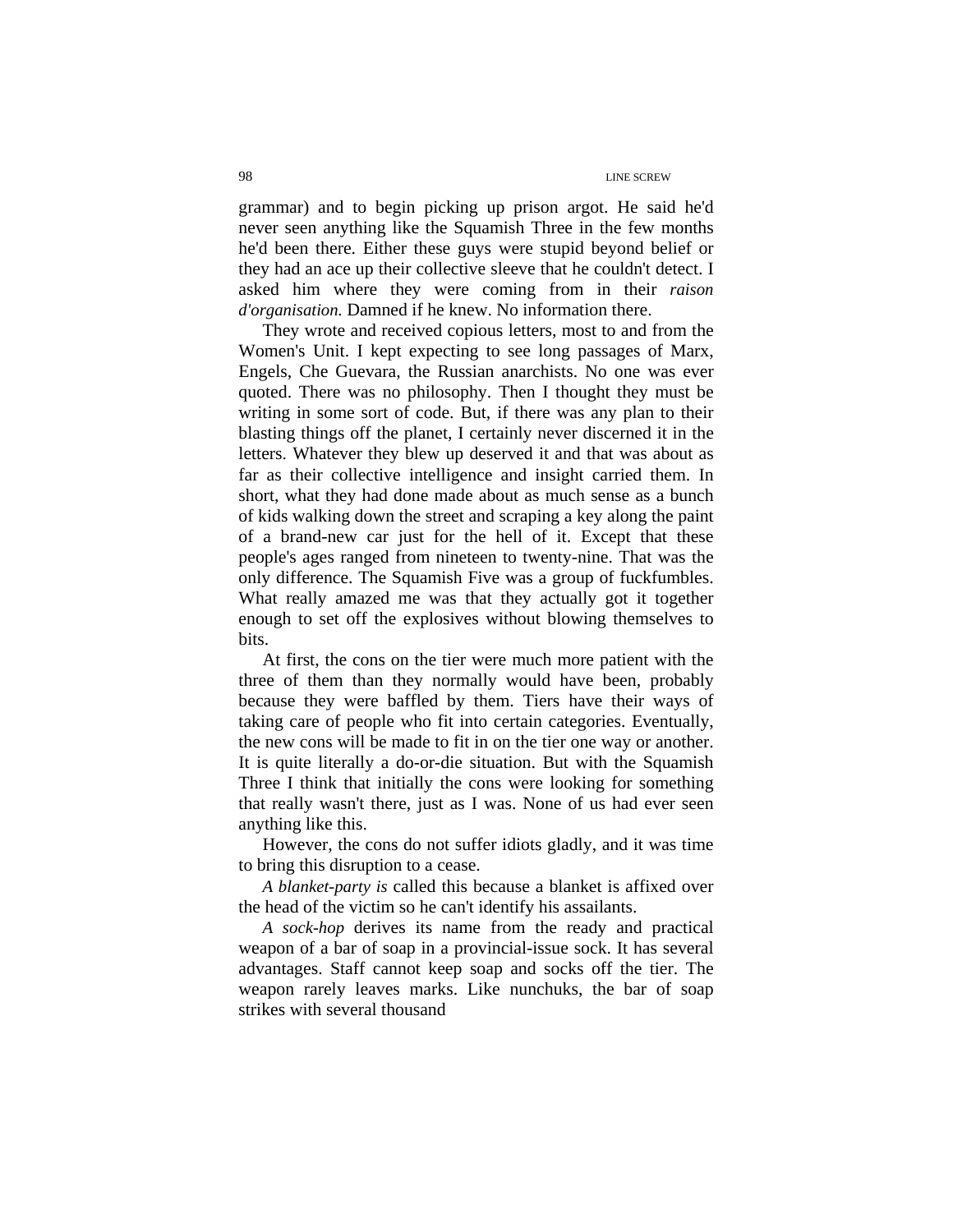#### CELEBRITIES 99

pounds per square inch, and the victim will feel the beating for a couple of weeks. Unlike fists against a face, there is virtually no sound when the soap in the sock strikes the person under the blanket. Finally, using the soap obviates using a fist with resultant tell-tale skinned knuckles.

When coming in as a new fish, the inmate is advised by staff and by cons in the change room to drift down the tier and ask questions. If told to fuck off, ask someone more voluble. Someone will come and tell you the drill sooner or later. But do not go on the tier with a chip on your shoulder and test the whole tier. Unless - and I've seen it happen - you really are the baddest cat on the tier, in which case, you are the instant new boss. But this is the exception.

If you go on the tier with a "when in Rome" attitude, you will not draw heat from guards or violence from the tier. Keep quiet and the tier will come to you. No one is so heavy that he can whale on someone's head whenever he feels he needs a workout.

Prisons simply don't work that way. On the other hand, there are those like the Squamoleans who just don't get the drift neither from guards, nor from the inmates.

But then the cons' patience wore out. It took only one blanketparty and sock-hop one night to get the Three into cadence, as it were, with the rest of the tier. The following morning, a little worse for the wear, the three of them came off the tier for breakfast aping con body language, speaking when spoken to by tiermates, using prisonese, and talking about ordering chonies (chocolate bars) in canteen. They were about as convincing as Gene Wilder and Richard Pryor. They whistled around the tier collecting beaver pictures and gluing them to the wall. Turns out these dudes had resources for survival unknown even to themselves. My computer buddy and the others roared for days over the metamorphosis.

At the time, I was dating a guard at the women's jail. After each shift, we exchanged reports. There were two romances going on amongst the Five, and one odd man out. And he was odd. So odd that he later severed his trial and liquidated their solidarity. The two Squamish women continued to pledge undying love to their lovers in Oakie. Meanwhile, their political-prisoner stance had also taken a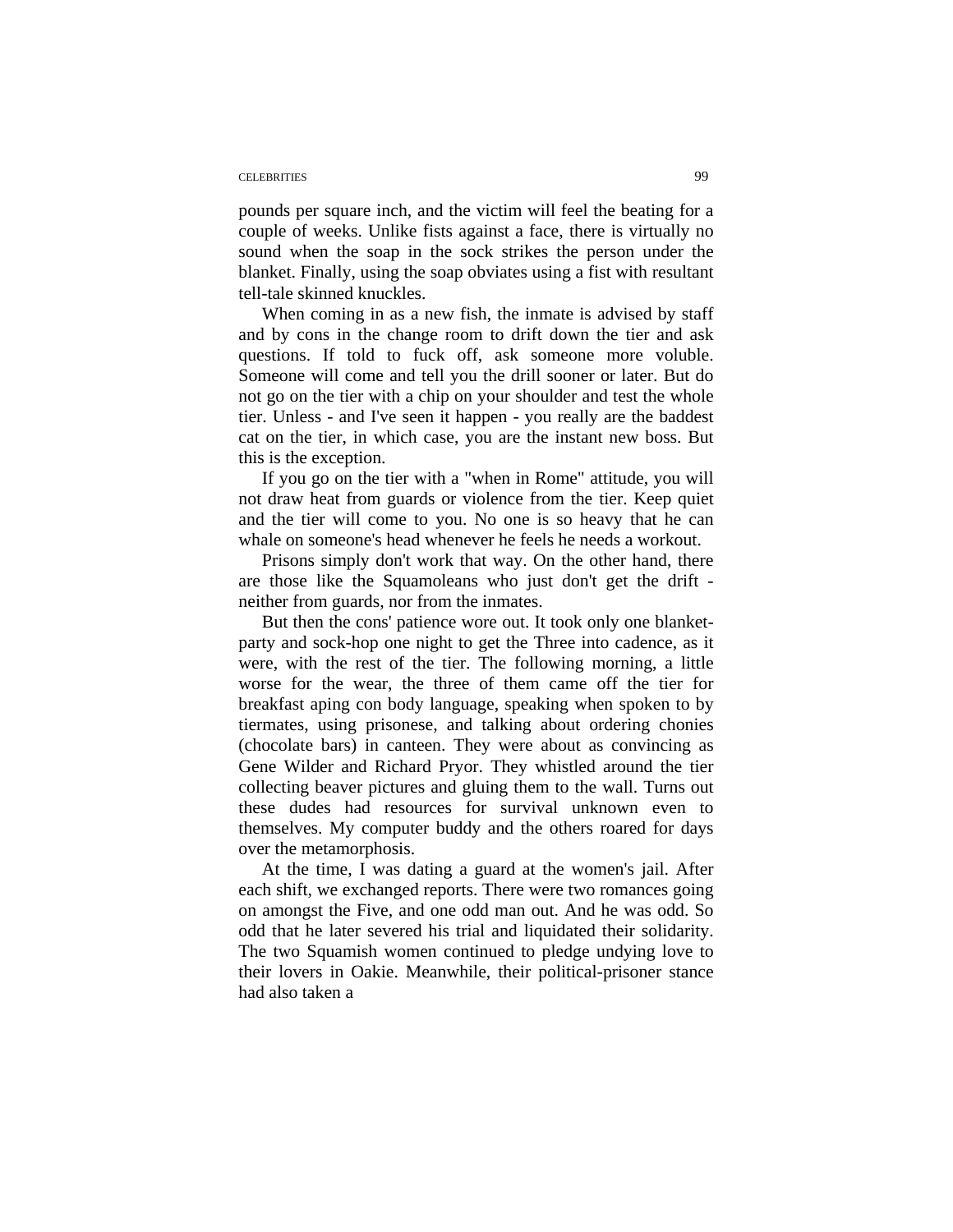turn for the worse. Women's prisons are predominantly lesbian, and a new con joins one "family" or another or suffers the consequences. They were persuaded to acclimatize. No problem.

The men put their new pictures to good use and went along with whatever was happening on the tier. And, of course, continued the rant against the exploitation of women in their letters to their girlfriends.

Jack Dunham died at length. But not before this - the closest that serial child-killer Clifford Olson came to death while at Oakalla.

The old-timers who remember Olson from his brief stay in the seventies at New Haven (an institution run on the Borstal honour system program; Olson walked away) say he was never the sort of inmate you could become friends with, but he certainly wasn't disruptive or tough. By the time he hit Oakalla, facing eleven murder counts, he was a garrulous, institutionalized prima donna (thanks to his media celebrity), and a horse's ass.

Few inmates at Oakalla had ever been more disruptive than Olson. Almost all day-to-day operations were snafued. He had visitors almost daily - publishers, movie producers, his wife - at which times the entire Centre Hall had to be cleared and the guard trebled. When alone in his cell, he was happy enough to have a guard to talk to. He had several mattresses piled on top of one another instead of a bunk. A bunk could be taken apart and used to hurt others or himself. But he never did impress me as being self-destructive. He had survived too many institutions and brushes with death.

He was a slight man of about forty then. Black hair, no grey. Without conscience, yes. Enthralled with the limelight, yes. He told me he had twenty-two more bodies buried and that would give him the biggest record by one body. But after he was convicted and sent off to protective custody in Kingston, Ontario, he was flown back to B.C. to show the cops the burial place of his other victims, and he couldn't produce one. Monomaniac, yes. Megalomaniac, yes. Psychotic, no. Suicidal, no.

He indulged in bursts of gratuitous petty savagery whenever he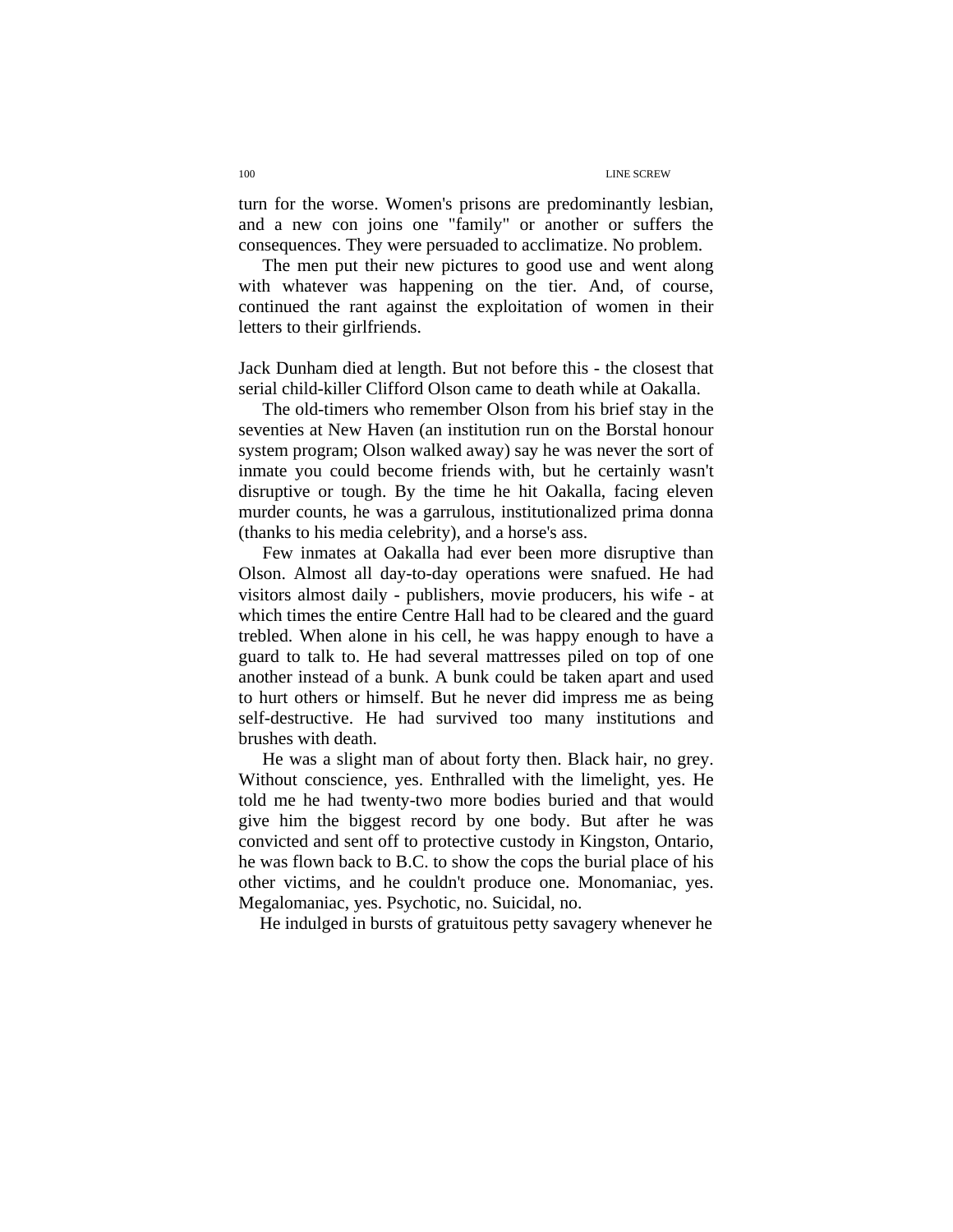#### CELEBRITIES 101

had an audience. I was guarding him one day while he was having a visit (secure visit, glass and telephones) with a Hollywood type. It had taken us half an hour to clear Centre Hall. He was locked in the visits cage. But no one spotted the East Wing kid who was the Centre Hall cleaner, a good-natured youngster who had gotten messed up on angel dust and broken into an entire business block on a Sunday in broad daylight, piling up his booty on the curb. He couldn't remember any of it. It was his first offence.

The kid had been in the far corner between the gates to East and South sweeping when Olson was brought through. The other staff had gone back to their wings until time came to move Olson back to South Wing Obs. I was smoking and talking to the Centre Hall man when the cleaner passed by with the broom on his shoulder. I heard a voice from the gate to the tank. Olson had left his guest and was standing at the gate. "Hey, kid, got a light?" The cleaner nodded and started over. I don't think he even knew that it was Olson in the tank. It looked innocent enough. When the kid got close enough Olson hocked and spat in his face. Instantly, I had a punch-up through the bars on my hands and got whacked a couple of times separating them.

Olson had done it simply to grandstand for the producer. I was really angry. I had taken a couple of punches and banged my hand against the bar and it hurt like hell. Centre Hall took the kid off to East with instructions from me that he was not to be charged. I told Olson his visit was over and Centre Hall brought a platoon from the other wings to escort him back. I told Olson I was going to charge him. His response was, "Damn, Yates, what're you gonna do? Put me in jail?"

He was right, of course. He was already segregated. I wrote up the charge and he was convicted in Warden's Court. It was included on his institutional record, but there was no penalty.

Almost daily for much of the time that Olson was at Oakie, it seemed that there was a new script for hitting him, snitched out by whoever to whomever. Olson has seen a lot of prison. He knows exactly the chapter and verse and odds of guard behaviour and that of population cons. He knows how to play one against the other. He has experienced a great deal, including being shanked nine times while in Prince Albert prison. The shanker who had no regrets, except that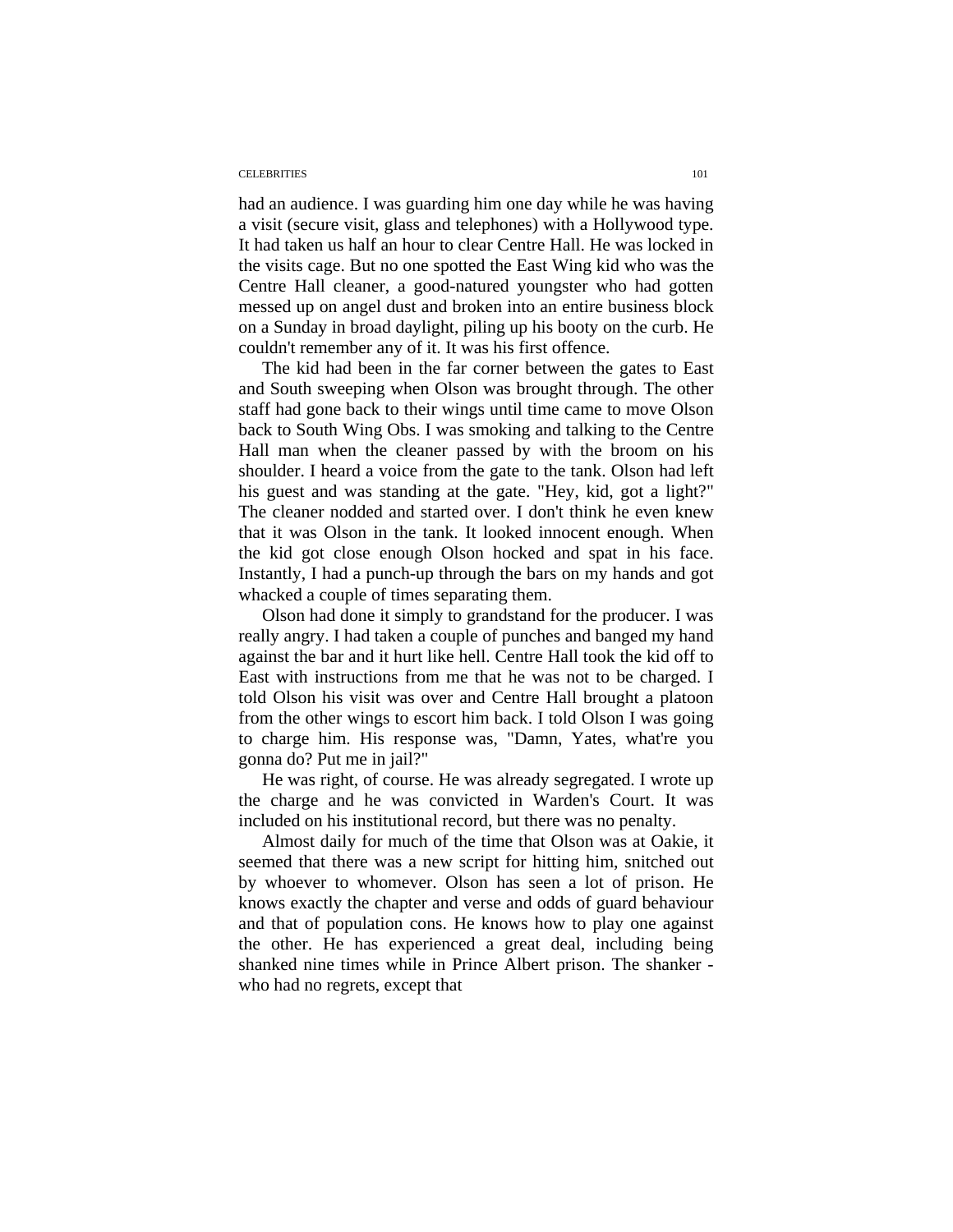the bastard didn't die - was so highly celebrated by population cons when he later came to Oakie that the West Coast media speculated (doubtless some joker inmate phoned them) that he had intentionally got himself arrested to have another shot at Olson.

It was near the time that Olson was to go to trial on the first of the eleven counts of Murder One that Jack Dunham started to feel ill. At first, he tried to write it off to twenty-plus years in service, heavy smoking and hard drinking. He even thought he might be a candidate for a by-pass. Finally, he went to his doctor, who launched a battery of tests. One afternoon he learned he had no fewer than seventeen malignancies sitting like land-mines in his body. As he walked down the hill from the main gate for graveyard shift that evening, he was not exactly part of this world.

Clifford Olson was being held in the South Wing Observation unit, which is virtually protective custody inside protective custody.

Jack was on the desk. Sprott was in the P.O.'s office. Both were senior screws. They sent an auxiliary screw up to Obs to stare at Olson all night and locked the door to the stairway to Obs behind the kid.

It's difficult to stay awake in South Wing Obs. The night lurched on. Ollie Brent, the night-jailer, did his rounds fairly early.

Jack couldn't concentrate enough to read. He couldn't doze. So, with purpose, he rose and walked to the P. O. s office where Sprott was sitting with feet up, eyes closed.

"Sprott. Can't find my fucking locker key," he said.

"Wake up a con to pick it for you."

"It's a cheap lock; I'll cut it off with the bull-cutters. Be back in a few minutes."

 Dunham walked to the South Wing gate and called Centre Hall. The Centre Hall man walked slowly over and keyed the gate. They walked together across the common area to the visits cage. The Centre Hall man keyed this gate and opened it. Dunham walked through and called Front Hall. The Front Hall man came and popped his side of the visits cage. Dunham walked down the hallway and turned left into administration, which included Central Control and the armoury. Stan Barnaby was the P .O. on duty.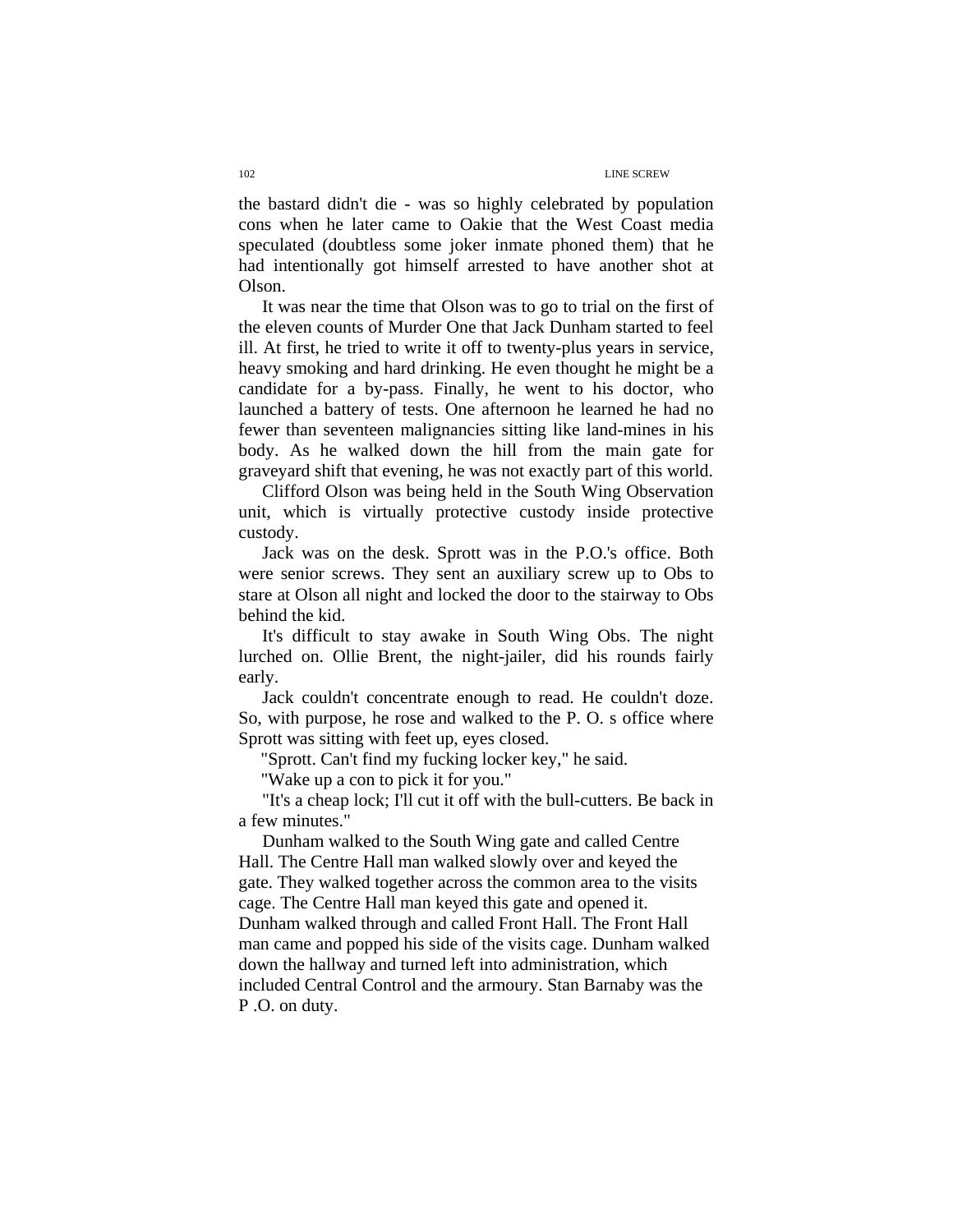#### CELEBRITIES 103

"Hi, Barnaby. Lost my locker key and I need my chewing tobacco out of it," Dunham said.

"Filthy habit, Jack. . ."

"Piss off and give me the key to get the bull-cutters." Stan passed him the flat to the armoury through the opening between the bars and the high counter.

Dunham keyed the door to the armoury, which is like a safe door. He opened it just enough to slip in. Barnaby was busy muttering to himself and sorting the mail.

Inside, Dunham breathed. To the left was the line of 12-gauge shotguns and below these were the Smith and Wesson .38s. He took one. Below the hand-guns was the drawer containing ammunition. He palmed five rounds, slid the drawer quietly back in, and put the .38 in his inside jacket pocket. Then he grabbed the bull-cutters by one handle and stepped out the door, which he closed, and keyed the lock.

"Here you go, Stan. I'll bring the cutters back after next count." He slid the flat across the counter to Barnaby.

"Yeah, fine." Barnaby had piles of mail all over the cage.

Jack went into a toilet close to the stairs and once inside he loaded the gun, leaving the hammer on the one empty chamber, as per standard operating procedure. He replaced the gun in his inside left pocket, flushed the toilet, and stepped into the hall. The Front Hall man was sitting on the steps waiting; he stood, turned the flat in the lock, lifted the locking bar and Dunham went through. The Centre Hall man was waiting on the other side and popped him through. They retraced their steps across the hardwood floor and Dunham was soon back in the wing, bullcutters in hand.

Sprott was still sitting with his feet up, eyes closed.

"I'm going up to spring the rookie for a coffee."

Sprott grunted. Dunham at the desk dialed Ohs and the sleepy kid answered, "South Wing Obs."

"Coming up to spring you for coffee," Dunham said. "Great."

Dunham started slowly up the flights of concrete steps to Five Landing, listening to the gritty noise of his joint-issue shoes.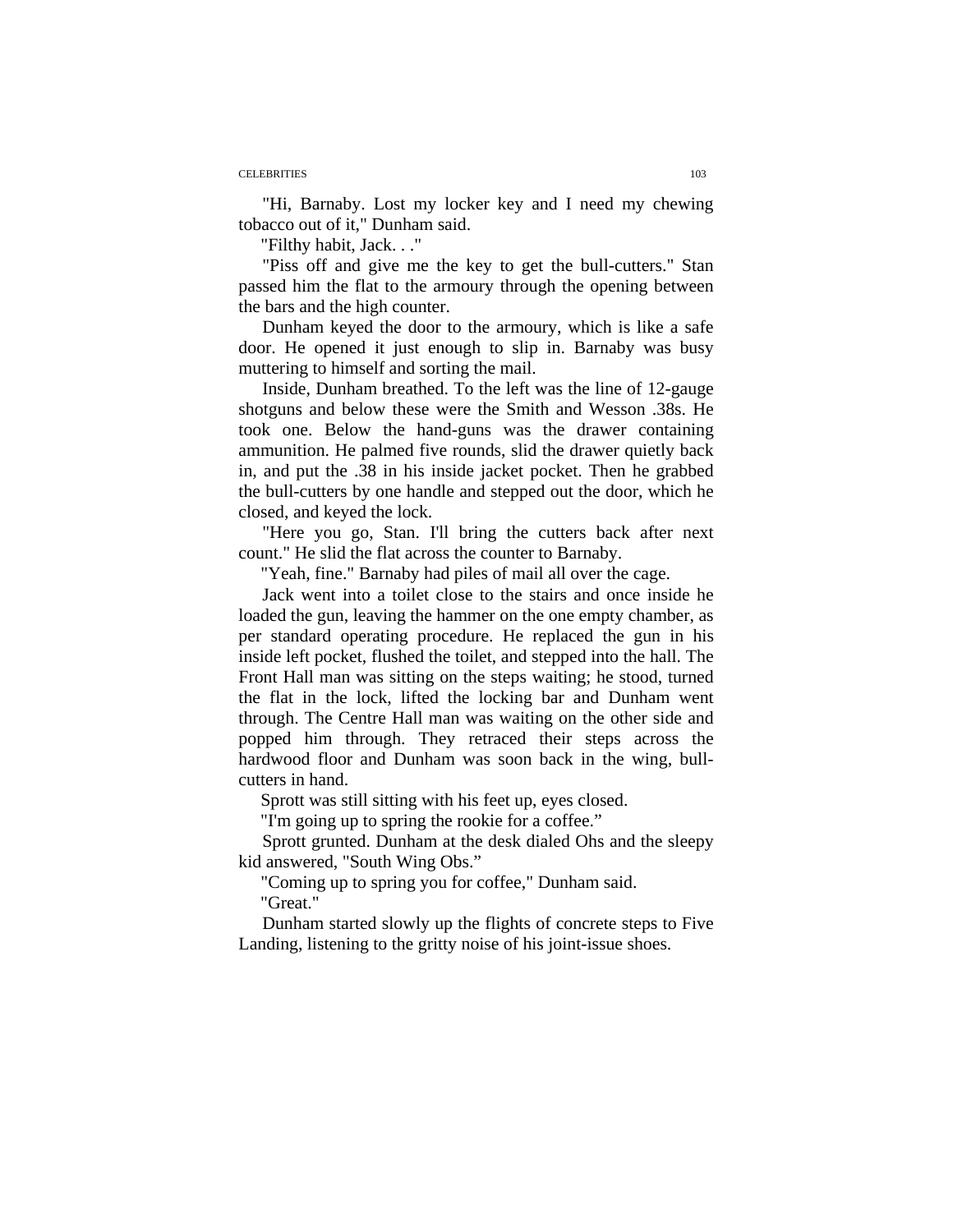At Five, he took the large brass lock in his left hand and his right slid down the long chain to the key which could unlock every padlock in the wing (except his locker's). He eased the chain through its loop, swung open the door, and climbed the two short flights to the Obs landing.

"How're you hackin' it, kid?"

"Fine, Jack, fine."

"Go and get some brew. While you're down there get Sprott off his ass and do the three o'clock count. You need the exercise. Don't forget the lock."

"Right." The kid dove down the stairs.

On this night, only one cell was inhabited: Olson's. Dunham eased into the chair behind the desk and looked into Olson's cell. Olson twitched a little in his sleep but didn't waken. Dunham sat and gazed. Then he reached inside his jacket pocket and eased back the hammer on the double-action .38. A muffled click. He withdrew it from his jacket and rose. As he moved around the glass barrier between the office and the short line of cells, Dunham trained the weapon on Olson's head, which was mere inches from the bars of the cell. He moved toward Olson until the crown of the barrel was no more than two inches from Olson's temple.

He could hear every part of Olson's breathing. He could hear his own. He had squeezed the trigger on a weapon exactly like this one on more than one occasion. He felt calm. Calm. Perfect. It was absofuck-inglutely perfect.

A con fucks up. You reprimand him. He observes, "What're you gonna do, put me in jail?"

What would they do with Dunham? Sentence him to death? He received that very sentence from the quacks the previous afternoon.

Fuck'em.

A couple of weeks later, I heard rumours of Jack's disease. Then I had occasion to work one graveyard shift with him before they hospitalized him for good. He was exactly my age, forty-six. As we spoke, I was somehow looking into the eyes of my own death, and there was nothing to do but put death on the table between us and open it like a bivalve. He was, by turns, agitated and obviously in pain, then dazed.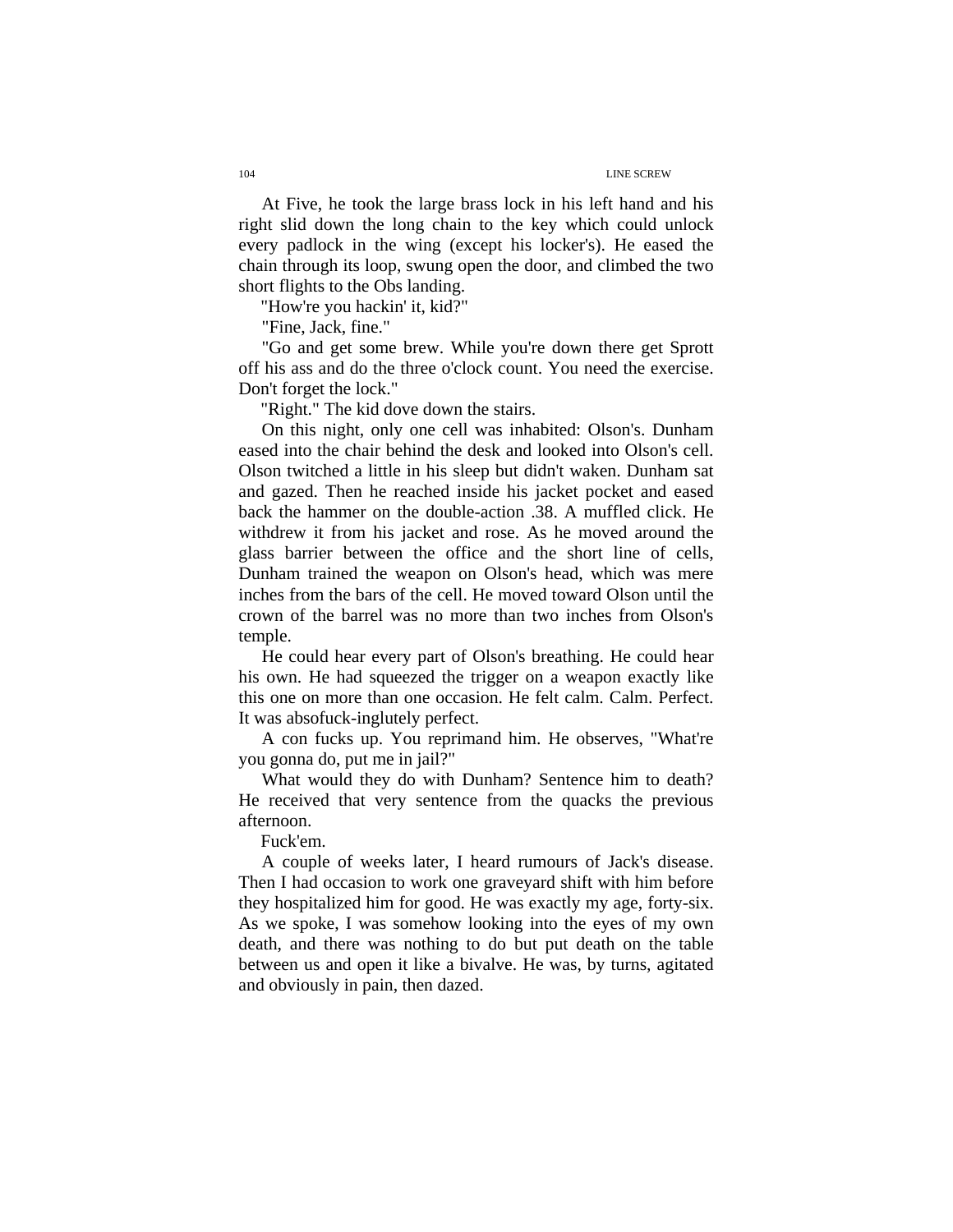#### CELEBRITIES 105

Whenever the pain became too great, he would disappear to the staff room and return with dilated pupils. He was on heavy dope by this time but had told the brass nothing. He had cancer. So what? It is an adage that there are only two real requirements of a maximum prison screw: Be breathing and be on time. Jack was handling both of these. The eight hours of conversation was more relaxed toward the end than the beginning, and we put in words that he was dying and I was not. Rather, his dying was kicked into turbo and my dying was bumbling along at the usual rate of 45oo heart-thumps an hour. He also told me about Olson.

"Looking back, it was maybe the most brilliant idea I ever had." He had just downed his pills. The linkage between thought and speech was a little stiff. "I didn't plan anything. Never gave it a thought until that night. I simply listened to all the wild-assed notions the cons had about hitting him. I didn't know anything you didn't know. Except that afternoon when the doctors dropped the guillotine on my life, it just happened of its own accord. Can you imagine what a fuck it would have thrown into the whole system?"

I was amazed. "It was probably the only hit that would have worked. The one good shot the cons had at it, they muffed. You had it all together. You had Olson cold. He was history."

"Yeah . . . he was history... Why didn't I squeeze it off?"

"I got no questions,' I said.

"Sometimes, in my funk, I'm sure I did blow him away. I'm not religious, never been religious. But who knows what's on the other side and what sort of mood whatever is running the universe is in? Maybe there is something to the Ten Commandments. Maybe God, if there is one, is friendlier toward skinner-killers than knuckle-draggin' Oakie screws. The way things have been going for me since I went to the doctors, it seems that way. How do you figure it?"

Six months later he died in hospital. Maybe he got his answers.

One day in 1982 as I came in to work and headed down to One Landing, I noted that the guards on Two didn't look entirely comfortable. Mafia Gallo Gang Lieutenant Dimatteo was standing near the door to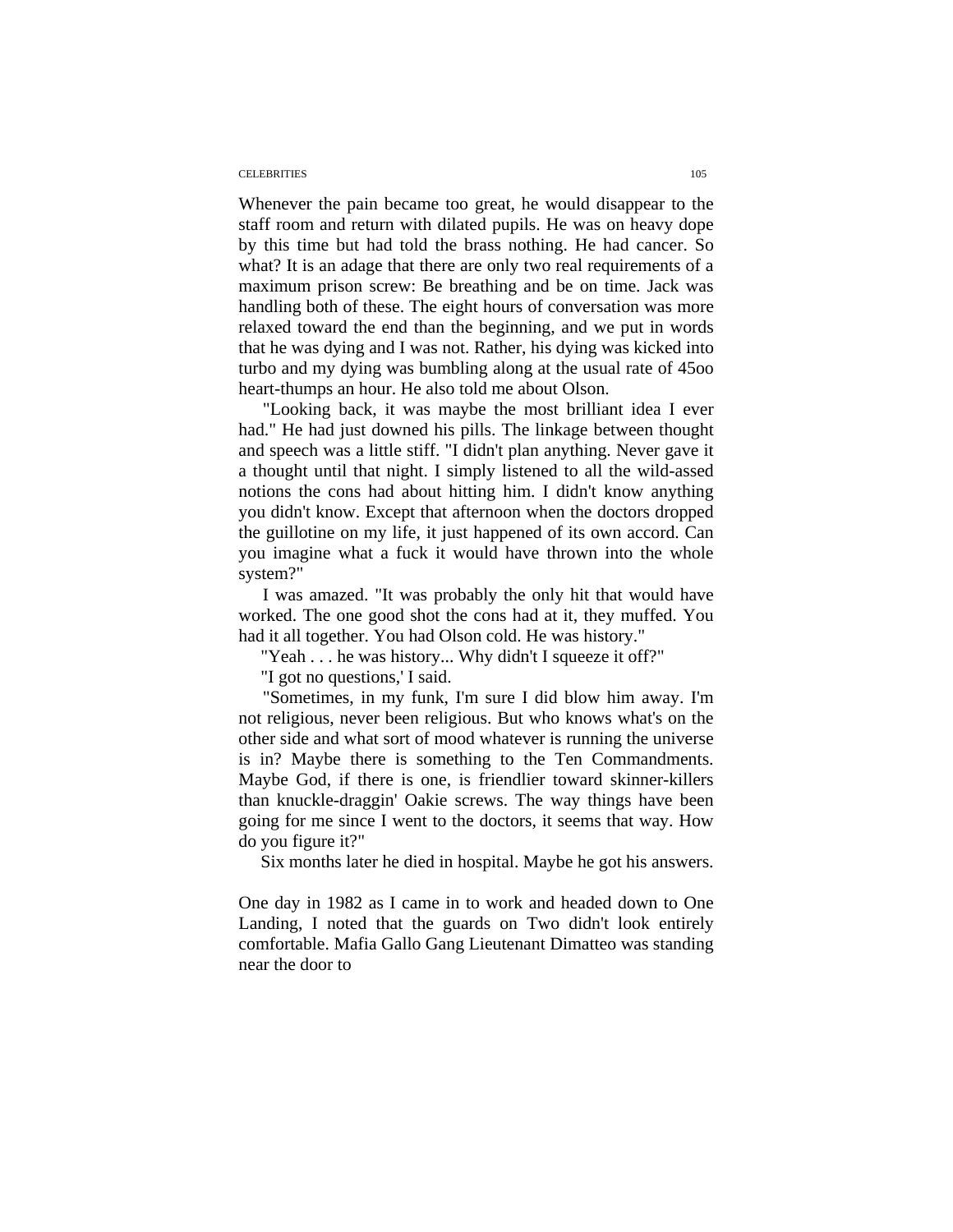the desk cage on Two with something strange and round in his hands. It was about the size of a human head and slightly pumpkinish, with brown lumps bulging from it. I stopped to watch.

Dimatteo was taller than the tallest guard - who was at least sixfeet-seven and had to duck under everything we had in the West Wing then - and, at around three hundred pounds, heavier, too. Dimatteo liked comfort. He wore his joint-issue runners with the heels tromped down like slippers, which made him sound like everybody's mama slapping around in the runners. We had a hard time finding clothing big enough for him and his T-shirt was always hanging out. He looked like the Mount Rushmore version of Cheech. His curly hair was all over the place, and his moustache was haywire and full of food half the time.

I watched Dimatteo advance on one guard after another with the large brown warty sphere held out at arms' length with both hands. "You wan some Italian bread? Is very good."

Guards usually like free food, and the round loaf Dimatteo was holding looked as though it was full of nuts and fruit and all sorts of good stuff, yet the prospect of taking a bite was freaking out the legendary heroic crack troops of the West Wing of Oakalla. They were spooked.

I have no idea what they thought, collectively or individually. Did they suppose that anyone would be dumb enough to jap food and then offer it to a guard with whom he would live in the same wing for an indeterminate length of time (in the case of the Gallo family, a very long time)?

Georgie MacDiarmuid, a large man who looked tiny beside Dimatteo, writhed and lied that he had eaten just before coming on shift. (To eat before coming on shift would be unguardlike. Meals were part of the wages. And the cons at Oakie were great cooks in the olden days before the caterers got in.) Then Dimatteo went after Eggie Dillingham - ex-British military, nearly sixty, a strange and bitchy old crank. "Get away from me, you crazy big bastard with your evillookin' fookin' food."

Dimatteo kept a straight face but his Sicilian eyes glinted with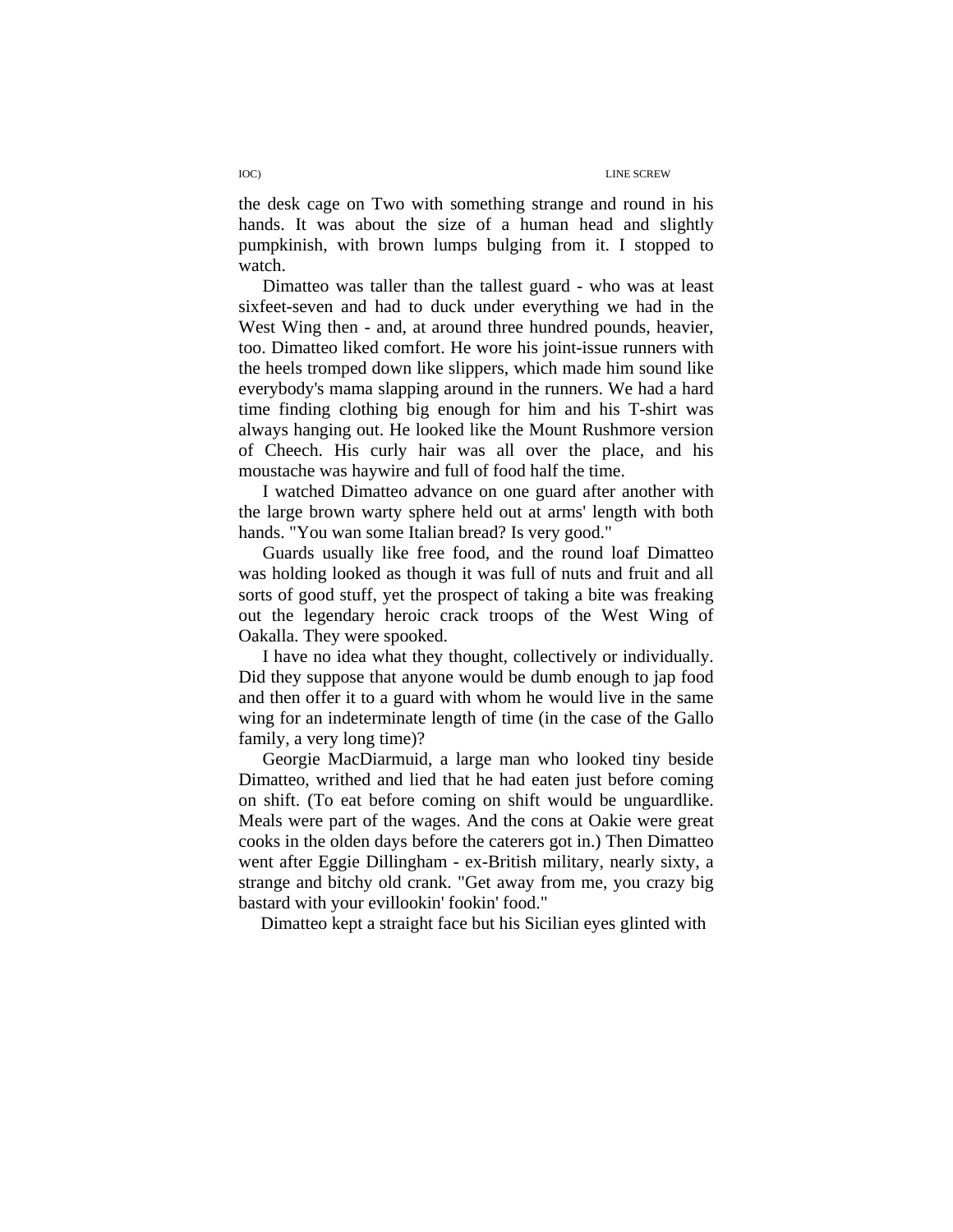#### CELEBRITIES 107

delight as he blew away one guard after another with the mere offer of a hunk of bread. God, I loved it. I knew Dimatteo pretty well from the Scared Straight program (in which juvenile offenders are obliged to visit an adult jail with the aim of terrifying them into giving up their lives of crime) and liked him; he had just the right touch with the kids. He was a great actor. He would take the little apes down the tier, make them strip and do push-ups while he sat on his bunk and lectured them with his best *mano negro* accent and expression. Then he would make them continue the push-ups with his foot on their asses explaining all the while what would happen to that ass should they pull time.

Then it was my turn. "Looks great to me," I said truthfully.

Now, until this time Dimatteo himself hadn't taken a bite. The bread was a culinary artifact. But when I accepted a piece, he held the head-shaped loaf up and, in a ritual gesture, ripped it apart. You could tell that the act puckered the guards' sphincters. He handed me my hunk, tore off a wedge for himself, and we began chewing at the same time. It was delectable. Sweet and full of all sorts of chewy surprises.

They had been had, oh, supremely had, by a loaf of bread.

I headed up to my landing, with Dimatteo shuffling behind me, and we sat down and polished off almost the whole loaf before Georgie MacDiarmuid peeped up the stairwell and asked, trying to save face, "Have you got any of that wop shit left?" Dimatteo was gracious in victory. "You no want before? You eat before work? Well? Here . . . sure." He gave him a hunk, and Georgie brandished it in triumph as he descended to Two Landing.

Dimatteo was a member of the notorious Gallo Mafia family that ran a large drug and rackets operation in B.C. They were by no means in control of the West Coast, but they had been around for a long time. Gallo himself hadn't a trace of an accent, so I assume he was born in Canada. The same could not be said of his ranks, most of whom retained their Sicilian citizenship for occupational reasons. (Once convicted in Canada of an indictable offence, chances are good the Canadian system will deport them; this puts them on the fast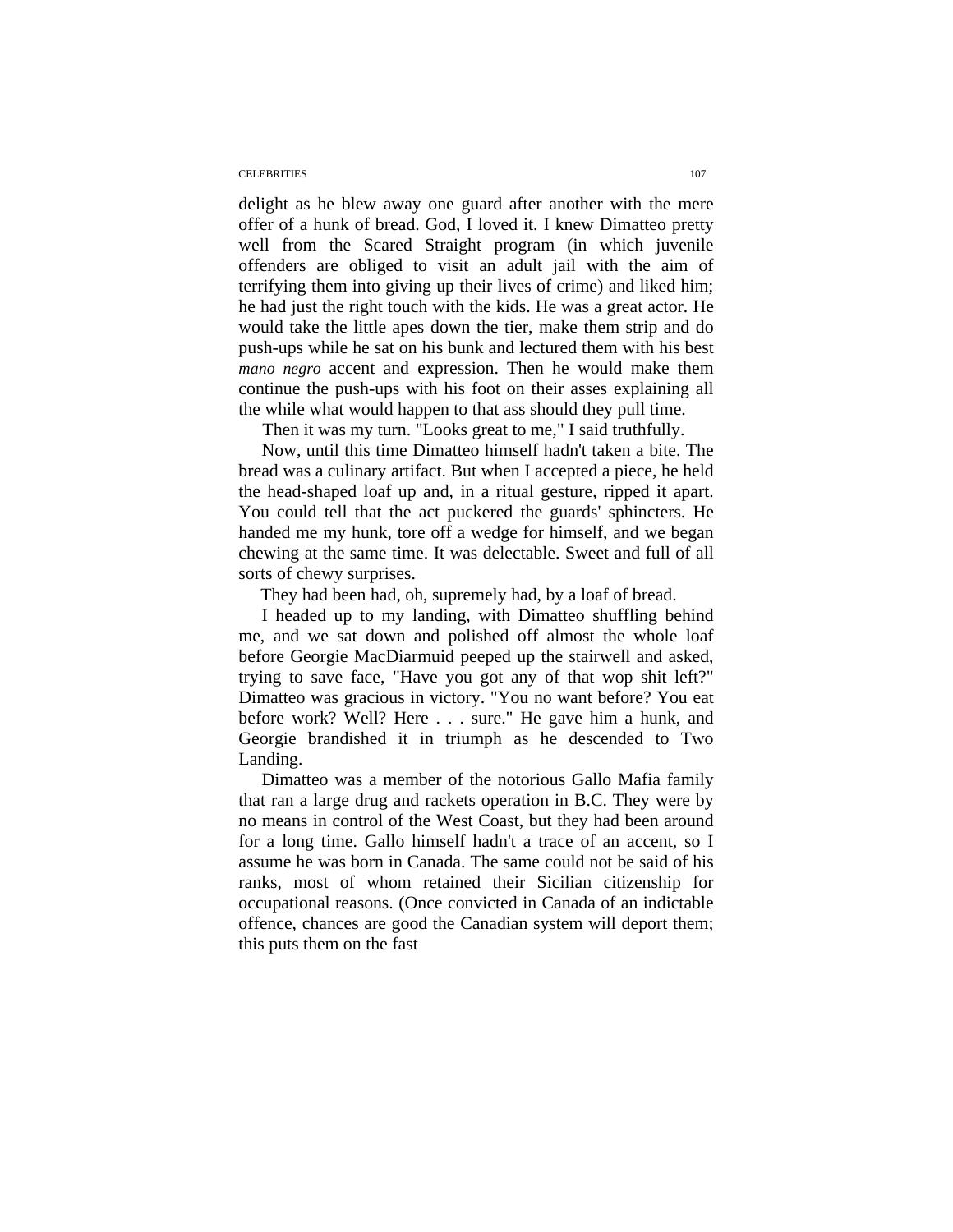track to get back to North America by buying the people who push the papers in both countries - with no jail-time to serve in either country.)

Over a period of five years, the costly but effective Coordinated Law Enforcement Unit, made up of the cream of the local cops and Mounties - the A-team of B.C. law enforcement concentrated exclusively on the Gallo gang, collecting some eight thousand hours of videotape before they busted twelve of the boys and hauled them to us at Oakie. Try to imagine how many people that operation involved, how many specially tricked-out vehicles, and how much the cost of the toys inside those vehicles - because most of the tape was shot with starlight-lens technology- as well as the cost of police overtime, technicians, lab assistants, paper-pushers, and so forth. Not to mention the cost of phony drug-buys.

Such an undertaking makes the taxpayer not only one of the drug-lord's best customers when he is out of jail, but also his benefactor when he is inside. The Gallo gang pulled the better part of two years of "dead time" (remand time: awaiting trial, awaiting sentence); that's about \$85,000 a year per man - in early-1980s' dollars - times twelve, not counting court costs for a trial that went on for 1.65 days. Try to get your mind around how much money the whole extravaganza cost, and then imagine how much gang money is still stashed safely in bank accounts in Switzerland, the Cayman Islands, or the Bahamas.

When the Gallo gang arrived at Oakalla in late 1981 and early 1982 charged with conspiracy and a long list of other related crimes, they were all housed on the same tier. There were about a dozen of them -including, originally, Don Gallo himself, who escaped.

As long as they behave themselves, there is no reason why you cannot house two or more co-accused on the same tier. The only time that this polity becomes a problem is when one or more of the co-accused have a falling out and their trials are severed. But the Gallo gang were more than solid - the cosa *nostra*  commitment is a condition of solid beyond solid.

On the street and at their trials, members of the family wore very expensive, tasteless clothing, custom-tailored, of course. And even in jail they all took - especially *Consigliere* (second-incommand)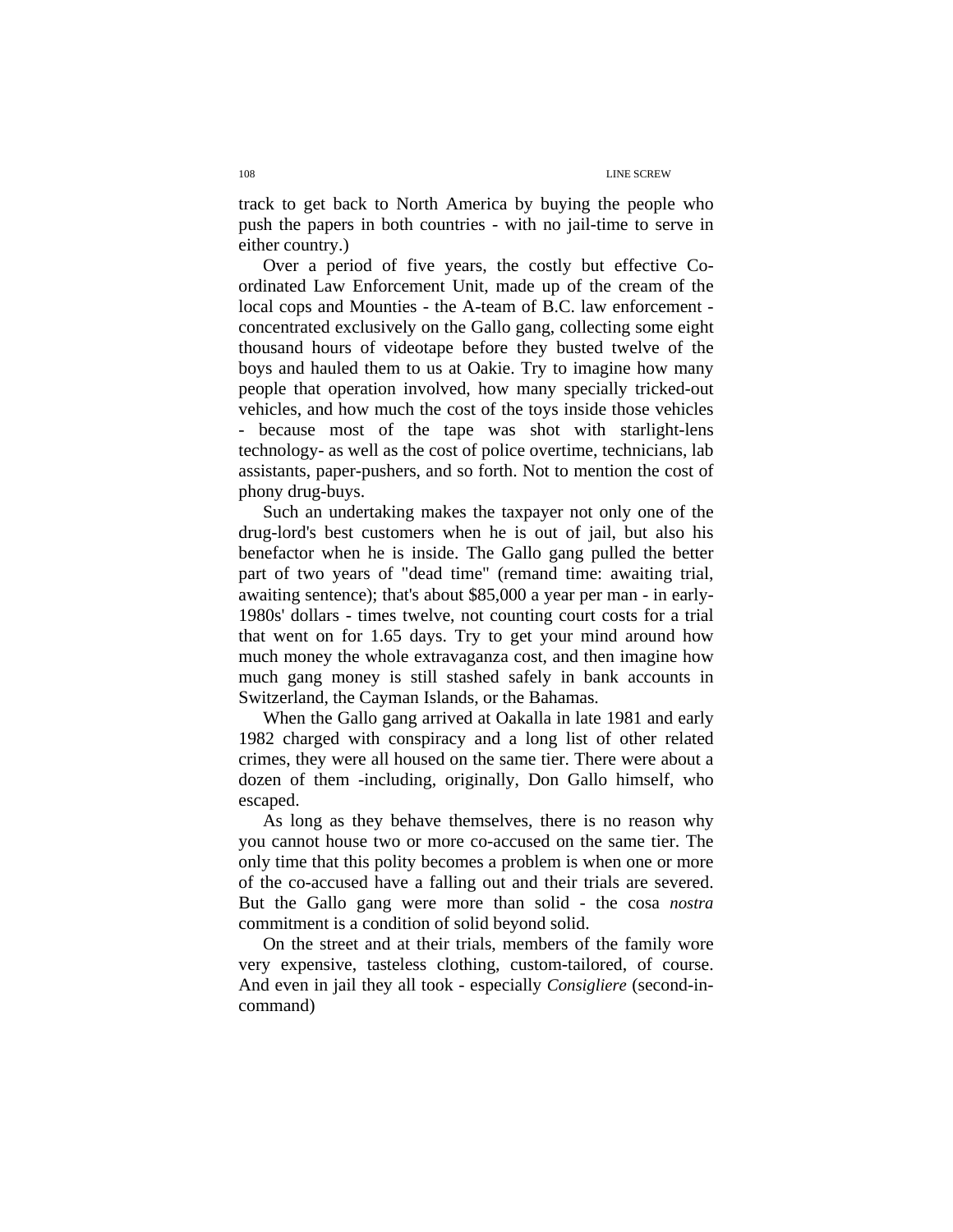### CELEBRITIES log

Senatore - meticulous care of their hygiene and appearance at all times. Senatore had chiseled features and looked like he had just stepped off the set of *The Godfather.* He was always complaining -with a big pearly smile - about what an embarrassment Dimatteo was because of his appearance.

When you have a dozen of a group like the Gallo family in a remand wing, as we did, very few of the traditions of prison apply. For instance, while the average con who had no desire to participate in a riot did so anyway when it was expected of him by his tiermates, to avoid being killed or having to sign into protective custody, the Gallos could sit out a riot with perfect impunity. They reeked of power, and it gave staff and cons the booglies. You had the feeling that they could have the entire province erased with a telephone call.

They entered jail with their rank long-established. There was no jockeying for position on the tier; no horseplay; no loud arguments. They thought and acted as one well-engineered, wellconditioned, well-oiled machine. It was beneath their dignity to get out of line and cause the staff problems. They were jail-wise beyond belief. When they socialized outside their group it was only with the super-cons (white-collar criminals with big connections, and mega-heavies like Mike Garcia, who was looking at his third life sentence and was the real warden of Oakalla). These guys were professional criminals who accepted time in stir as an occupational hazard and made the best of their time. They were never any trouble on the job.

Contrary to media depiction, a prison "heavy" is not a person who lifts weights, is covered with scars and tattoos, and lumbers around like an ape. These goons are the lackeys and go-fers of the real heavies. A heavy is a pipe artist: someone who could walk up behind anyone of any size with a pipe or similar instrument, crush his skull, ditch the weapon, then have a big lunch and a long, dreamless afternoon nap. A heavy is not a troublemaker. He does control the tier and sometimes an entire prison. He knows when he owes a guard and he remembers that certain guards owe him for his assistance in times of crisis.

As a group, the Gallo gang were heavy. They didn't have to do much to establish their dominance. Their reputations preceded them.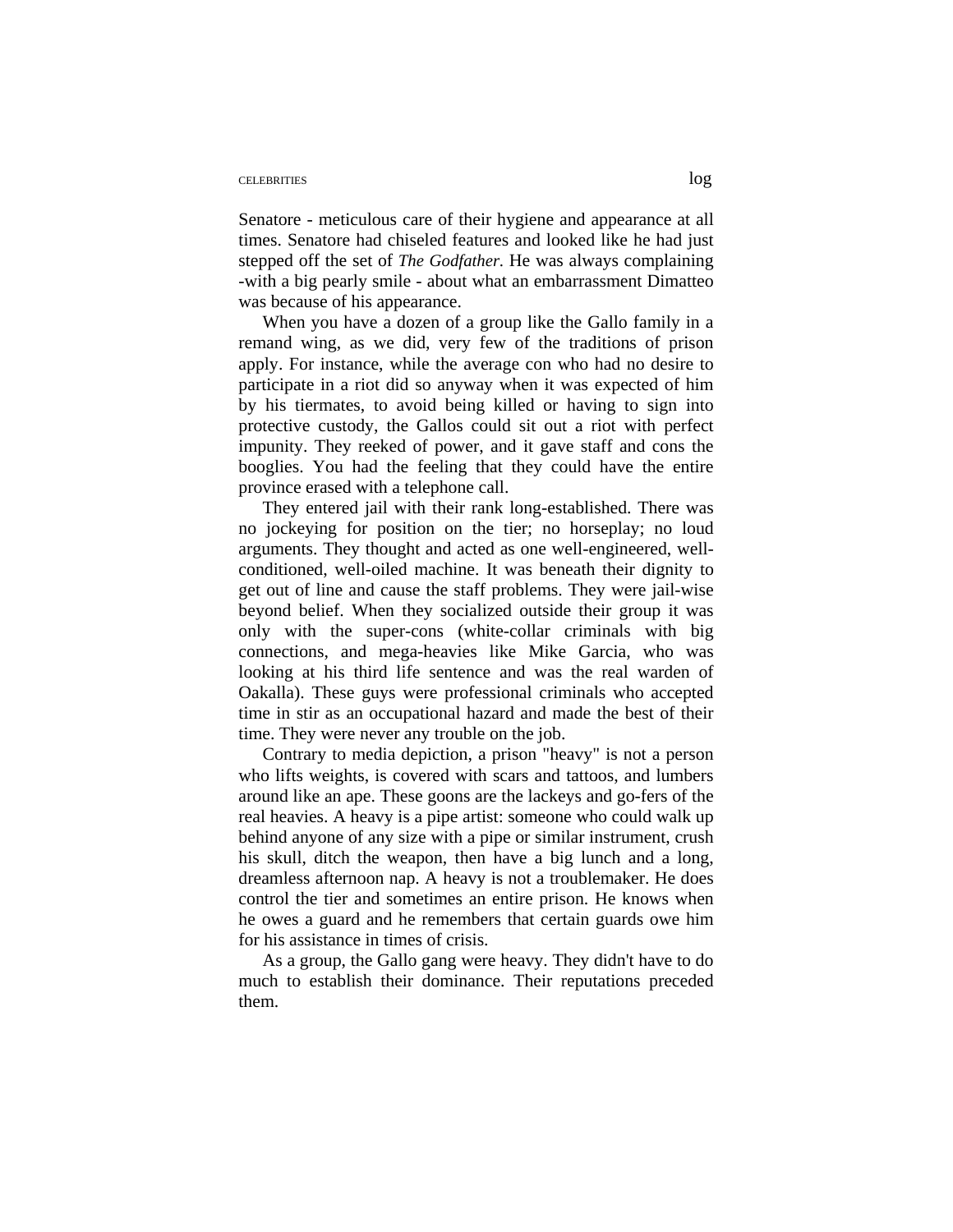They took jobs as cleaners and they really shone in their participation in such programs as Scared Straight.

If the Galloeans liked you, they joked with you and played harmless practical jokes on you in the wing. After you had been had, they would give you the open hand under the chin and *"compliments!"* 

I don't know for a certainty that the following occurrence took place compliments of the Gallo family. It is only in hindsight that I suspect them. There were other high-profile criminals in the wing at the time.

One day early in my first year on the job I had been home perhaps an hour after morning shift when the telephone rang.

"Yates? This is Winston Caldwell, you know, up on Five Right?" I almost filled my boots. I had two Murder Ones in the wing - one a murder-dismemberment. One had the last name of Winston. The other was Caldwell.

Bear in mind that I was green as grass. No one had bothered to suggest that I de-list my telephone number. Most peace officers do not list their numbers.

"You must have the wrong number." I hung up. It immediately rang again. I clicked on the answering machine and sat down in stark panic. My estranged wife's telephone was still listed under J. Michael Yates. I called her. She said a man had called for me a little earlier but declined to leave his name. She had told him I didn't live there. I called the wing and talked to the afternoon brass. They had no idea what a line screw does in such circumstances, other than deep-six the listed number, and suggested I talk to the director in the morning. I called the phone company and explained the circumstances. They gave me a unlisted number within twenty-four hours.

I sat on the couch, stunned, all evening. A couple of times I picked up the phone when it rang. Same voice. I simply hung up. They knew they had me on the run and the fun was just beginning.

I went to work the next morning feeling completely paranoid. I watched every con come through the line - including the Gallo people - for some inkling of who was responsible. All shift I watched. I was so busy watching the cons, I fucked up a couple of minor procedures and caught hell for it. At the beginning of the shift, I reported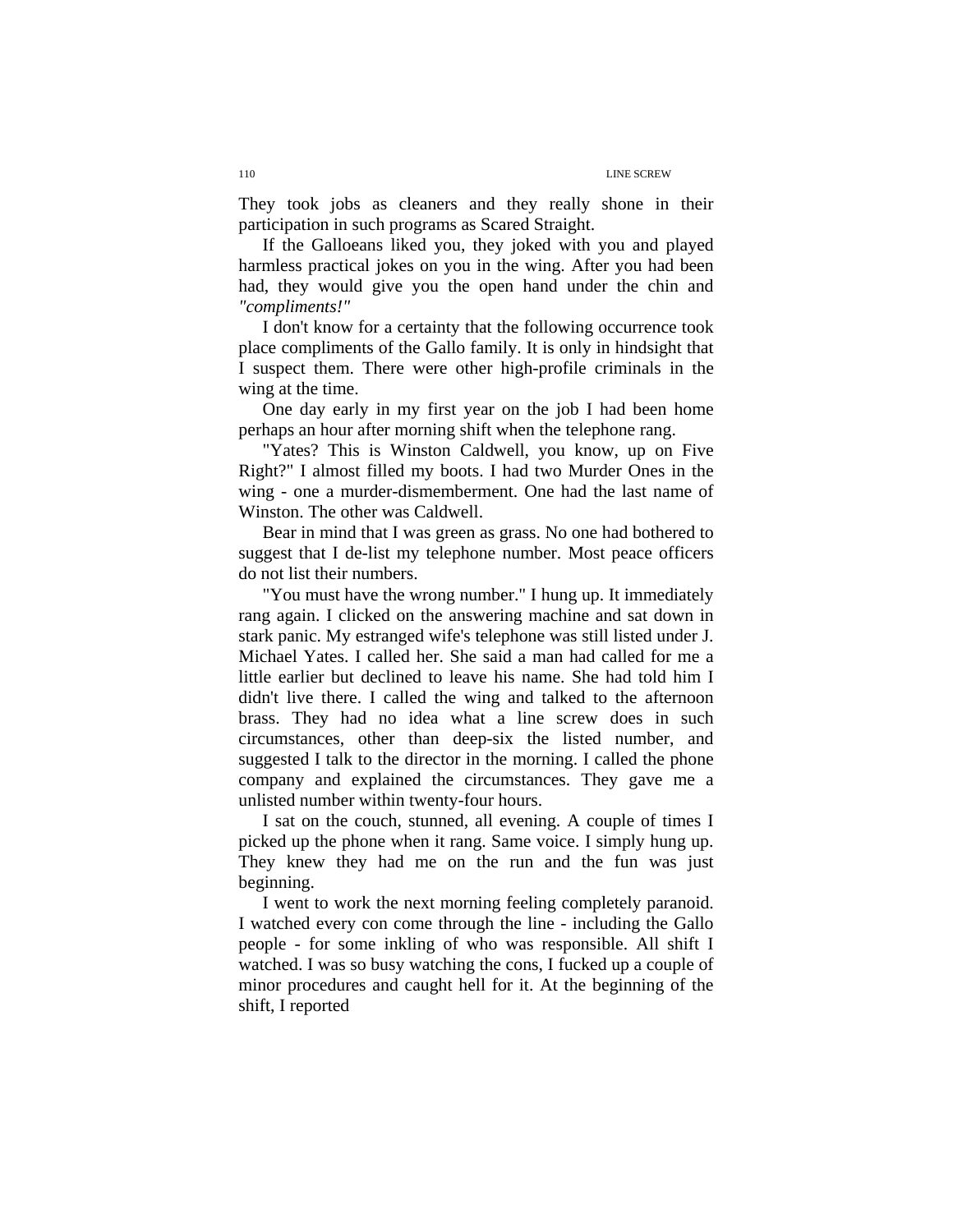#### CELEBRITIES 111

the calls to the director, who suggested I get an unlisted number, and contacted the Burnaby Mounties, who suggested that the wing monitor the outgoing calls.

I thought about quitting, but soon it became a challenge to outsmart them. It was clear that the brass and the cops were going to do nothing. Two days after I had the new unlisted number (which, as required, I had given the brass in the wing, my wife, and no more than ten trusted others), the phone rang and "Winston Caldwell" was at my service again. I slammed down the phone.

I methodically called everyone who had the number and accused them of breaching the security I requested. I called a few more than once and really pissed them off. When I got my unlisted number I had to tell my wife why, and she accused me of putting the lives of everyone we knew at risk. It only fortified her point that I was an asshole for stooping to such an unsuitable job. War-time. I was scared and mad - at her just as much as the caller - but rational enough to worry about my kids.

I decided to distance myself from my family in order to protect them. I thought of one woman I knew who met the two criteria I had just invented: she lived about as far away from Burnaby as you can without having an Alberta visa, and she had a roomy house left behind by an escaped husband. I drove out and suggested I move in with her, explaining up-front about the telephone. She didn't think it a problem; her number was still listed under her husband's name. There was no way the Voice would puzzle that one out. I wasn't so sure and decided to put a second line into the house.

She came over and we packed up my apartment, the movers came, and I vanished, smug that I had 'em licked. Even if "Winston Caldwell" and company found out where I was, it would be evidence that I no longer had any connection with my ex-wife and the children.

These are the thoughts of a madman. Who, particularly one's ex-wife, is going to go for such bullshit? You don't dissociate yourself from your children just because you part ways with a wife. My new living arrangements only got me into a situation of "extreme prejudice" with her.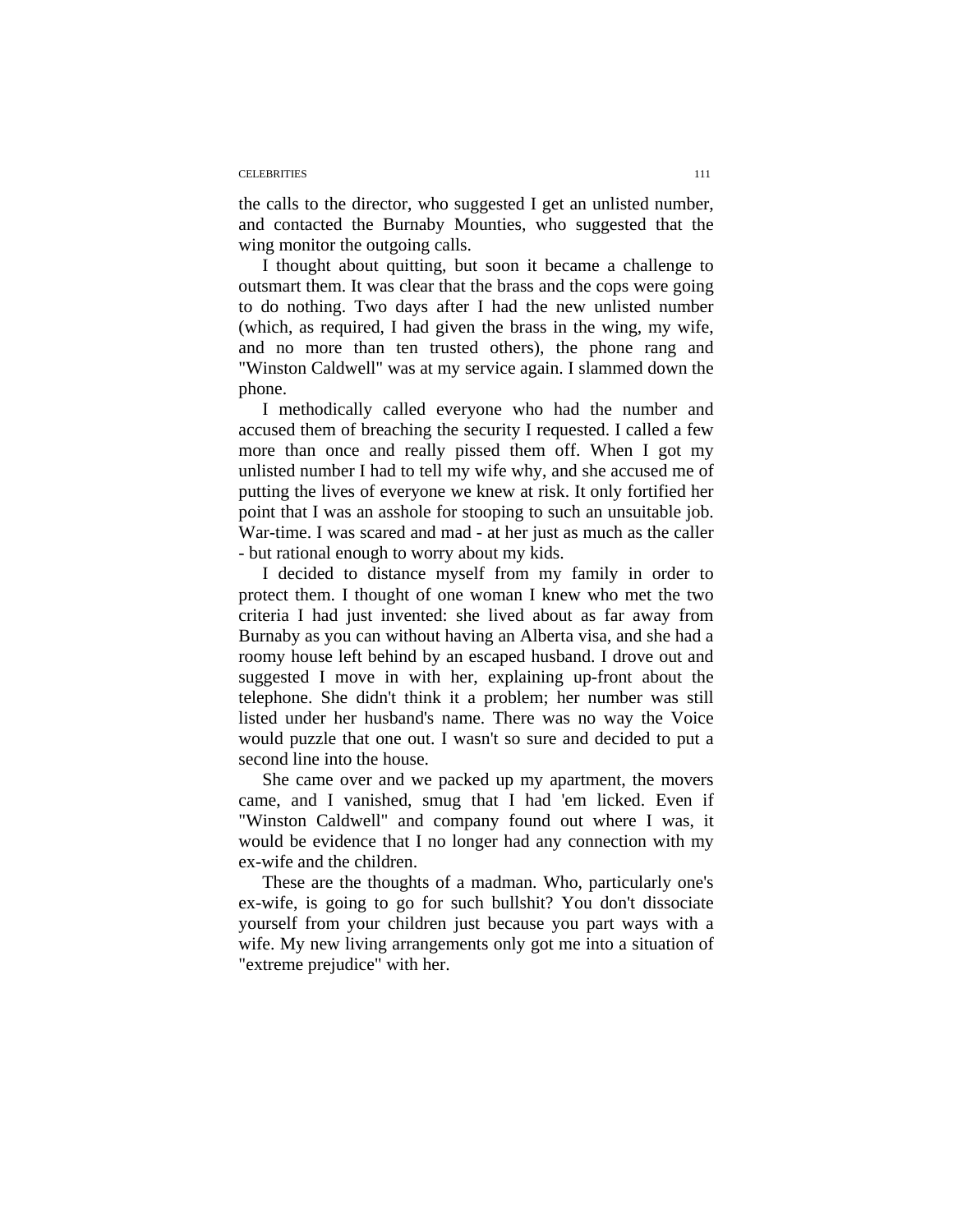I called the phone company to arrange for the second line and on the first morning shift I had off, the telephone dude installed the new line. I made not a single call on that line or on the line belonging to my new landlady. I was alone in the house. I read and wrote all morning, then I ran into a snag writing something and so walked into the bedroom (as was my habit at such moments) for a creative nap. I zonked until the brand-new telephone on the brand-new line rang. It was between noon and one.

"Hi, Mike . . . Winston Caldwell here." Wham.

Now, you'd think I might have deduced that, inasmuch as I had not told a living soul that number, the caller or whoever was behind it must have someone at the phone company on his payroll. Wrong. I spent the afternoon apartment hunting. You can just imagine how delighted my landlady of a few hours was when I informed her that I was moving because I feared for her safety. I was playing an insane and expensive geographical shell-game that I couldn't possibly win.

I was so spooked that I hit the road there and then and spent the next few nights in a sleeping bag in an empty apartment in north Burnaby until the movers brought my belongings. I ordered a new phone line (having a phone was a condition of employment; I was on call twenty-four hours a day, seven days a week). More calls.

I was wacko. Every decision I made contradicted the previous one. I had to move again.

My friend and co-screw Teddy Daignault lived in an apartment block right across from the gate to Oakie. I made yet another needless move into his building. New line. More calls. Teddy was about as laidback as they come and even he was peering out from behind curtains and opening the door of his apartment to check out the hall. One day the phone rang and it was my man.

"Look, asshole, if you jerks really want me, I can be had in the joint or on the street, you know it and I know it." The fact was, it had taken me three months to think of it. The Voice gave me a belly-laugh and the phone clicked. That was the last phone call.

If the Gallos own that one, it was the grand-daddy of their jokes. I think the hair on my chest turned white in those three months.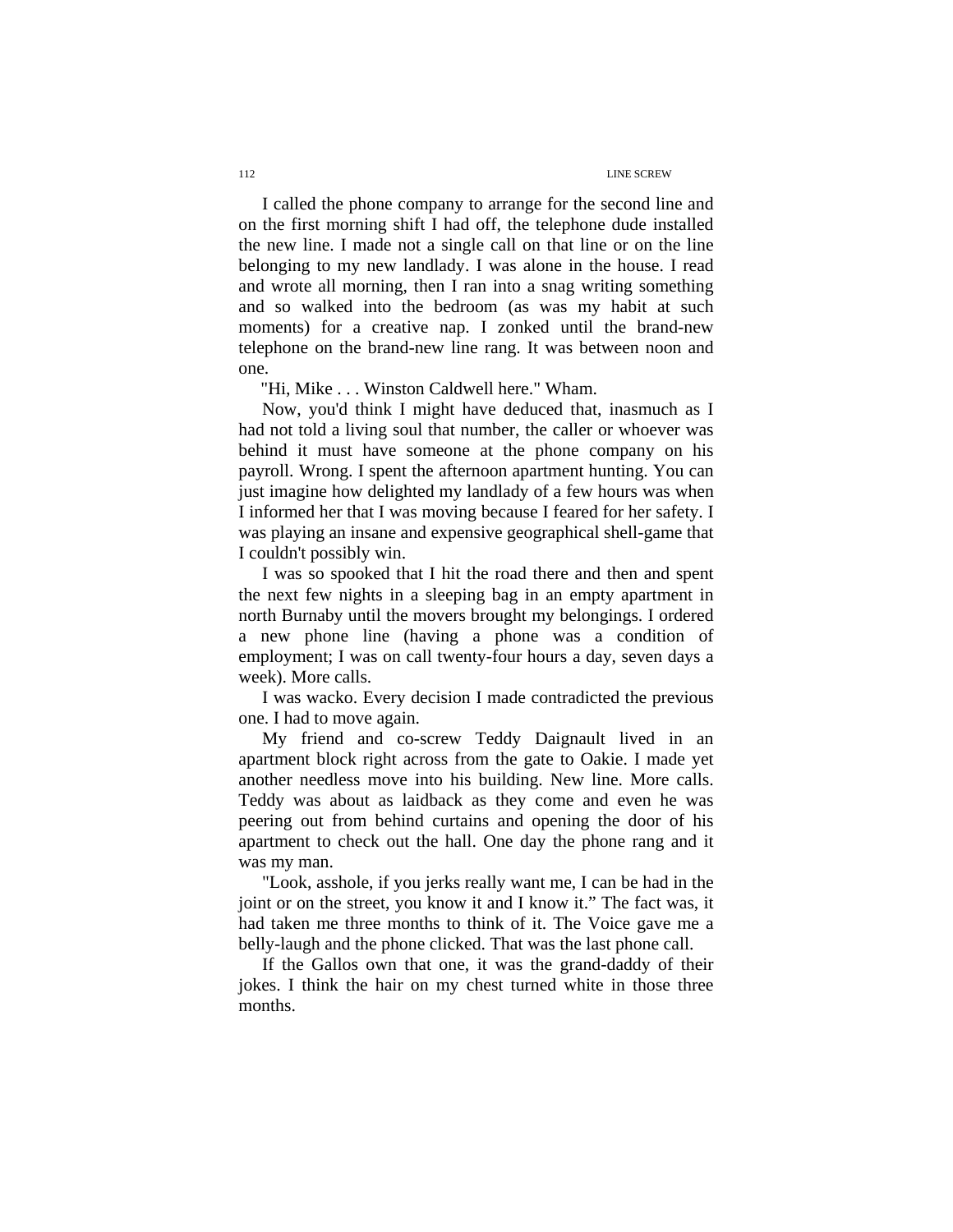# The Queen of Drag

*Some things are better than sex, and some are worse, but there's nothing exactly like it.*  - W. C. Fields

BECAUSE of my teaching background I was often pressed into service as a training officer for auxiliary staff. I enjoyed this. The only thing I enjoyed even more than this was working a tier where we had a drag queen or two in residence. The most fun of all was to have a rookie *and* a drag queen or two on the same landing.

For afternoon shift, I was assigned Randy, a young turkey whose uncle was in federal corrections and had recommended it as a career. Randy was big, he could handle himself, and, so far, he demonstrated ample possession of the most important faculty in a line screw: common sense.

Day after day on afternoon shift I had been going over with him Section a8 of the *Correctional Centre Rules and Regulations.* When an inmate commits an infraction of the C. *C.R.R.* he can be charged by a Corrections peace officer and go to trial in Director's Court, known in earlier times as Warden's Court, and since time immemorial by the inmates as Kangaroo Court. Indeed, to get proceedings under way one infamous unit director used to bellow, "Bring the guilty cocksucker in here!" (In fact, he was a fairly lenient judge.)

Each day I reviewed with the rookie one of Section 28's twelve sub-sections and gave him a verbal synopsis of case law: trials I had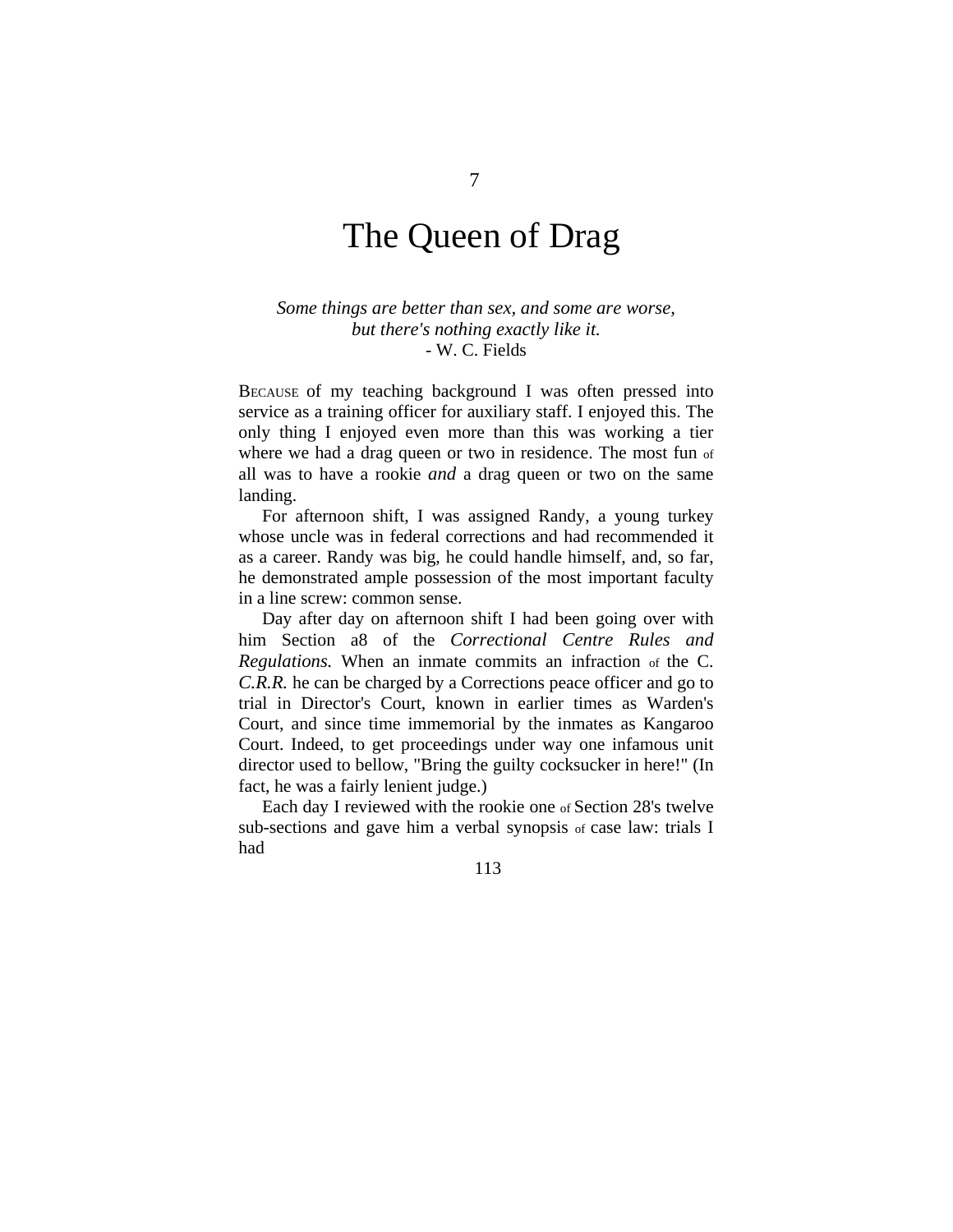participated in and heard of, how each section had been interpreted. Some of the language could be misleading as hell. And there were other considerations.

"You have to consider the circumstances every time you're about to lay paper on [charge] a dude. For instance, time. On morning shift, no problem. There's lots of staff and if the guy decides to jackrabbit [escape] on you, there is all kinds of light for chasing him down over the flats, and the Burnaby horsemen can head uphill with their mutt squads."

"Right."

"Afternoon and night shifts present entirely different problems. Tonight you may well catch several cons having a blanket-party with some poor sonofabitch. You catch them cold. It's a good bust. The perpetrators are going to do serious diggertime [segregation]."

"Okay."

"Any difference between the seriousness of the breach of the *Rules and Regs* on afternoon and night shift?" This is my trick question.

"No. If a guy fucks up, he goes to court."

"How about the way we handle it?"

"Same."

"Not necessarily."

"You trying to tell me that sections of the C. *C.R.R.* mean one thing at one time of the day and another at another?" The kid was baffled.

"Nope." It was about 2100. Good shift, good jail. The Stanley Cup semi-finals were on and the inmates were laid-back and watching the black-and-white TVs covered in sparrow-shit on the catwalk. (We had real jailbirds in the Old West, our name for the West Wing; they had nested above the catwalks for years and didn't fly south for the winter.)

"Look at it this way. If you lay paper on the guy after dark, you have one less bad-ass for the night. But there are eight guards on an afternoon shift and an inmate count of damn near two hundred. S.O.P [standard operating procedure] is that two max guards have to escort the guy to the hospital so that we can certify that he isn't thumped up [injured], then we have to walk him down to A-side [segregation] and skin-frisk him with seg staff, then hoof it back.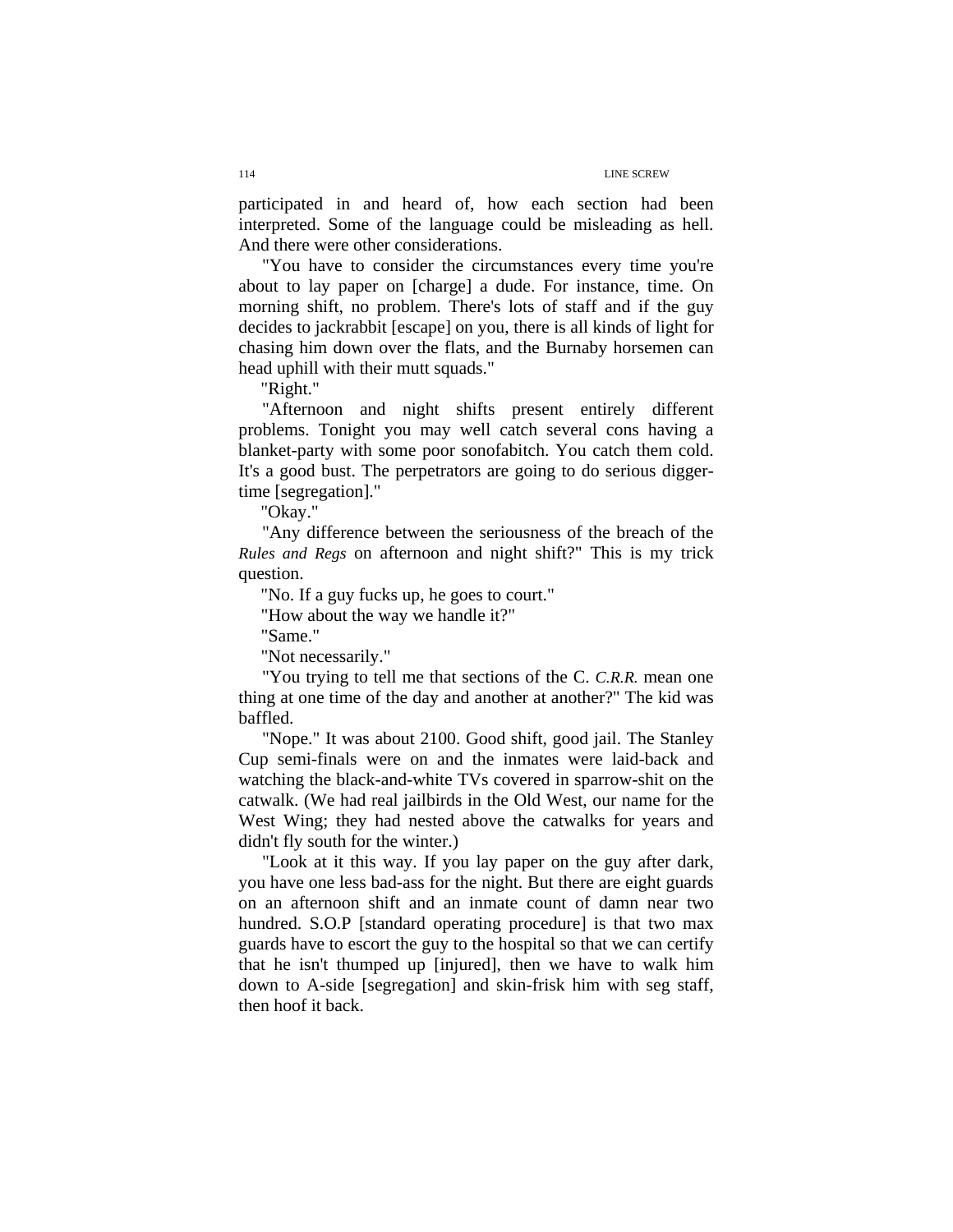This all takes about forty-five minutes, longer if the hospital is busy or if the nurse is on call in one of the wings."

"I see where you're comin' from. We got staff tied up."

"Security diminished by twenty-five per cent. Now, if you were an inmate and had some serious tier business, wouldn't it be a good ploy to get a couple of stooges to fake a rumble and get them charged, knowing that you were getting a couple of screws out of the way?"

"I get it."

I had developed a few bromides as a training officer. First, I explained to the recruit that there were twenty-one rookies hired at the same time I was. Within a year, I was the only one left. Almost no one can be a maximum prison guard for any length of time, and of those, very few ever develop any talent for it.

Next, very few are capable of determining when an inmate is a fellow human being and when a jail is a jail. That means that if you are not a shrewd assessor of human character, then you had better learn to be one fast. Some people are inside because they never had a break in their lives and some are in because they were "born to lose" (the text of one of the more popular jailhouse tattoos). You give the former the benefit of the doubt and you bend the rules for the latter only when it suits your purpose. In certain circumstances, you think of the inmate as an individual, a fellow human being. In others, you must think first of the good of the institution in general. It's a matter of making judgement calls, and it can't be taught except through experience.

Then: Read the book, but don't throw the book. Do not go prescriptively into any situation. Read the circumstances and take the entirety of the whole wonderful living organism of the prison into account.

"We're gonna swap tiers. I'll do a walking count of yours and you do mine while I cover."

"How come?"

"Same cons, different eyes. You might see something I been missing all night and vice versa."

I crossed over the landing to Four Left.

Randy keyed the lock and levered the bar. I swung the bar and the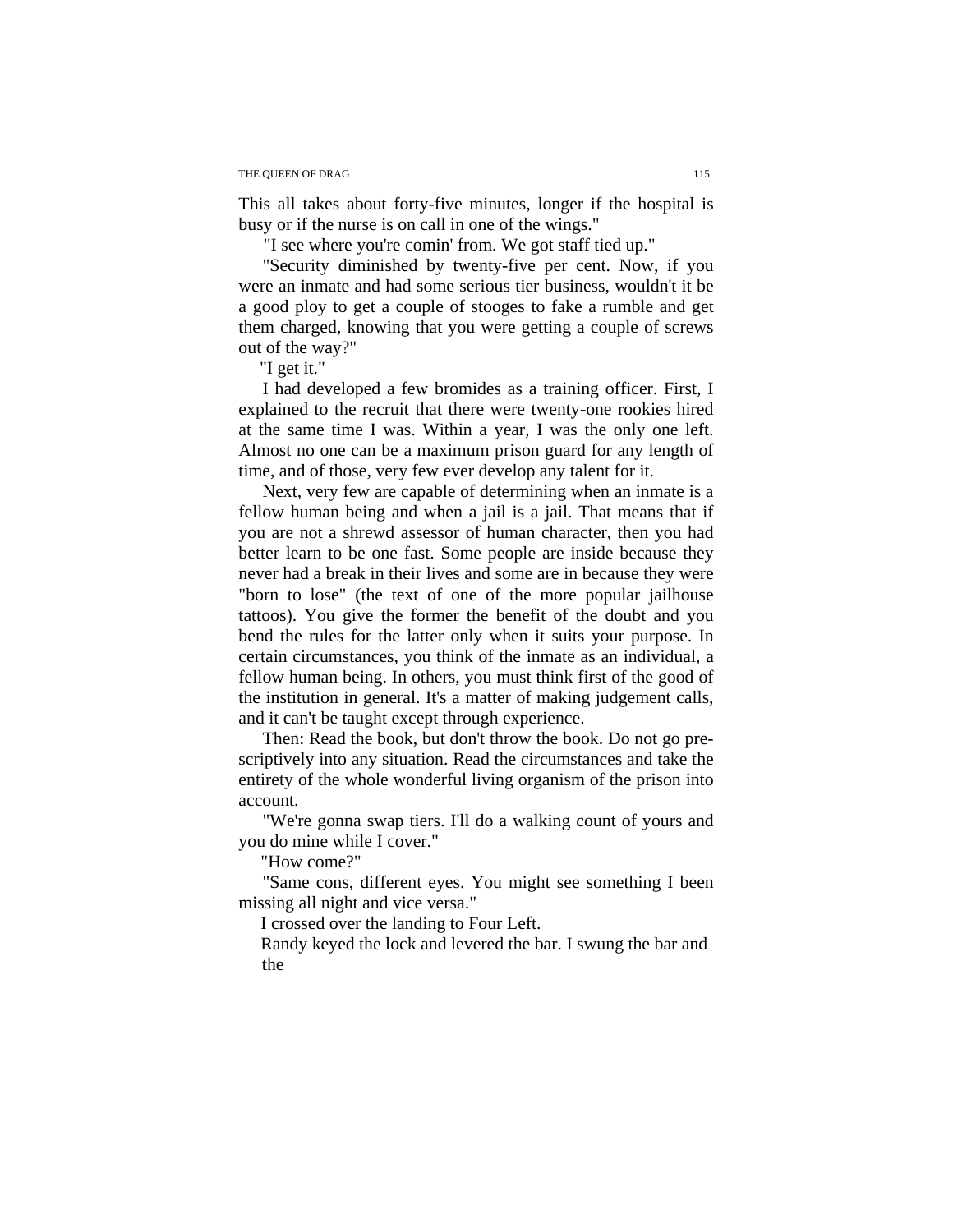hurricane-wire endgate open and walked slowly down the range before the cells, giving every six-man (look-out) plenty of time to warn whomever. Stopping to ask this guy about his family and that one when his preliminary appearance is coming up, it took me about ten minutes to get down to cell 2o and count them again on the way back. I tried not to get in the way of the guys glued to the TVs.

I walked out the endgate and Randy secured it. Then we walked over to Four Right and I opened the endgate and Randy started down the range. I could see him imitating my easy saunter. He would have loved to pussyfoot and catch someone doing something. He didn't yet understand that he wore one uniform and the inmates wore another uniform. Inside each uniform is a different life. The courts have seen fit to do certain things with the lives of the inmates and it is not up to guards to second-guess the courts or to meddle in lives inside the institution unless it disrupts MODS (management, operation, discipline, or security) of said institution.

He reached the end of the tier. I saw him move closer to the bars of one of the end cells. Then he looked toward me at the endgate for a reality check. Christ, I could see the whites of his eyes. From the look on his face, I thought he had found someone strung up.

He headed toward me, picking up the pace as he came. By the time he reached the endgate, he was almost sprinting. Some of the cons peered out of their cell doors as he rocketed past, wondering what was up.

I locked the gate. Randy was dancing and moving toward the middle of the landing and motioning for me to come over.

"Jesus Christ! Holy fuck! Mr. Yates, I caught'em."

"Caught who doing what?"

"It was down there on top of a guy."

"Slow down, Marshall. Who is it?"

"That transvestite thing with the tits."

"The it you're talking about isn't precisely a transvestite," I said. He was talking about Sherrin, a transsexual-in-progress. The entire psychiatric and surgical process takes several years and involves some fairly radical physical transmogrification. To a rookie, it must look very strange to have something with facial hair but with breasts, as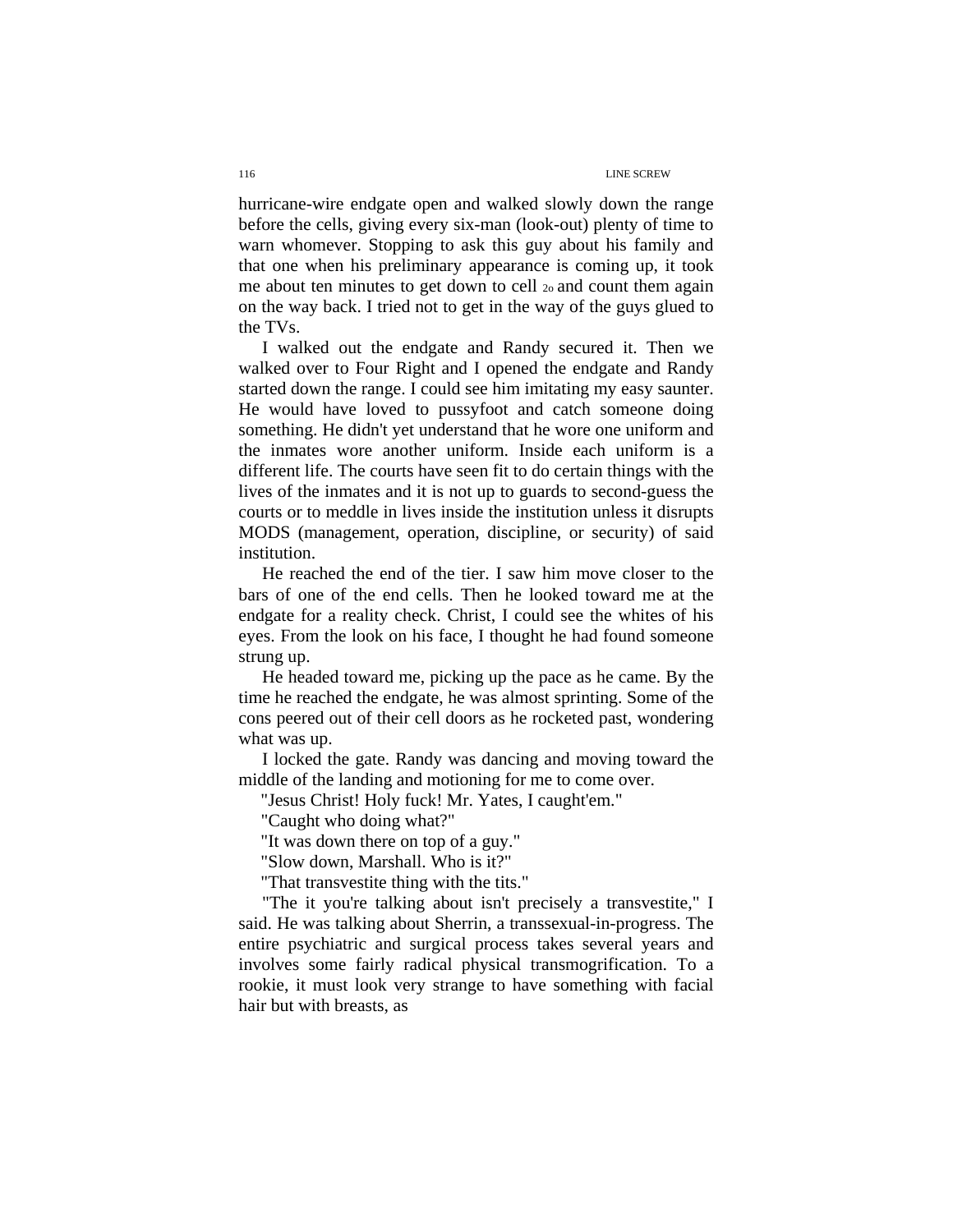well as other features normally attributed to the human female, walking around on a tier with yard-apes who spend much of their day doing push-ups and curls with their hinged bunks, and walking around as though they had a rash under each arm, so overdeveloped are their lat muscles.

Even the old-time guards splutter and don't know which pronoun fits a drag queen. But regardless of how early they are in the process, queens prefer to be referred to in the feminine. That's no problem as far as I'm concerned, adult male institution or not.

The state dispenses hormones to them - their "itty-bitty tiny pills," as guards affectionately call them - and, in some cases, the state pays for castration (the nip) and the creation of a vagina from the penis (the tuck) if they happen to be incarcerated at the time that the psychiatrist in charge decides that they are ready. This practice gets mixed reviews at all levels of Corrections. But then all levels of the bureaucracy are paranoid and deem it safest to err on the side of the rights of the inmate.

They remain legally men until both the tuck and the shrink pronounce them otherwise, at which time the authorities attempt to install them in women's institutions. But this presents other problems -the women's jail tradition is as long and irrational as the male open-contract on anyone accused of a sex offence. By tradition, even after transsexuals become women legally, they are not tolerated in population and must go into protective custody.

The inmates, of course, joyfully play all sides off one another. Sherrin, one my favourites, who poor Randy was so excited about, had a doctor so well trained that whenever Sherrin's dark roots began to show, she had only to hand in a medical chit (request) and she was taken to the hospital, where she could peroxide her hair. This event always caused great grumbling from staff over the contention that these "freaks" were given "special privileges."

I liked working the drag-queen tiers. A drag-queen tier is a clean tier (I generalize, of course). And a drag-queen tier is a mellow tier. I can't remember violence ever occurring on a tier with a dragger on it.

Back to poor Randy, who was certain we had an institutional emergency on our hands.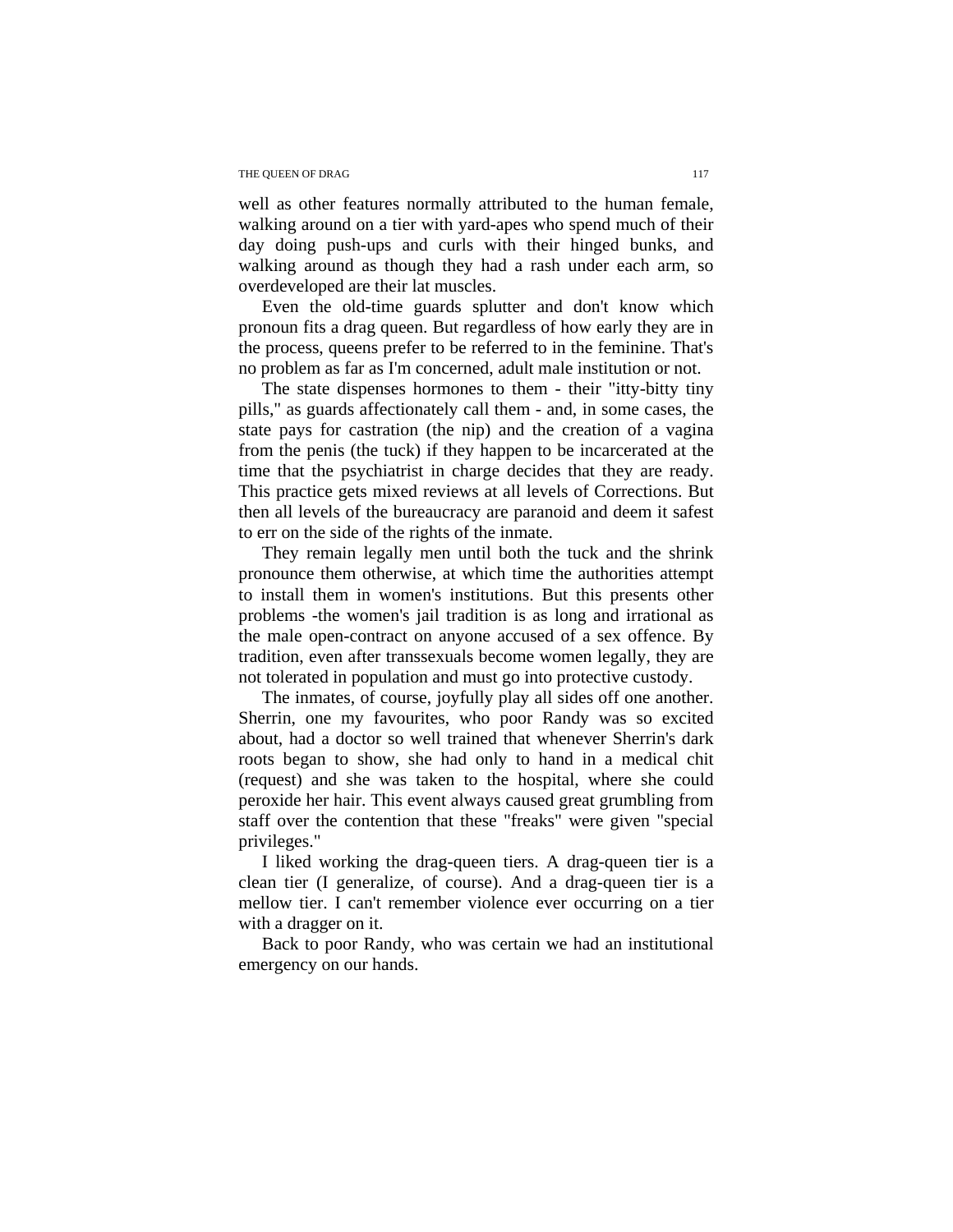"They were doin' it and she was on top. In cell nineteen."

This projected a very strange image on the screen of my mind. I had been over Sherrin's file many times. She had been in jail on my tier dozens of times for prostitution, assault, theft-under - any number of nickel-and-dime beefs. I knew she had not had the tuck, but she had had the nip. No gonads. Was she functioning in the male role? Couldn't be.

Just about this time, an apparition appeared at the endgate. Sherrin wasn't even five feet tall, and she was wearing a T-shirt long enough to be a nightgown. Like most drag queens she was grotesque in the abstract sense of the word. She did not evince womanliness but an outrageous and stupendous caricature of womanliness - close enough to woman that a drag queen usually works the street with a "real girl" rather than another dragger, but wide enough of the woman-mark that women are not threatened by them.

"Doing *it* with Sherrin on top?"

"You got it."

Sherrin over at the gate couldn't make out what we were saying but she was getting impatient.

"Mr. Yates, are we taking names and numbers?"

"Hang on, Madame, we'll be with you shortly. Just as soon as I can wring out of this young officer just exactly what he thinks he saw." Back to Randy. "Do I understand that you're accusing her of handling the boy part of the operation and he was doing the girl part."

"Oh, no. He was . . . uh . . . just lying on the bed face up and it was bouncing up and down on top of him just like a woman on top of a man."

*"Mutatis mutandis."* 

"Yeah . . . huh?"

"With minor changes from, say, what you might expect as a man with a woman on top."

"Yeah. Yuck. How can they do that?"

"That's really not at issue."

"Well, do I charge them?"

"Not even the director can tell you when to charge an inmate and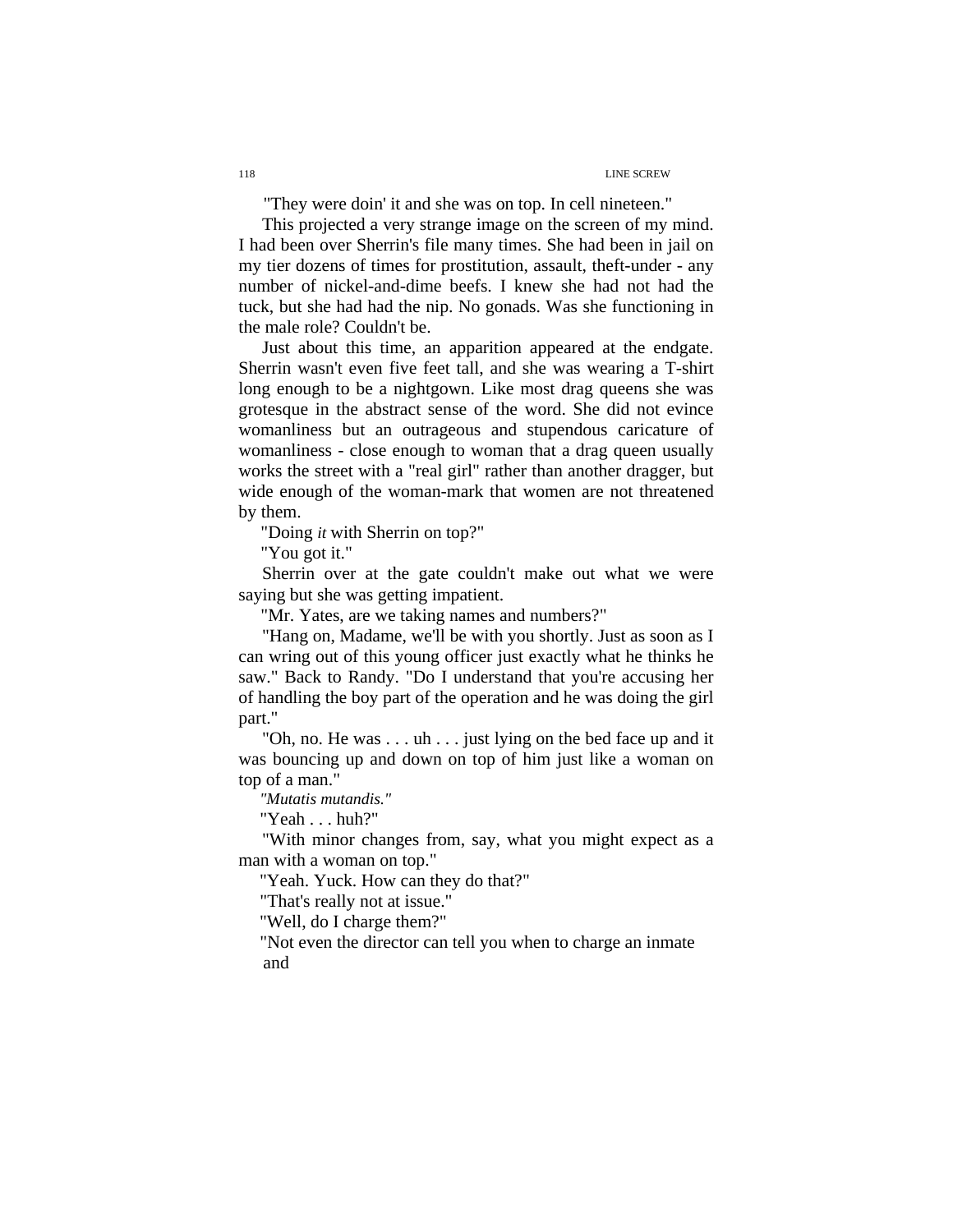when not to. You are the reporting officer. You make up your own mind. Give me your copy of the C.C.R.R."

He handed me the small cream-coloured book. I turned to Section 28 and read sub-section lo, "No inmate shall use indecent language or gesture or participate in an indecent act."

He listened carefully, took the book back, and seemed to be checking the shape of every letter.

"You've got to make up your mind before end of shift."

"Christ, I just don't know what to do."

He agonized for several minutes while I strolled over and talked to Sherrin. I refused to discuss whether she and her partner were to be charged.

Randy called me back, saying I had to help him or he'd have a nervous breakdown before end of shift. This got my attention. He could have a nervous breakdown after end of shift but not before. I demanded his book of rules and regs again. I read the charge out to Sherrin, who sang along with me because she had memorized the section.

"Were you, Madame, caught by Mr. Marshall in full fornicatory motion as reported?"

"Boss, you know damned well I was. I don't bullshit you. I just want to know whether I'm going to seg, bag and baggage, for the night."

"Then I have only one final question."

Sherrin had caught on to my tone of voice. Randy was still standing as though petrified.

"Were you doing a decent job of it?"

"Count on it."

I closed the book, replaced it in Randy's jacket pocket, and walked over to my chair and sat. "Problem solved. See you both on shift tomorrow night."

I should explain that while certain guards seem (or pretend) not to be able to handle drag queens, on the tier (and on the street) they are treated with the greatest of deference. He who manages to capture the attention and services of the tier drag queen is one who is held in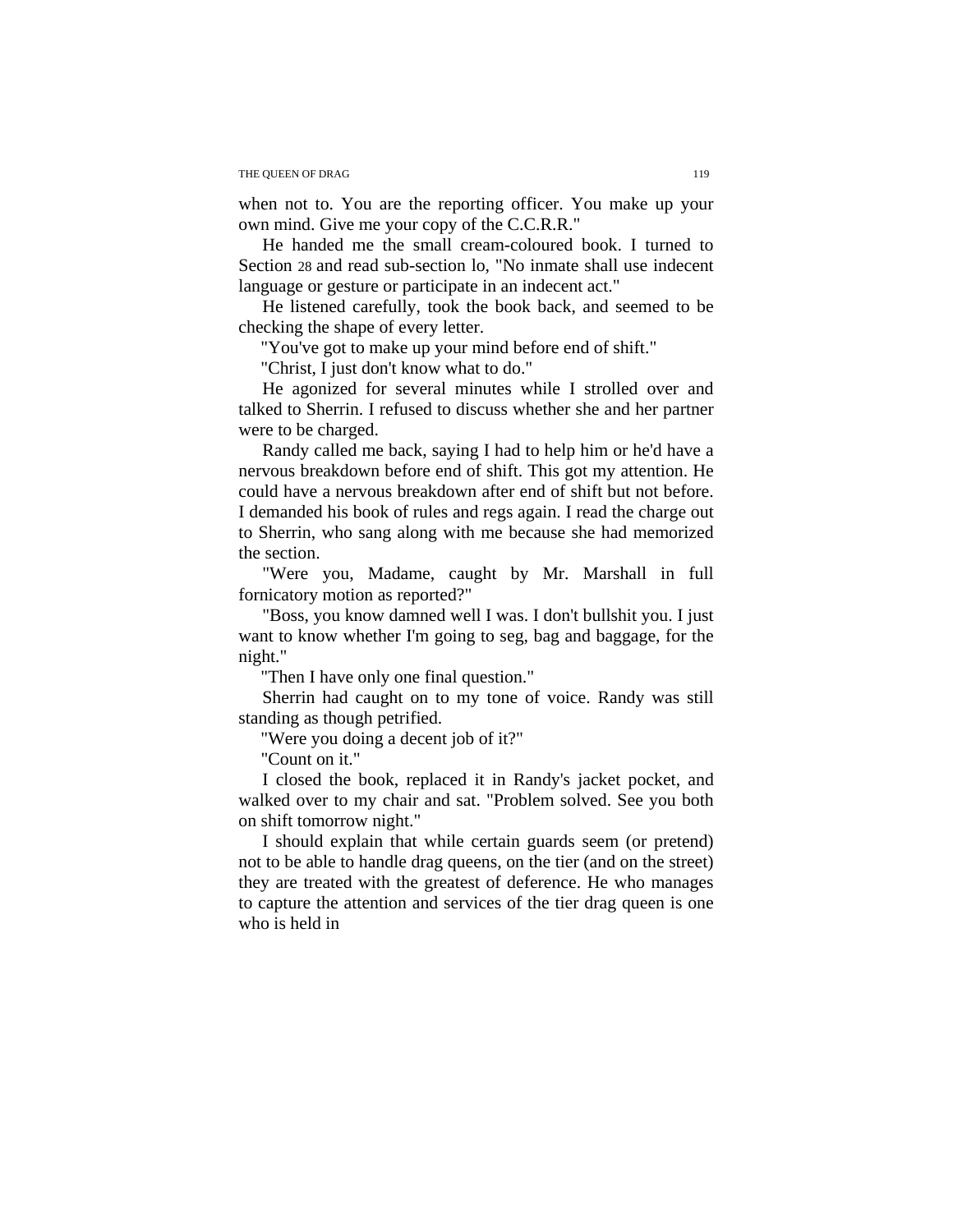high esteem. If he shares his transsexual paramour with the rest of the tier he is held in the highest of all possible esteems. Pimping, in or out of jail, is virtually irresistible. Two walls in each cell are available for the stacking of decks of tailor-made cigarettes, and I have seen them quite literally stacked from floor to ceiling with packages and cartons of cigarettes in the cell of an enterprising drag queen with an attentive pimp. I was privileged to see one marriage on the tier (without benefit of chaplain, but nonetheless solemn and sincere). She got out before he did (having gone on to federal); the last I heard, she was living in the Fraser Valley outside Vancouver so as to be near the husband, who was in Kent penitentiary.

This may seem like sexual custom from another planet. Perhaps this is a comment on me rather than society in general or prison population, but I found the ceremony just as moving as any I ever saw in the usual places in society.

We all have certain needs for bonding, contact, and sex; why should someone sentenced to time not have similar needs? At what point do we delimit our parameters of "punishment"? If we cannot starve prisoners because of U.N. guidelines, how can we deny them other appetites? Is one more important than the other?

Oakalla turned a blind eye to "guerilla sex"; Vancouver Pretrial, where I worked later, went out of its way to pretend that the sex drive did not exist: it was a chargeable offence for more than one con to be in a room at once; therefore there were many dry hands and requests for hand-lotion from the nurse after a racy movie. Blue magazines were forbidden. When will we learn that certain things cannot be legislated whether by statute or standing institutional order? The inconsistency between Oakalla and Pretrial (both supposedly maximum institutions) was outrageous. The reason cons view the system as arbitrary is that it is indeed arbitrary. His needs, nay, human nature, are rarely considered in the Brave New World of Corrections.

When I entered corrections, certain things altered my perspective. First of all, there was my perception of the significance of human size, and its use and abuse. All around me were people in the same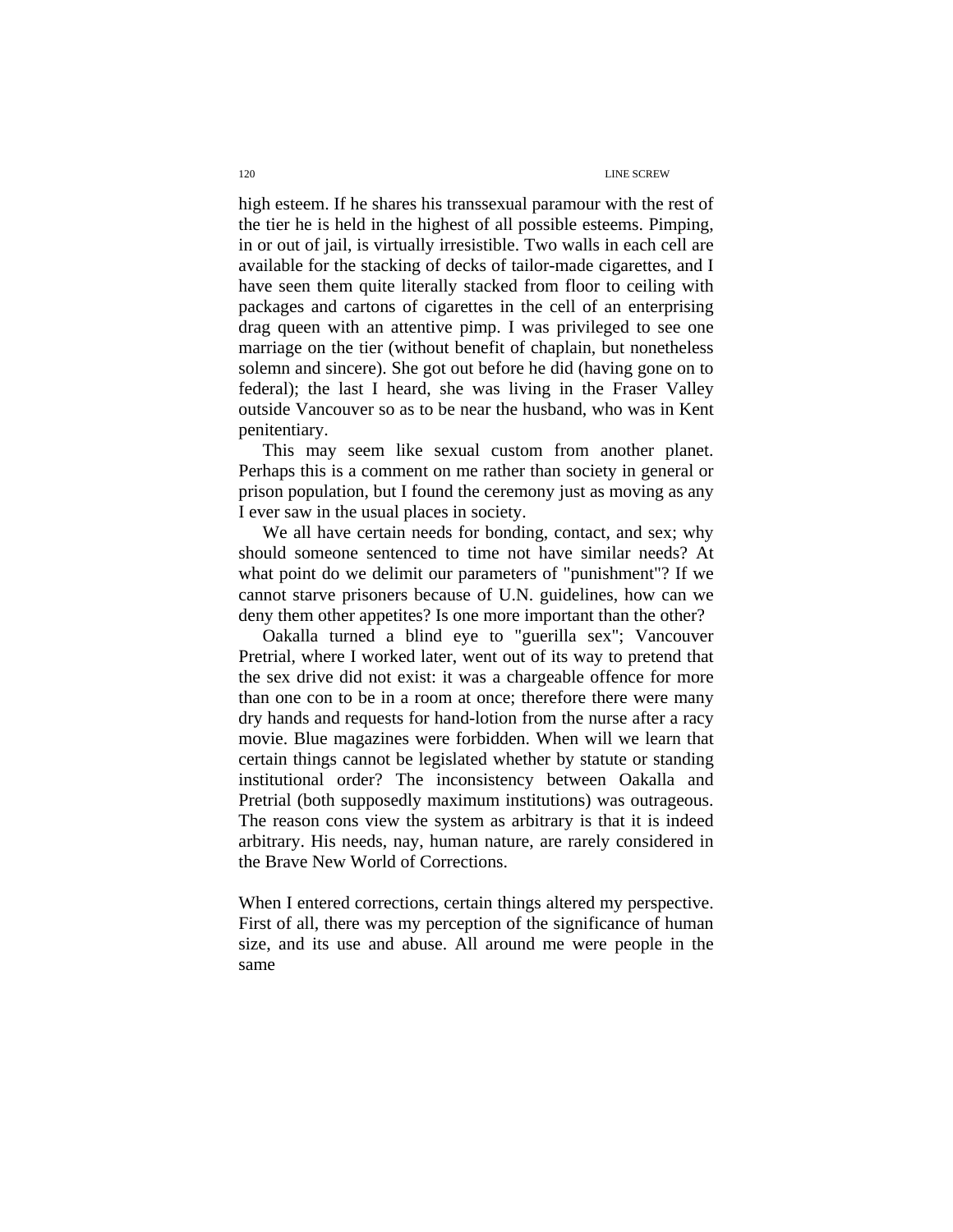uniform who were a head taller and a hundred pounds heavier than I - and I am six-feet-one with a big frame. Big guards. Big cons.

In jail, the small ones who survive are wily, very wily. When I was green as grass I had a very small training officer, name of John Chapman, from India. (East Indian inmates never suspected that he spoke Punjabi, Hindi, and Bengali, as well as pidgin-Canadian. They often learned this to their chagrin.) One day early in my training Chappie looked at me and said: "You're a pretty big guy. That's helpful in this business." Not knowing him, or enough to be suspicious of a remark like that, I took it to be a compliment and nodded. He went on for some minutes about size and strength, then ordered me to follow him. I did. He unlocked a door. Inside was a schemozzle of badly maintained gas-masks, truncheons, and helmets. He picked up a couple of plexiglass shields and stood them side by side. "See? Same size. All of them the same size." I nodded. He put one of them in front of him. "Ya see, a little fella like me can get behind one of these and virtually my whole body is protected." I nodded. "As for you, you overgrown, pea-brained, rookie stiff, one day they'll call down here saying that there's a riot at the women's jail. They'll give you one of these and you'll go through the door with it in front of you. Women don't fight fair. They never heard of Queensbury rules. The first three-hundred-pound female you see with a leg of a chair in her hand will fake you high by waving it at your head. You'll lift the shield to block it. Then she'll kick your nuts up to your fucking earlobes." I nodded. Intuition told me that he was right. I needed lessons in becoming smaller.

In the Scared Straight program, the big guys, especially the heavy dudes, really shine. Prisoners and staff work together to dispel any illusions these young men might have about what would happen to them should they end up in our institution. We never know when young offenders will show up for the treatment - nor could we imagine that one day drag-queen Sherrin would outshine us all in our efforts.

Half-way through one eventless Oakie morning on Four Landing in the West Wing, my partner and I heard steps coming up the stairs. We looked over to the left. We saw a head, then shoulders, then the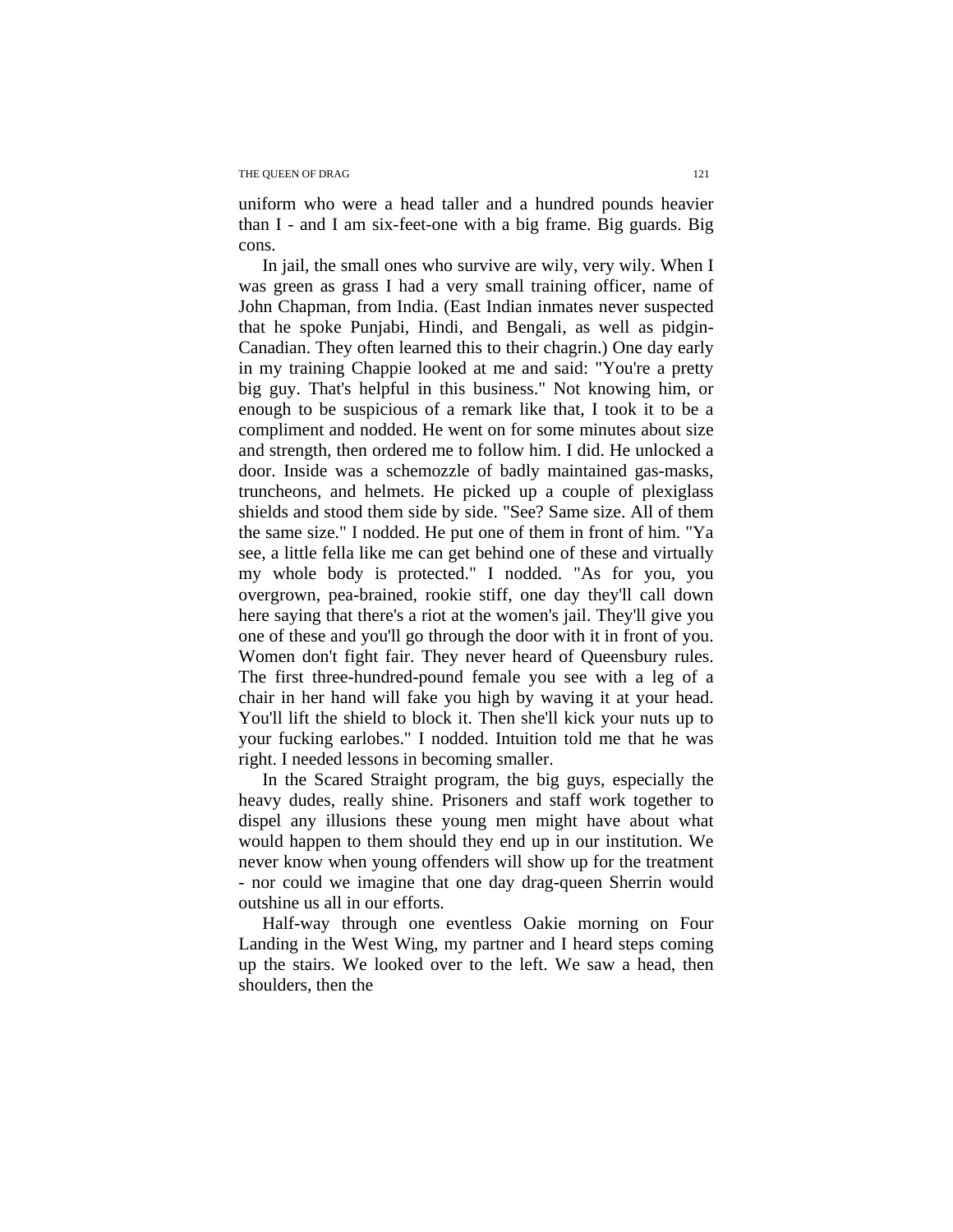rest of the body. It finally arrived on our level and its head damn near touched the ceiling. Every muscle in its body was taut, flexed. And it couldn't have been any more than sixteen years old, in jeans and a T-shirt. It had a look on its face that said it was absolutely fearless.

More steps. The special-services officer who was escorting the kid was looking downcast. He explained that this was a Scared Straight number.

"Your sense of success doesn't seem overwhelming," I observed.

One of the cons at the endgate called the kid over and gave him a homily that had worked on other kids. Phillips, the specialservices officer, complained, "I've had this punk in tow all morning. Nothing works."

"What about One Landing," I suggested. This was where the Gallo gang lived. "Senatore? Dimatteo?"

"Dimatteo [who was as tall as, and far heavier and stronger than, this child] took him back into his cell and made him take off his clothes and do two hundred push-ups with Dimatteo's foot on his ass."

"And?"

"The kid told him to get fucked. Dimatteo told him that if he ever wound up in a jail like this he would be raped every fifteen minutes and the kid said bullshit. He'd kill the first nerd who unzipped his fly. Never saw anything like it."

"He's juvie?"

"Sure."

"Tried and found delinquent?"

"Bingo."

"What for?"

"What else? Assault. He beats the shit out of tall trees just for practice."

"Sounds like he's got the makings of a real dog. We'll have him here in a year or two - or sooner if he winds up with a manslaughter charge and is raised to adult court."

The cons on Four Left were clearly striking out at getting through to this young gorilla. Phillips pushed the kid over to Four Right to give them a kick at the cat. They tried everything. They pointed to the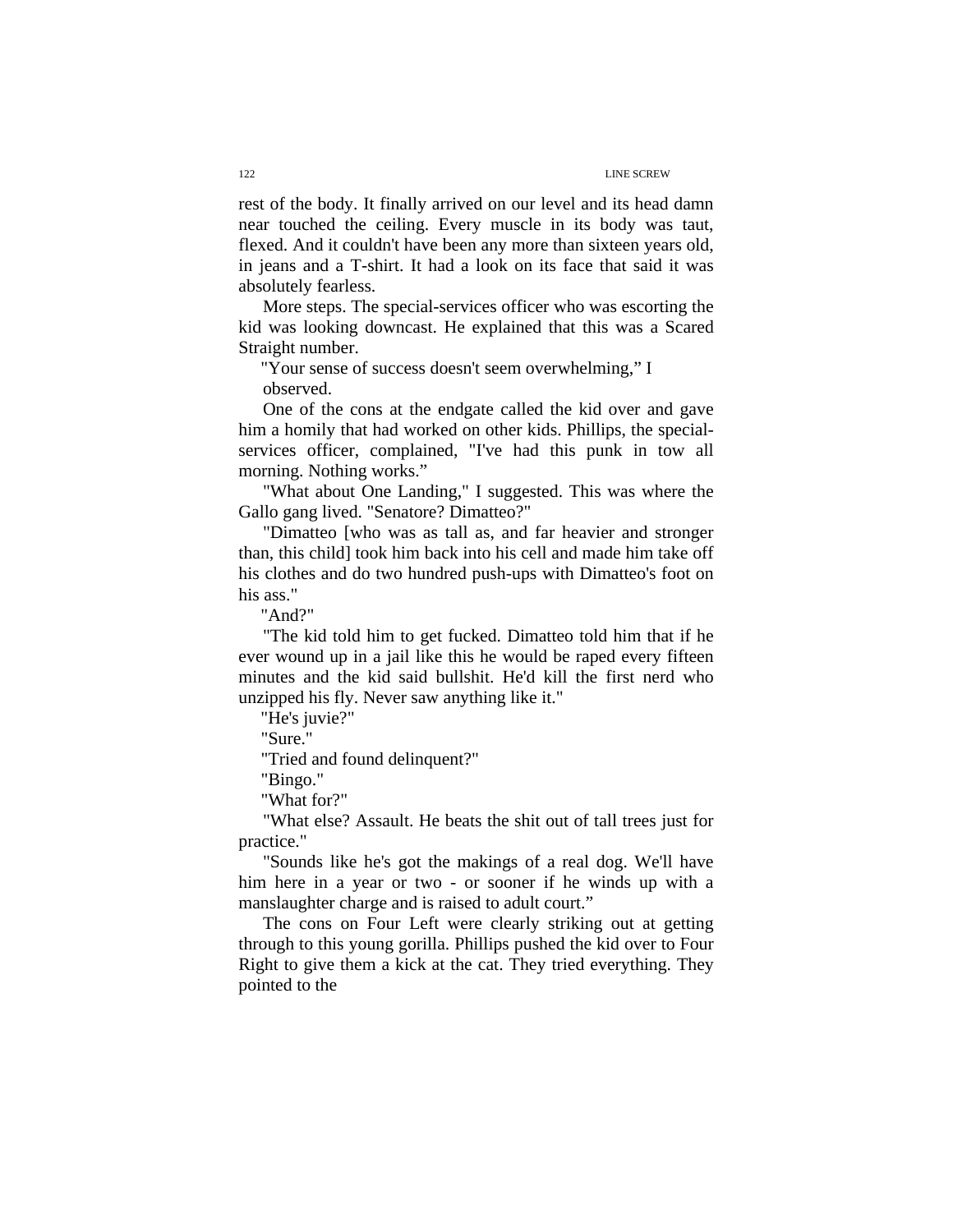scars on their bodies, their jailhouse tattoos. They told him horror stories about being beaten and raped, they showed him bullet wounds, and showed him legs terribly scarred from the teeth of "alligator" dogs (attack police mutts). He told them about a police dog he killed with a two-by-four. Needle tracks didn't impress him. Slash scars from attempted suicides didn't impress him. He was impervious. Phillips asked whether we had any ideas.

"Sounds like you've done all the standard stuff," I said. "Phillips, my son, you can't win 'em all. If the judge sentences them to the treatment, all you can do is submit them to the treatment. The cons are giving it their best shot. Listen to them. They're as frustrated as you are.

On Four Right, while all this palaver had been going on, the little drag queen, Sherrin, had been standing in the background, too short to be seen, listening. I heard her voice calling "Boss, oh, boss!" I walked over to the gate. She had elbowed all the machos out of the way and was standing there in her nightgown-length Tshirt, staring up at the kid.

I looked at the kid, whose granite expression was twitching a little, but this didn't seem significant to me. Sherrin probably wanted a phone call. Normal landing operations had been suspended while staff and inmates directed attention to the task at hand: scaring the kid straight.

"Mr. Yates, open this gate. right now," she squawked in her amazing falsetto.

My right hand slid down the chain toward the key reflexively. "What d'ya need?"

She pointed at his crotch. "I'm going to suck his dick!" She was so short she could have blown him standing at full height.

The kid went nuts. He crossed and uncrossed his arms, he reached over and hung onto the hurricane wire. He shifted his weight from foot to foot. He began to change colour. And - I couldn't believe it -his damned knees began to go on him. We thought he was going to faint.

Sherrin could smell blood. "C'mon, boss. Mr. Yates, open the gate. Right here, right now, I'm gonna suck his dick right off."